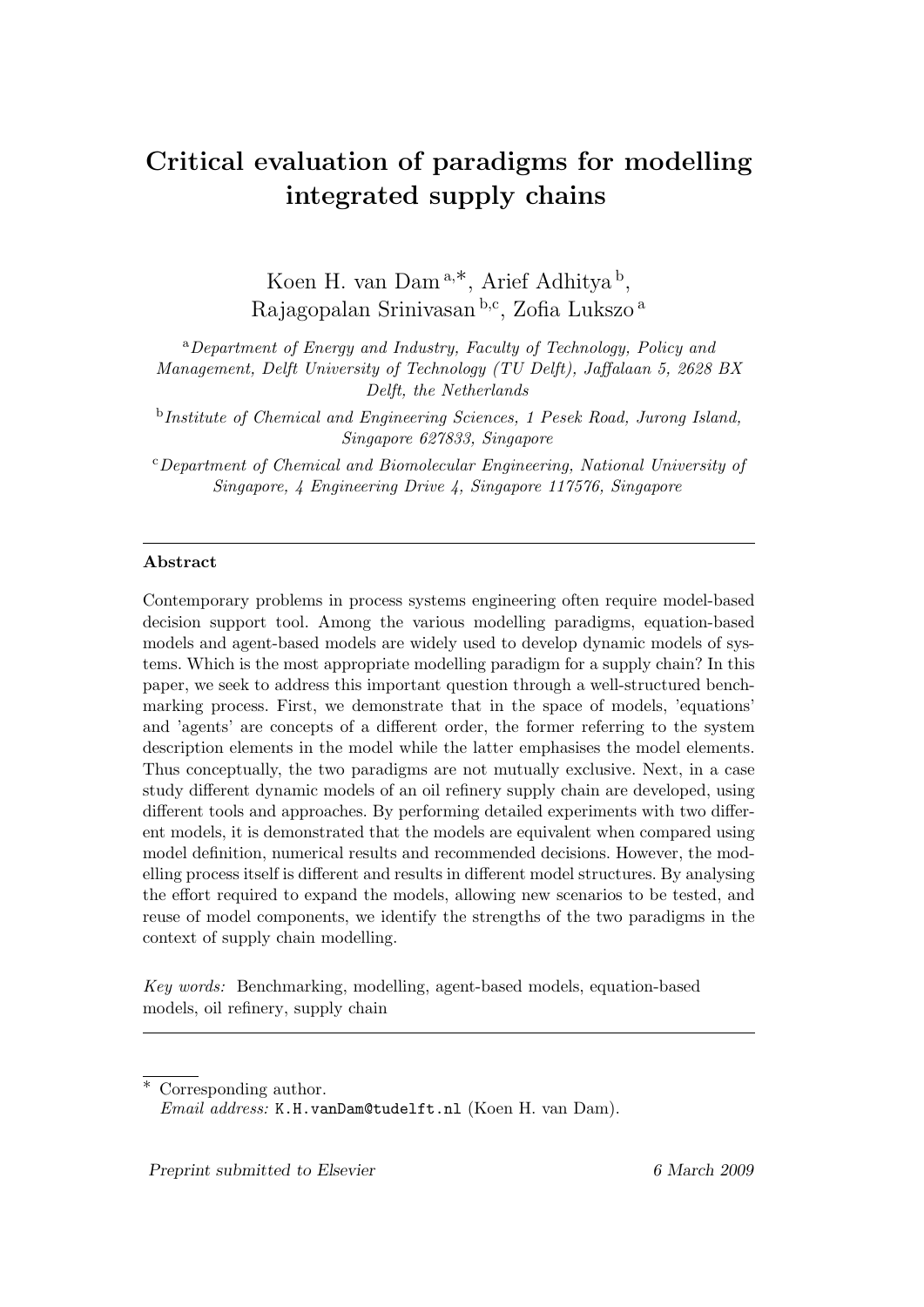## 1 Introduction

Contemporary problems in Process Systems Engineering (PSE) often require a model of the process, product, or system for their solution [1] [2] [3]. There are many ways to model a system depending on the problem characteristics, purpose of modelling, functional specifications, available information, etc [4]. In contrast to traditional process systems where artifacts with physicochemical interactions are the key constituents, supply chains (SCs) are best thought of as socio-technical systems where complex production technologies interact with distributed, intelligent, autonomous entities – each with their own dynamics, goals, desires and plans.

There is a significant challenge in modelling such systems that function in dynamic, stochastic, socio-economic environments with intra-organisational and inter-organisational complexity. Numerical modelling, traditionally the paradigm of choice in PSE, could be adopted to represent such complex sociotechnical systems. One subset of these, optimisation-models, have been widely used, especially when the scope of the problem is limited to selected supply chain functions such as planning [5] or scheduling [6]. Simulation models were envisaged for supply chains as far back as the 1950s [7], however it is only more recently that dynamic simulation-based decision support are attracting wide-spread attention, especially in the PSE community  $[8]$  [9] [10].

Supply chain dynamics can be modelled through balance equations (for inventory, orders, etc) similar in structure to those used to model chemical processes [11]. The socio-technical nature of supply chain problems, however, motivates an alternative modelling paradigm: agent-based models. These take an actorcentric perspective instead of the activity-based one. The actions of each actor – represented as an agent – and the interactions between them are explicitly represented in such models, and in consequence the behaviour of the entire system emerges.

Agent-based models are now widely considered to be a promising approach for decision support in supply chains [12] [13] [14] [15] [16] [17]. A detailed comparison of the advantages and disadvantages of the equation-based and agent-based modelling paradigms that can be used for supply chains is called for. By building different models and looking, for example, at how they are built and how they can be expanded, we can come to a well-founded justification of the choice of modelling paradigm, recommendations and guidelines on which paradigm is more suitable for which application or problem.

Others, including Parunak [18], Borshchev and Filippov [19] and Tang et al. [20], have attempted to perform a similarly motivated comparison between equation-based models (EBMs) and agent-based models (ABMs). However,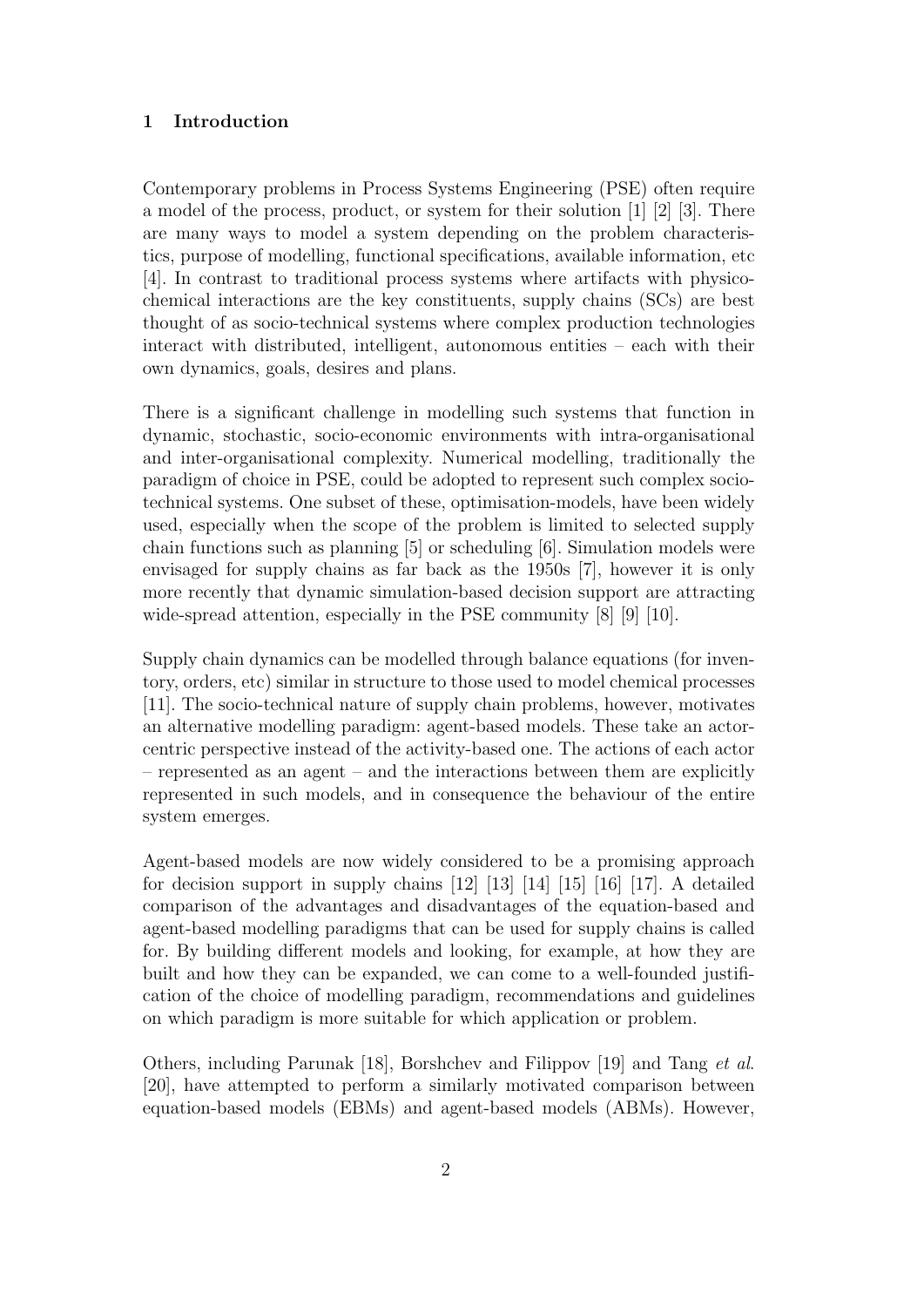in all these papers a clear definition of what is being compared is missing. Inconsistency in the definitions of modelling paradigms has led to a situation where conclusions from one author are used as an unfair justification for the choice of a certain modelling paradigm by others.

Parunak et al. [18] were the first to compare ABMs, then a very new field of research, with the traditionally used EBMs. They write that "understanding the relative capabilities of these two approaches is of great ethical and practical interest to system modellers and simulators". The case study they use is that of the (relatively simple) Forrester supply chain. In their study, the EBM uses differential equations, while the ABM is more detailed comprising different classes of agents (e.g. company agents representing the different companies in the supply chain, shipping agents used to model transport with uncertainty and delays, etc).

After performing a comparison between the models, they conclude that ABMs can be applied to all domains that traditional models have been previously used in, and that there are some advantages such as a more natural fit, ease of construction, support for more direct experiments, and the ease of translation back to practice. Perhaps some of these benefits do accrue, but good measures or indicators to establish them have been hard to come by. Even though it does not compare two models made for the same purpose, the article's conclusions (fuelled by the fact that the term EBM used in the title is much broader than the system model examined in its body) are often used to justify the application of the agent-based paradigm.

Chatfield et al. [21] discussed the use of different formalisms combined, to take advantage of strong points of each: "Forcing modelers to conform their understanding of a subsystem to an unnatural viewpoint may lead to added model building difficulty. For example, agent-based concepts are easily mapped to some supply chain entities and actions, such as basic supply chain participants (retailers, warehouses, etc) and their behaviors, but are not suited for other areas of the supply chain, such as process items (materials, orders, etc.)"

Macal and North [22] [23] developed an agent-based implementation of the beer game (a frequently used case study for research on supply chains), based on the original System Dynamics model. They claim that their results "exactly duplicate" Sterman's EBM [24] which once again demonstrates that dynamics of an EBM can be captured by an ABM. While insightful, the results from these comparisons are obtained without resorting to a well-defined approach and without clear definitions of what is compared, making it difficult to generalise the findings.

We would like to stress that comparing modelling paradigms based only on the conceptual model specifications is not enough; rather a well-defined bench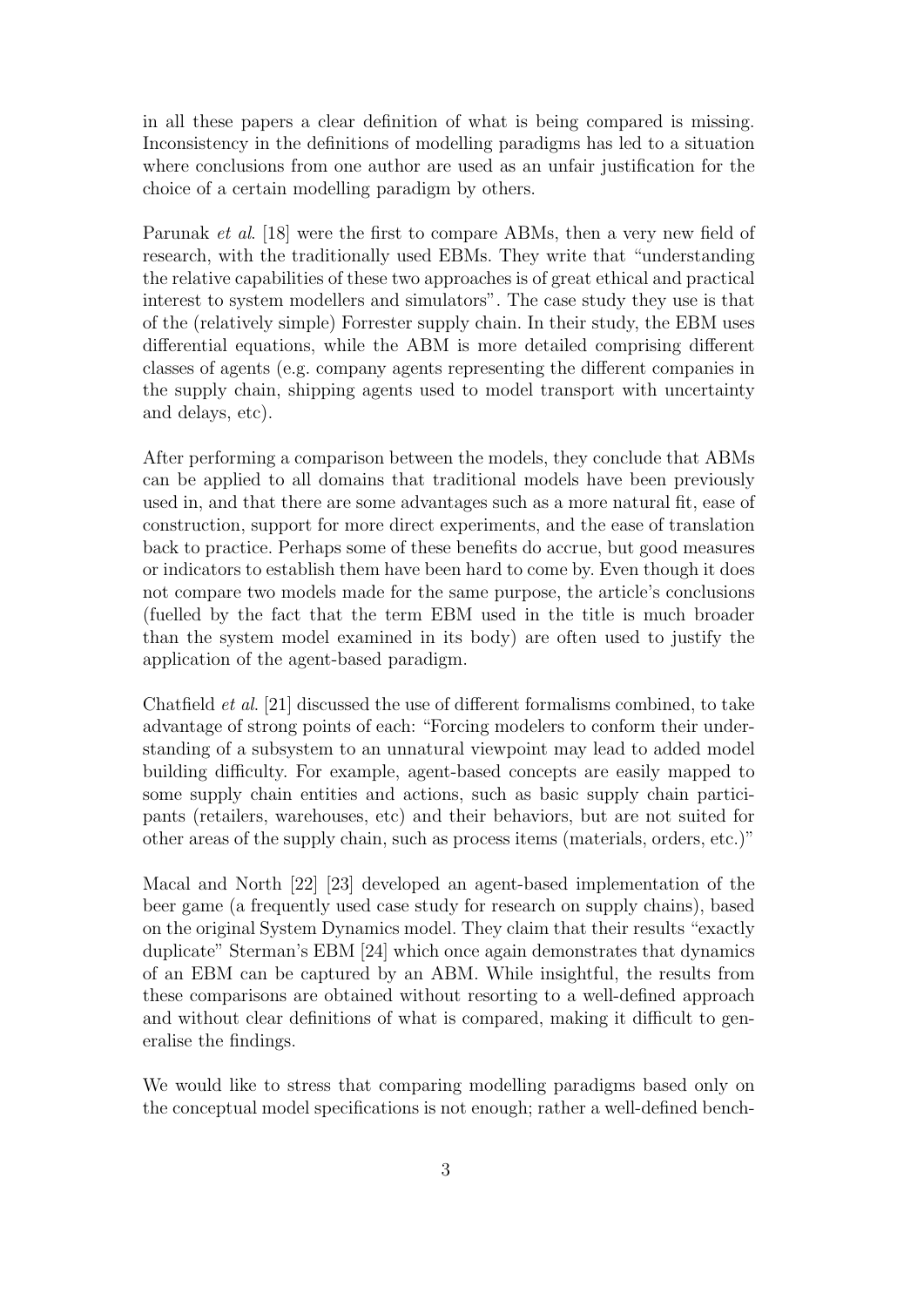marking process and the execution of experiments are required. In this paper, we present a strategy for executing benchmarking studies of modelling paradigms. A benchmarking exercise is executed for two models (each motivated by a different paradigm) of an oil refinery supply chain. The lessons learnt will be applicable for modelling supply chains, but can be generalised to other socio-technical systems, for example in the infrastructure domain.

The rest of this paper is structured as follows. First, in Section 2 we will discuss the differences between modelling paradigms and stress the importance of clearly defining the label used for a paradigm. The corner-stone of this paper is the detailed benchmarking process described in Section 3. After a description of the oil refinery supply chain in Section 4, three different models of this system are presented in Section 5. The benchmarking process is then applied to the refinery supply chain models and conclusions from the exercise are drawn and recommendations for the use of the different modelling paradigms are given in Section 6. Finally, in Section 7, the paper is summarised.

# 2 Modelling paradigm spectrum

Many researchers use different definitions of ABMs. Statements made about the advantages of the approach are too easily generalised to models that fall outside the definition. The same pitfall could be observed when the term EBM is used. This inconsistency has led to a situation where conclusions from one author are used as a justification for the choice of a certain modelling paradigm where this is not suitable.

To identify commonality among the various perspectives on agent-based modelling, a small survey was designed and sent to a group of researchers with a strong interest and contribution to the agent-based systems area (see Acknowledgements). It became clear that the concept "agent" has a different meaning when used in "agent-based models" and "multi-agent system". When talking about multi-agent systems, characteristics following, for example, definitions by Wooldridge and Jennings [25] are common. When used in an ABM context, it appears to be more a metaphor – or way of thinking – towards modelling the behaviour of individuals, rather than a strict definition with minimum requirements.

One conclusion that we can draw is that there is not a clear line between agent-based and non-agent based models. The concept is not black-and-white, rather there is a continuous scale (or a spectrum in the modelling space) where a model can be more agent-based or less so. There are two main axes in which models can differ: The *model elements* axis and *system description elements* axis. The former deals with what is modelled and the constituents of the model,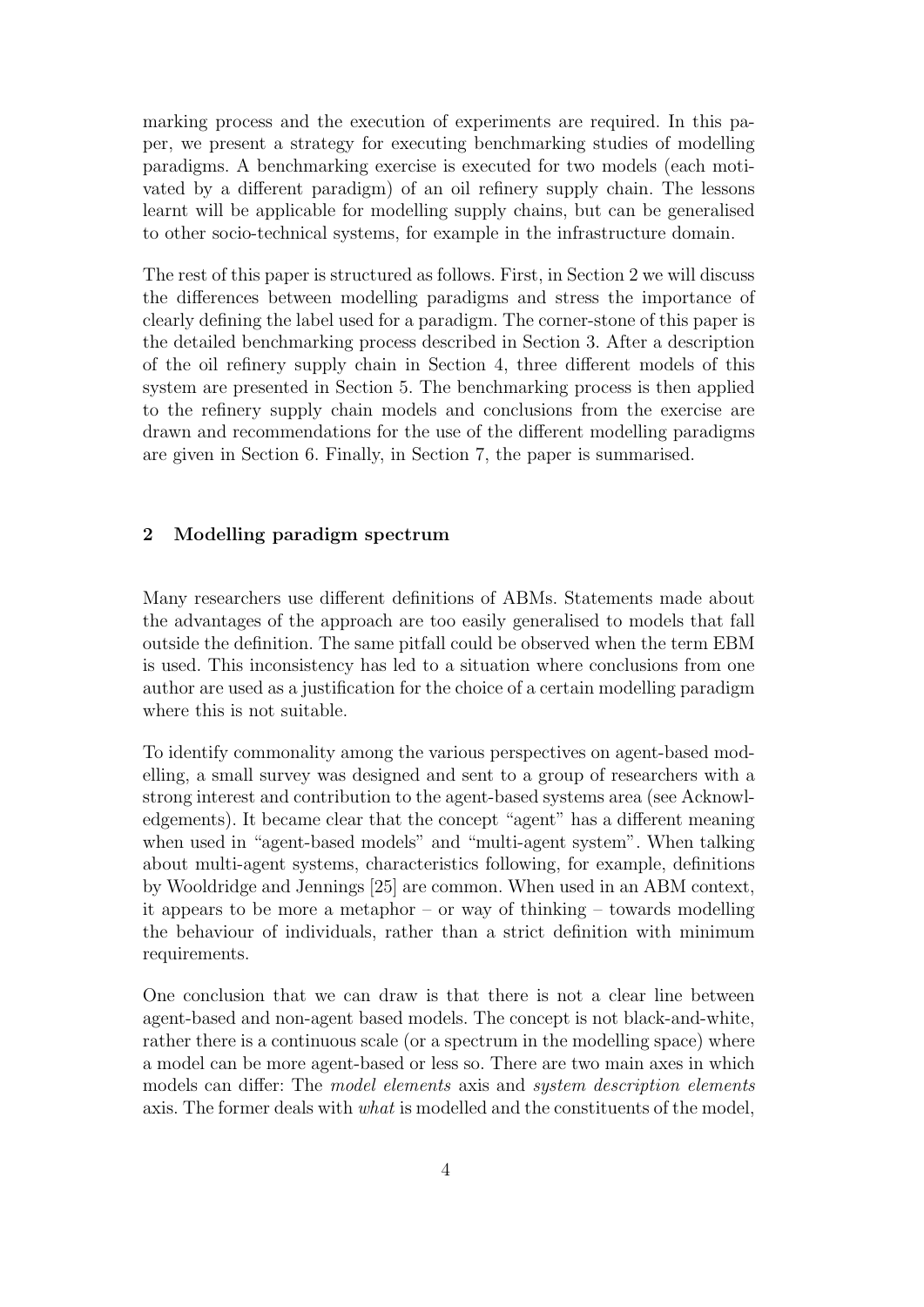Table 1

Attributes of modelling. The arrows illustrate that there is not a strict division between the rows but a continuous scale

| Model label                       | Model elements                                                       | <b>System</b><br>description<br>elements | Implementation<br>platform     |
|-----------------------------------|----------------------------------------------------------------------|------------------------------------------|--------------------------------|
| Equation-<br>based Model<br>(EBM) | System observables<br>(flows $&$ states)                             | Equations                                | Mathematical<br>software tools |
| ⇕                                 | ⇕                                                                    | ⇕                                        |                                |
| Agent-based<br>Model (ABM)        | Individuals (decision<br>making entities $\&$<br>executing entities) | Algorithms                               | Agent-based<br>software tools  |

the latter with how their structure and behaviour is formally described. After an attempt to define these concepts an illustrative example will follow.

First, we will consider what is being modelled. The model elements can range between system observables and individuals. System observables are the flows and states that can be observed in the real system, without taking into account who or what caused them (and why). On the other end of the spectrum, a focus on individuals means that the system is modeled by capturing the behaviours of exactly these decision making and executing entities. The behaviour of an individual leads to actions that, together with the actions of all other individuals, cause system level behaviour, which can be observed in the model.

Next, there are different ways to formalise the structure and behaviour (or in other words, how the model is built). Various description elements such as equations or algorithms can be used. An equation is a mathematical statement that two terms on either side of the equals sign are equivalent. Algorithms are well-defined sequences of instructions.

ABM and EBM are *labels* used to describe a model and they can be characterised by their use of these model elements and system description elements. As for ABMs, in general they are characterised by a focus on individuals as model elements. EBMs, on the other hand, focus on system observables modelled predominantly using equations. An essential point to be noted in this context is the following. Once any model has been constructed it has to be simulated or solved. The presence of algorithms in the model description is qualitatively different from those being used in the solution procedure. Both ABMs and EBMs would require algorithms in the solution procedure, however, only ABMs would contain algorithms in the model description itself.

Table 1 shows the model labels, their predominant model and system descrip-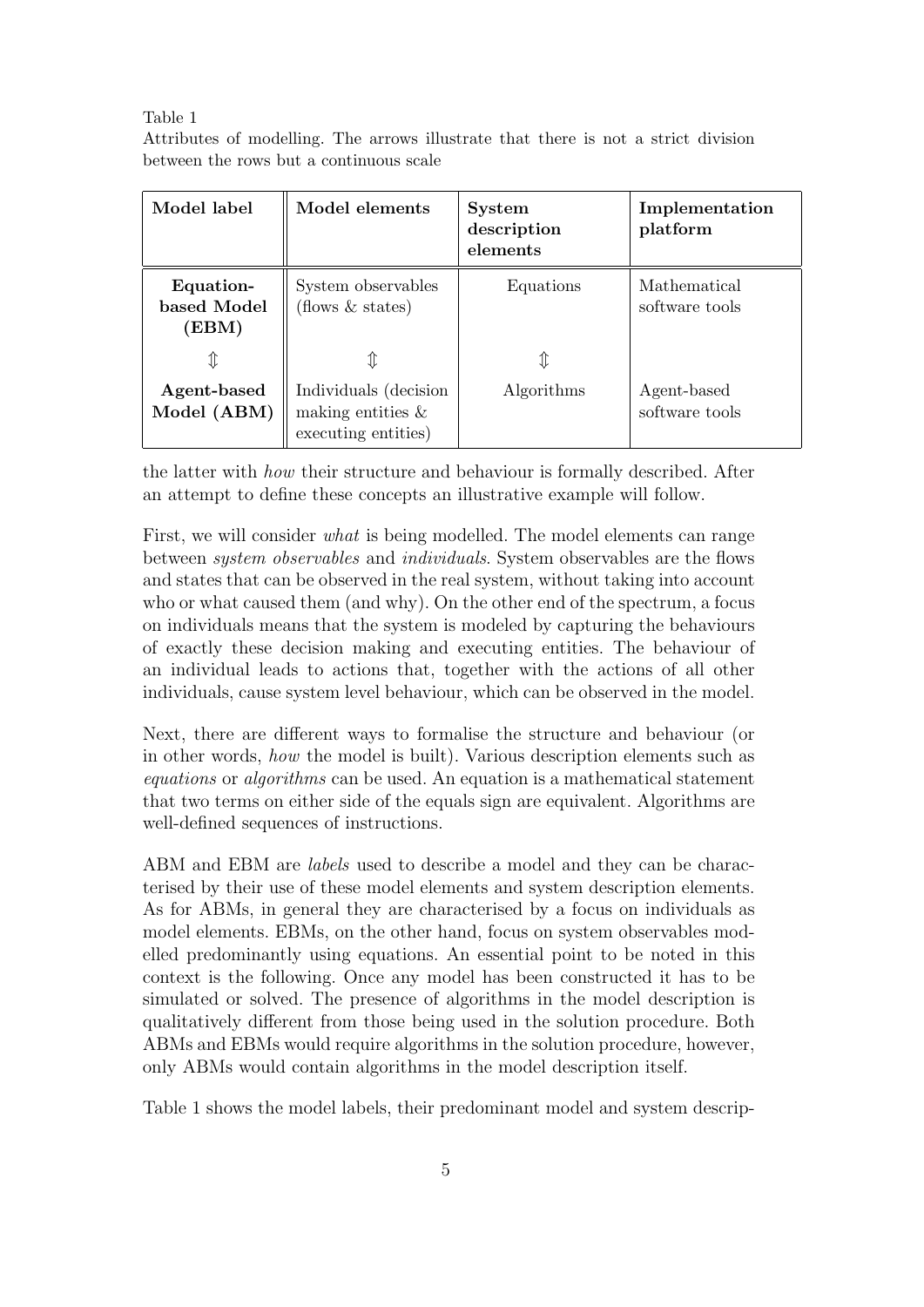

Fig. 1. The space of models based on algorithms or equations, and focus on individuals or system observables. The areas indicating which software tools are most applicable are without clear borders

tion elements, as well as and the commonly used implementation platform, for both EBMs and ABMs. There is no strict division between the rows. Equations, for example, are system description elements that can be used to describe certain effects or observed behaviour, but are not exclusive to non-agent based systems. Even though they may be predominant in models built up from system observables, they may be applied in individual-based models too.

Where ABMs are mostly identified by the model elements (second column), EBMs are mostly identified by the system description elements (third column), resulting in a space in which it is not clear what label to give a model. This also means that the use of equations is not the opposite to an ABM nor is it an alternative per se, as is often stated. Rather, agent and equation are concepts of a different order.

Figure 1 illustrates the modelling space and plots possible implementation platforms that can be used to create the models. Agent-based software tools are mostly useful for individual-based models that do not use many equations, while mathematical tools are mostly applicable to any type of model that uses equations (but most can capture algorithms too).

A point on the x-axis illustrates that both equations and objects are used approximately to the same extent and are equally important. A point on the y-axis means that invididuals and system level observables are of equally predominant. A point on the extremes means the model only uses one type of model or language elements. Other points in the space highlight the predom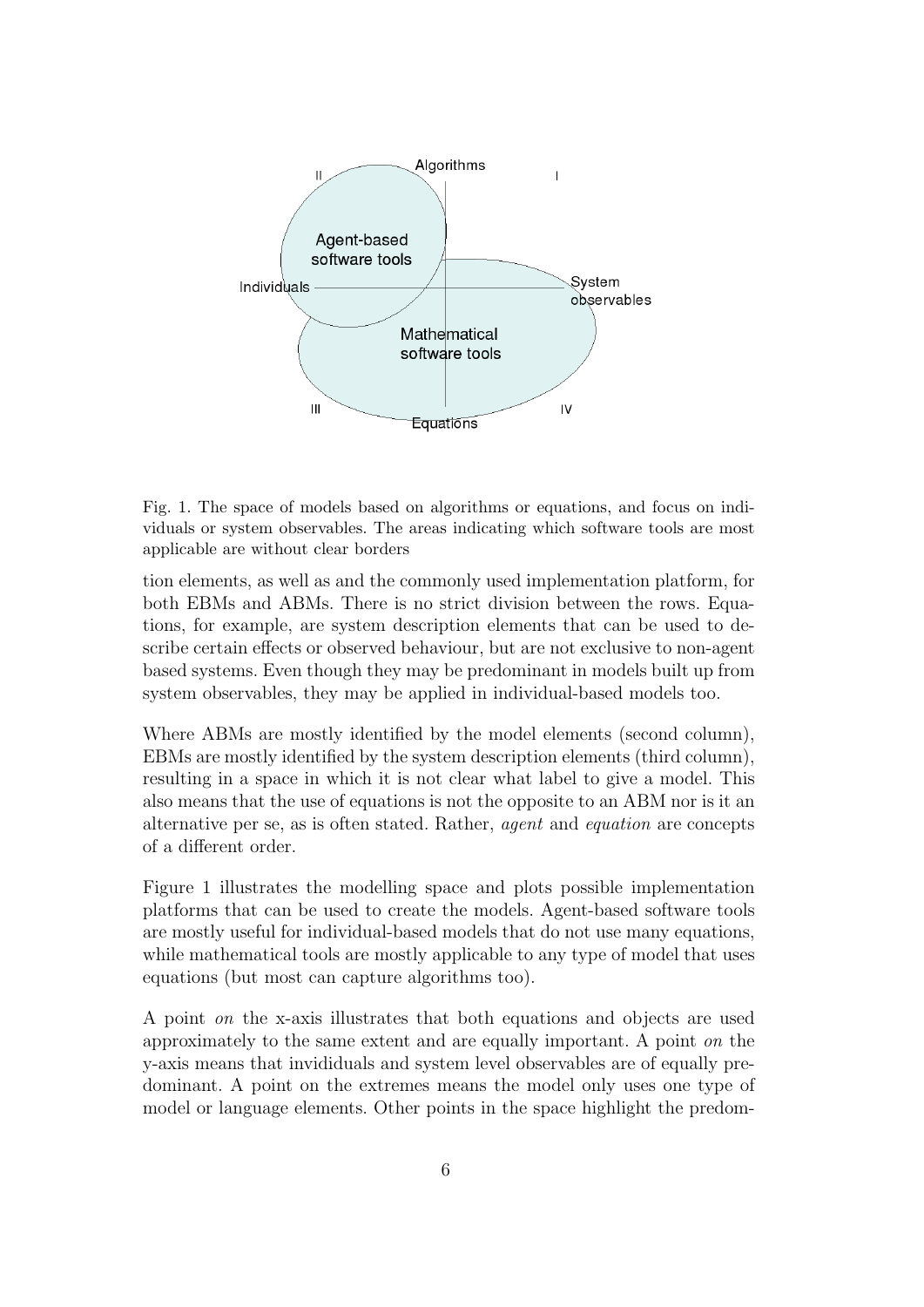inant, but not exclusive, characteristic.

In general, what is called an ABM can be found in quadrant II and traditionally EBMs are in quadrant IV, but this is not exclusive as will be demonstrated in Section 5. Other examples of models in quadrant III could be purely continuous physical systems such as liquid flow or molecular dynamics where models describe the behaviour of a large number of system constituents (individual molecules) using equations. Quadrant I in which models would use algorithms to model system observables) appears to be an uncommon modelling style.

Having emphasised that there is no "black" or "white" when it comes to the label agent-based model or equation-based model, we can map models to indicate their essential characteristics. This illustrates not only how the various models are different but also to what extent they are similar. This formulation, by acknowledging the absence of a clear dichotomy, makes stark contrasts more difficult, but, for a fair benchmarking, we believe the similarities between models should also be fully captured. Note that this distinction as presented here is valid for the domain used in this paper, that of a supply chain. In other fields of study other differences between the modelling paradigms may also be prevalent.

In the next section, a benchmarking exercise will be introduced before presenting a case study (Section 4) and different models of this system (Section 5). The models can then be placed in Figure 1 to show their differences and similarities.

## 3 Benchmarking

Benchmarking is about making comparisons and, through these, learning generalisable lessons. It is not possible to compare modelling paradigms based only on the conceptual model specifications; rather a well-defined benchmarking process is required.

In order to assess the performance of the two modelling paradigms, the following scheme, inspired by [26] and refined in [27] and [28], is adapted:

- (1) Definition of the objectives for the study
- (2) Identification of what is to be benchmarked
- (3) Evaluation if objects of study are comparable
- (4) Determination and specification of performance measures
- (5) Description of scenarios (well-structured experiments) and their simulation
- (6) Conclusions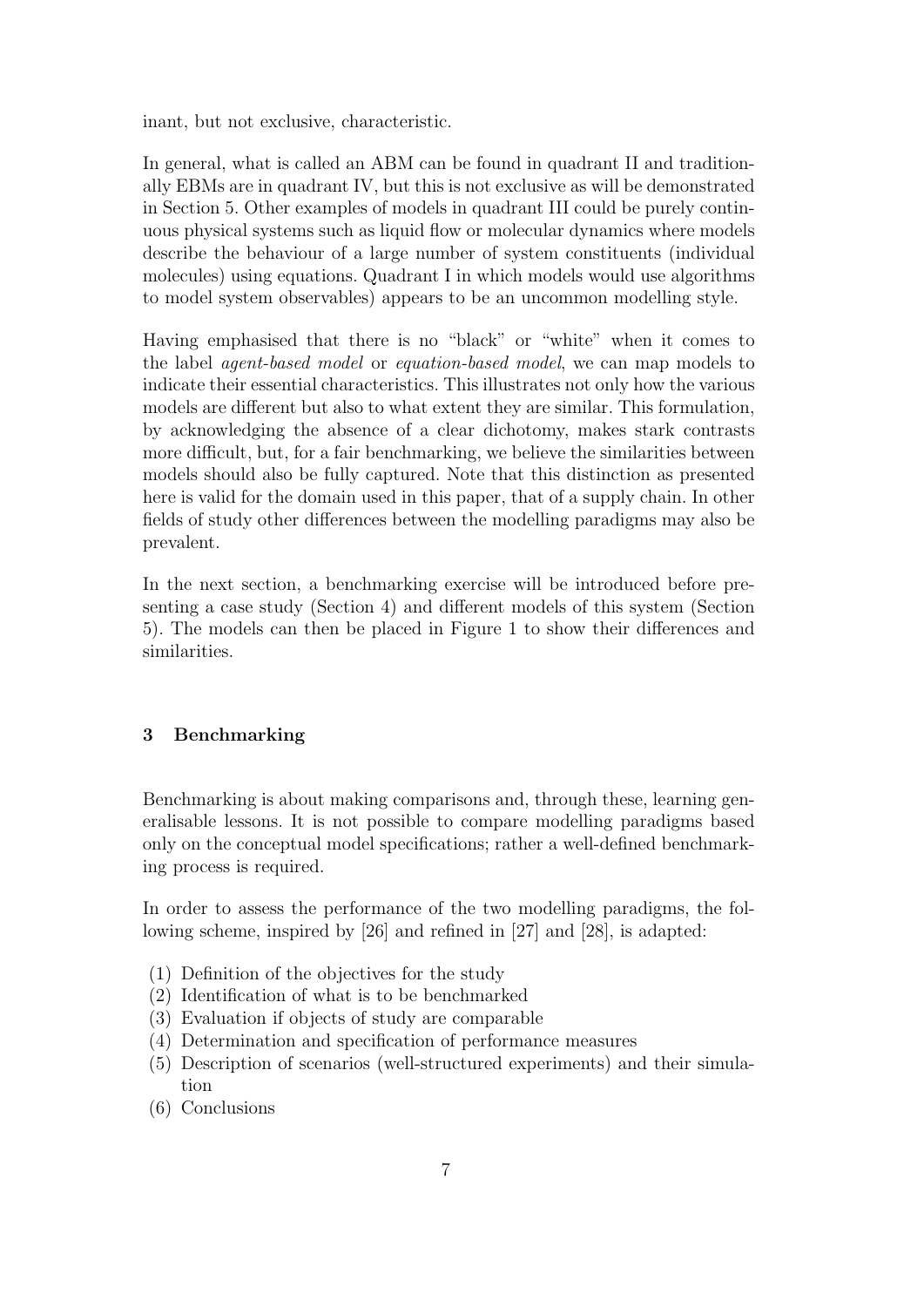Next, we will explain each of these steps.

## 3.1 Definition of the objectives for the study

In the first step of the benchmarking process, the objective for the study has to be defined. Examples of suitable objectives are:

- Choosing the fastest model for online decision making support
- Learning the advantages of one modelling paradigm over another
- Justification of choice of modelling paradigm for a new project
- Testing a new modelling platform with a traditionally used or well validated approach

A clear definition enables selection of appropriate performance measures in step 4.

### 3.2 Identification of what is to be benchmarked

Next, the objects of the study should be identified. Or in other words: what is going to be benchmarked. This has to be clear and detailed so others are able to reproduce the experiments, if desired. This adds to the transparency of the benchmarking study. The objects of study should be specific models that have been implemented and that can be used to perform experiments. This step can for example refer to a detailed model description or even include the source code. It is assumed that the objects of study are comparable to make a successful benchmarking study, something that is evaluated in the next step.

## 3.3 Evaluation if objects of study are comparable

Valid and useful conclusions can only be drawn from a benchmarking study when it has been demonstrated that the objects, defined in the previous step, are actually comparable. It is not easy to say when models are comparable and even more complicated to say that they are equal. Perhaps it is better to talk about models being similar. But what is similar enough to justify saying that they are comparable? Inspired by Sterman [29], distinguishing between model verification and model validation, we compare models at different levels:

- (1) The definition of the models that produce the results (model verification)
- (2) The numerical results of the model for (selected) output variables (result validation)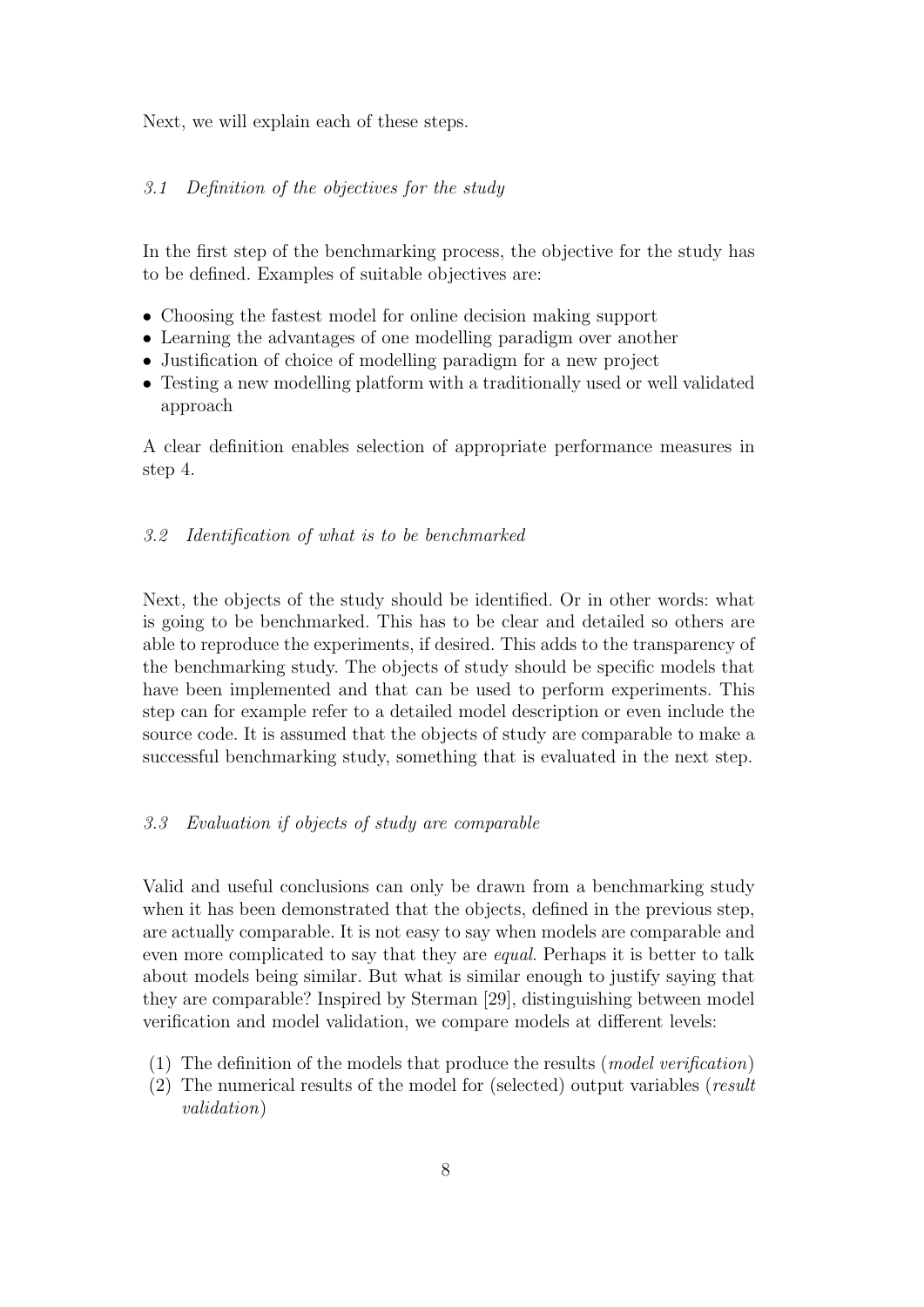#### (3) The decision that follows from studying the results of the models

The first step, model verification, deals with the way the models are formalised using equations and algorithms. It can be checked whether the model has been coded correctly and consistently. For all models the model definitions can be compared and it can be demonstrated that, even when a different language is used for the system description, models encode the same *behaviour*. This stage of testing has to some extent overlap with the specification of the model.

Next, in the result validation phase, the model behaviour is studied by comparing the numerical results of the model (e.g. for extreme conditions or other pre-defined conditions). When the definition of models is exactly the same, one can assume that if there are no model-dependent errors, then the same numerical results can be achieved as well. However, it can happen that the model definitions are precisely the same, but due to numerical-method-dependent differences (e.g. different solution methods for solving differential equations or different random numbers in the case of stochastic models) some dissimilarity in the numerical results can still be observed. The results can be exactly the same, or differ within accepted boundaries. When the numbers are the same, or close enough (e.g. only very small constant shift, small phase or amplitude difference; again, this has to be well defined), we can consider the output of the model run to be the same for that situation. Of course, that does not mean the model will behave the same in other situations, too. Furthermore, models can be deterministic (meaning that every run of the model will produce the same outcomes) or stochastic (in which "chance" or random elements are introduced so that the model output is not always equal to the output of the previous run). For stochastic models even when multiple runs of the models are averaged out, it still cannot be concluded that the output will be the same as well. But after looking at the definition of the models and how the results are produced, it is possible to get a better understanding of how models will behave under different inputs and different scenarios.

The last step compares the *decision* made using the models. Building models and running simulations is not an end by itself, but rather the means to reach a decision (e.g. policy recommendation). The values for the output variables can lead to a decision or recommendation (dependent on the goal of the model) and these can be compared. For example, do the models recommend the same policy to be deployed (qualitative similarity), even if they predict different profits based on them (quantitative similarity)? If this is the case, the models can be said to be comparable. The same problem can be observed as with the numerical results: if the outcomes are the same for one or more scenarios, it does not guarantee they will be the same for other scenarios too. When the simulation, used as a decision support tool, leads to the same decision made based on both models for one case, there is no immediate guarantee that this will also happen in a different scenario. Repeating this exercise for many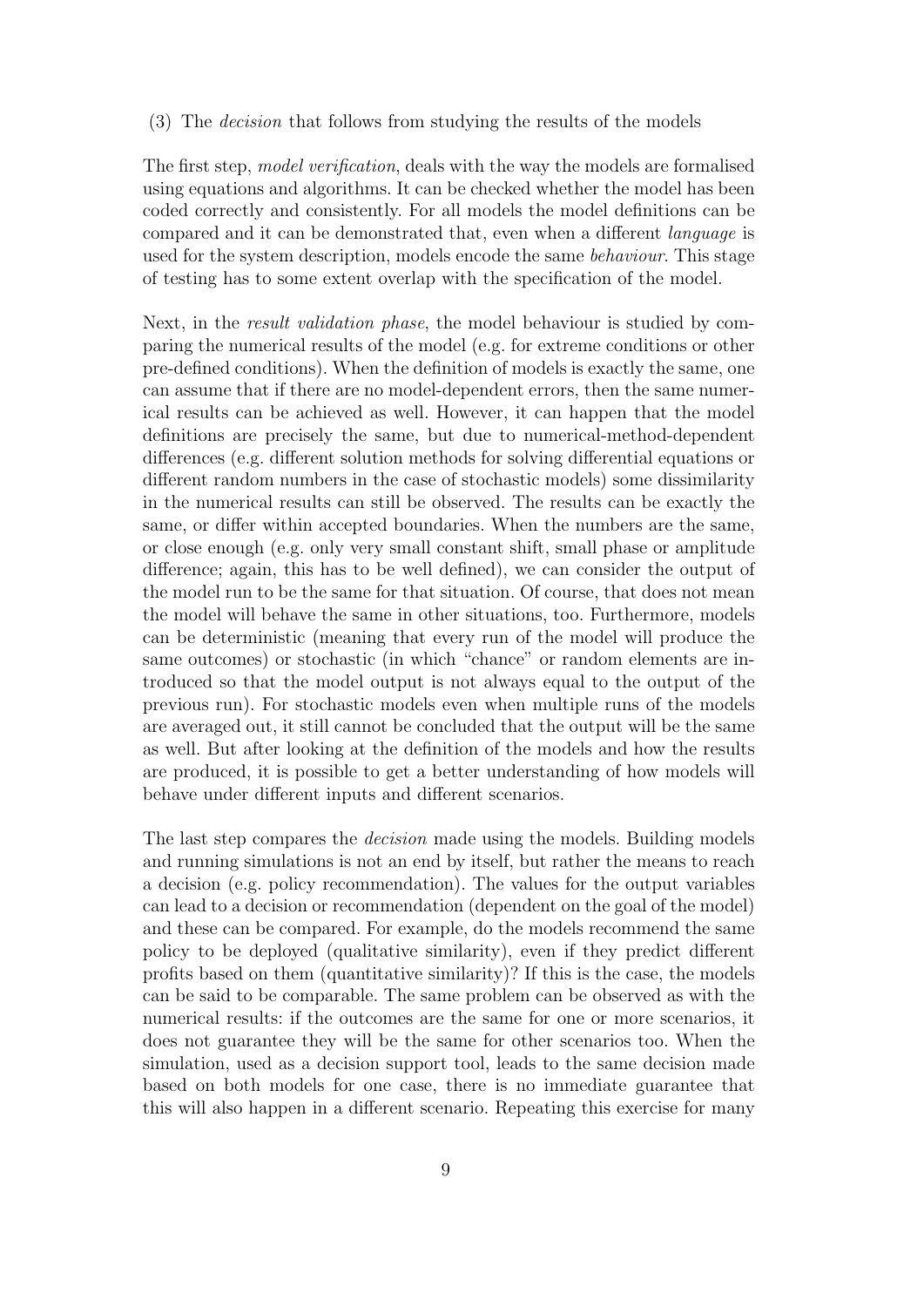scenarios and with varied data sets gives more confidence in the similarities, but still does not prove that the models produce the same outcomes.

Proving that the same numerical results and the same recommendations will be produced in every scenario can only be done by comparing the definition of the models and concluding that they are the same. From this it can be deducted that the output will be equal, too. However, it should be stressed that this is not obligatory for getting useful results from a benchmarking study: when the models are comparable for certain scenarios, the benchmarking conclusions will still be useful and applicable for these scenarios. These results can still be generalised as a hypothesis that has to be tested for other scenarios.

## 3.4 Determination and specification of performance measures

To determine the performance measure for the different ways of modelling that are being compared it is essential to, besides a comparison of the outcomes, also reflect on the modelling exercise as a whole. For instance, it is now widely accepted that the ease of developing the model and maintaining it over the lifespan of the application is an important (sometimes critical) determinant in successful industrial acceptance [1]. Therefore, in addition to comparing the numerical simulation results from the two models, we also look at other qualitative key performance indicators.

Cavalieri [30] describes a benchmarking service for different users of control systems (e.g. researchers, vendors as well as practitioners from the industry) and performance is evaluated in terms of efficiency, robustness and flexibility. We use the same indicators here. Considering efficiency, we will look at the ease of expressing the problem in each modelling paradigm. For robustness the possibility of extending the models can be compared and for flexibility their re-usability. Inspired by the work of Cavalieri [30], an additional performance indicator is formulated: the ease of explaining the model and its applicability.

In the following sections these performance measures are discussed in more detail.

## 3.4.1 Ease of expressing the problem

The first step while creating a model is making a conceptual specification of the system. Subsequently, it can be operationalised by implementing it using one or more software tools, resulting in a computational model that can be used for simulations and experiments. The ease of conceptualisation of a system into a model through a paradigm is problem-dependent. This could be measured in amount of time spent in expressing the problem from conceptual design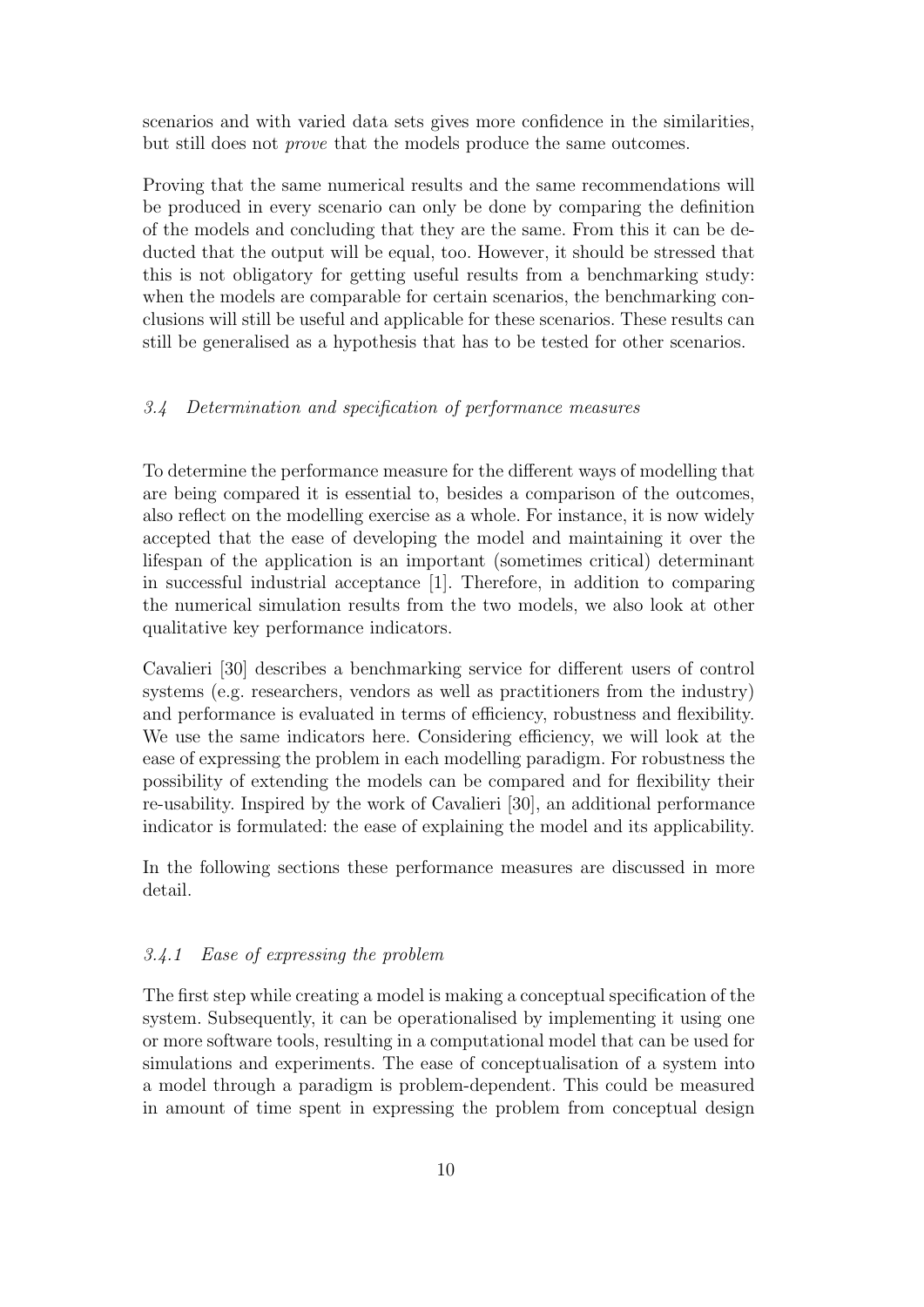to implementation, but one should also consider if all aspects can faithfully be included. Some aspects can be quickly implemented in one approach, but others may have to be left out or simplistic assumptions made. It is much more difficult to assign an exact measure for this; the ease of expressing the problem is therefore mostly subjective.

### 3.4.2 Ease of extending the models

The ease of extending the model can also be considered as a subjective measure, but much less so than most of the other performance measures. For a number of possible or desired extensions to the model (such as adding functionality to the model) a prediction can be made of the tasks that are required to bring them into being. For each of these tasks, a judgement can be made on how difficult, time consuming, and risky (to the functioning of other parts of the model) these extensions might be. The following are typical indicators that could be used (note that some may be more difficult to objectively compare than others and factors such as the experience of the modeller have to be taken into account too):

- Number of changes required
- Expected amount of time needed to complete the tasks
- Number of locations where changes have to be made
- The chance that something goes wrong
- Difficulty level of the tasks

## 3.4.3 Ease of re-use

An important aspect of model development, and software development in general, is the re-use of parts that have been developed previously. This could save time and resources, because earlier work can be integrated in a new project. For models, however, there is an even more important aspect to re-use: it allows models to be built upon previously validated components. When parts of models are used in different case studies and they are validated in each of them, it increases the modeler's confidence in their reliability. Furthermore, when parts of a model can be re-used it becomes easier to create larger models to study larger and more complex systems as well as interactions between different systems.

## 3.4.4 Ease of explaining

When used as a decision support tool one of the most important aspects, in addition to the validity of the model, is how easy it is to explain the model and interpret the results. As stated by [31] "a fundamental challenge in sim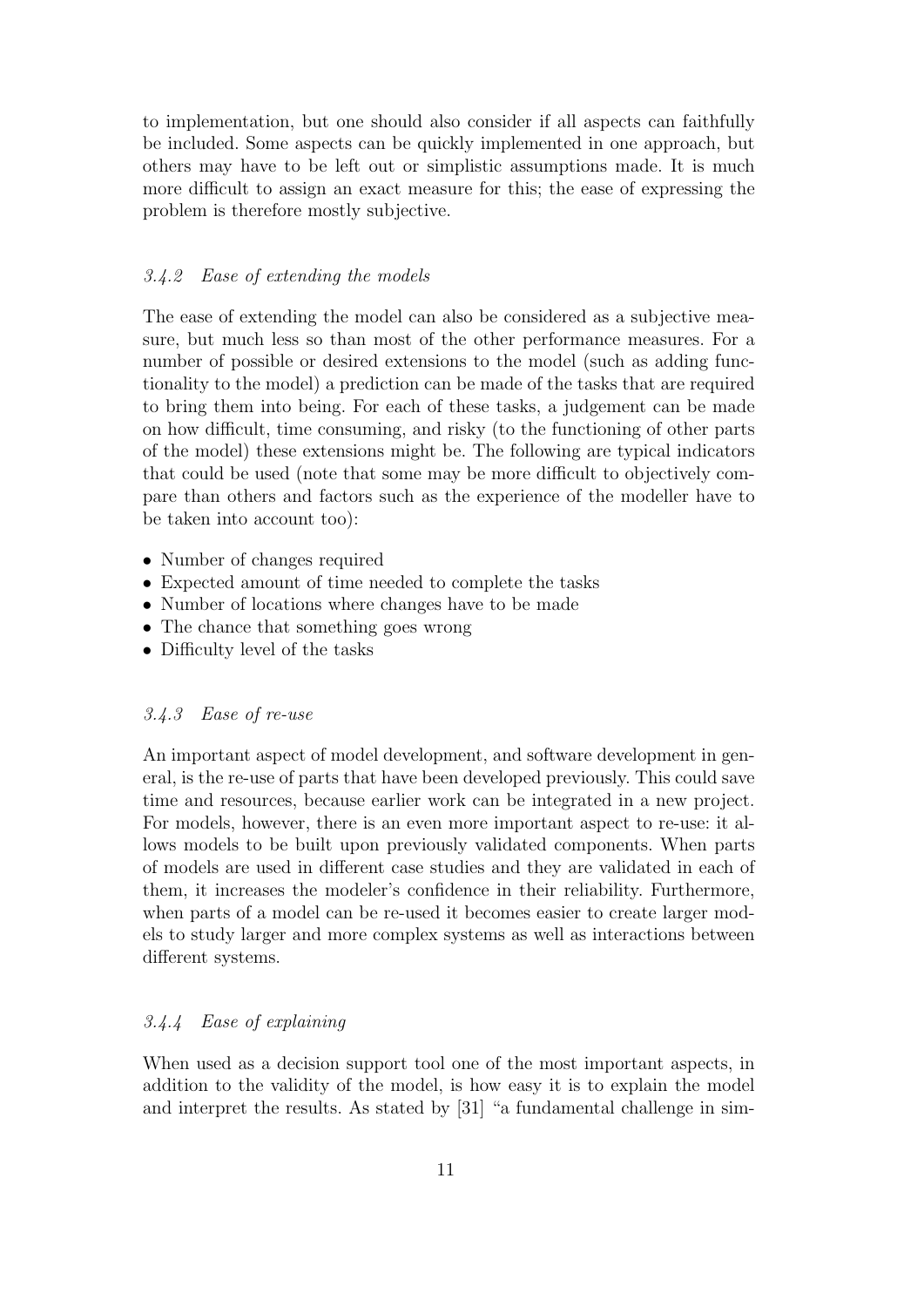ulation modelling of manufacturing systems is to produce models that can be understood by the problem owner".

Especially when the model-builder is not the same person who makes a decision based on its results, it is critical that the model outcomes can be explained so the right interpretation can be made. It can be dangerous to simply trust the model output and focus on the numbers and predictions. Instead models should be used to largely gain insight about possible future states as well as possible effects of actions. Again, it is not possible to put a single quantitative indicator to the easy of explaining  $-$  it has to be analysed by testing with users and their innate preferences for different descriptions (e.g. equations, algorithms or diagrams)

## 3.5 Description of scenarios and simulation

A benchmarking study is based on a number of scenarios that can be executed with all objects of the study. How this is done is completely case specific, but a reproducible description should always be given. Such a description might include what will be measured and which settings are used. If the objects that will be benchmarked are comparable, then the same scenarios should be used in all objects of study. Once the performance measures have been specified, the last step is to perform the simulation and evaluate the results, with the aim to learn from this benchmarking exercise and to produce a number of recommendations about the applicability and use of the approach, based on the key performance indicators (Section 3.4).

## 4 Case study: Oil refinery supply chain

In this paper, we look at the model of an oil refinery supply chain as a case study. It is suitable for the purpose of this paper as it comprises complex interactions among a number of decision-making actors and physical processing equipment.

The oil refinery supply chain begins from the oil reservoirs, both onshore and offshore. Crude oil is tapped from these sites and then transported to various refineries around the world mostly by pipelines or large ships called very large crude carriers (VLCCs). Transportation times of crude are relatively long; it takes four to six weeks for a VLCC carrying crude oil from the Middle East to reach refineries in Asia, for example.

The crudes are then processed in crude distillation units (CDUs) and sepa-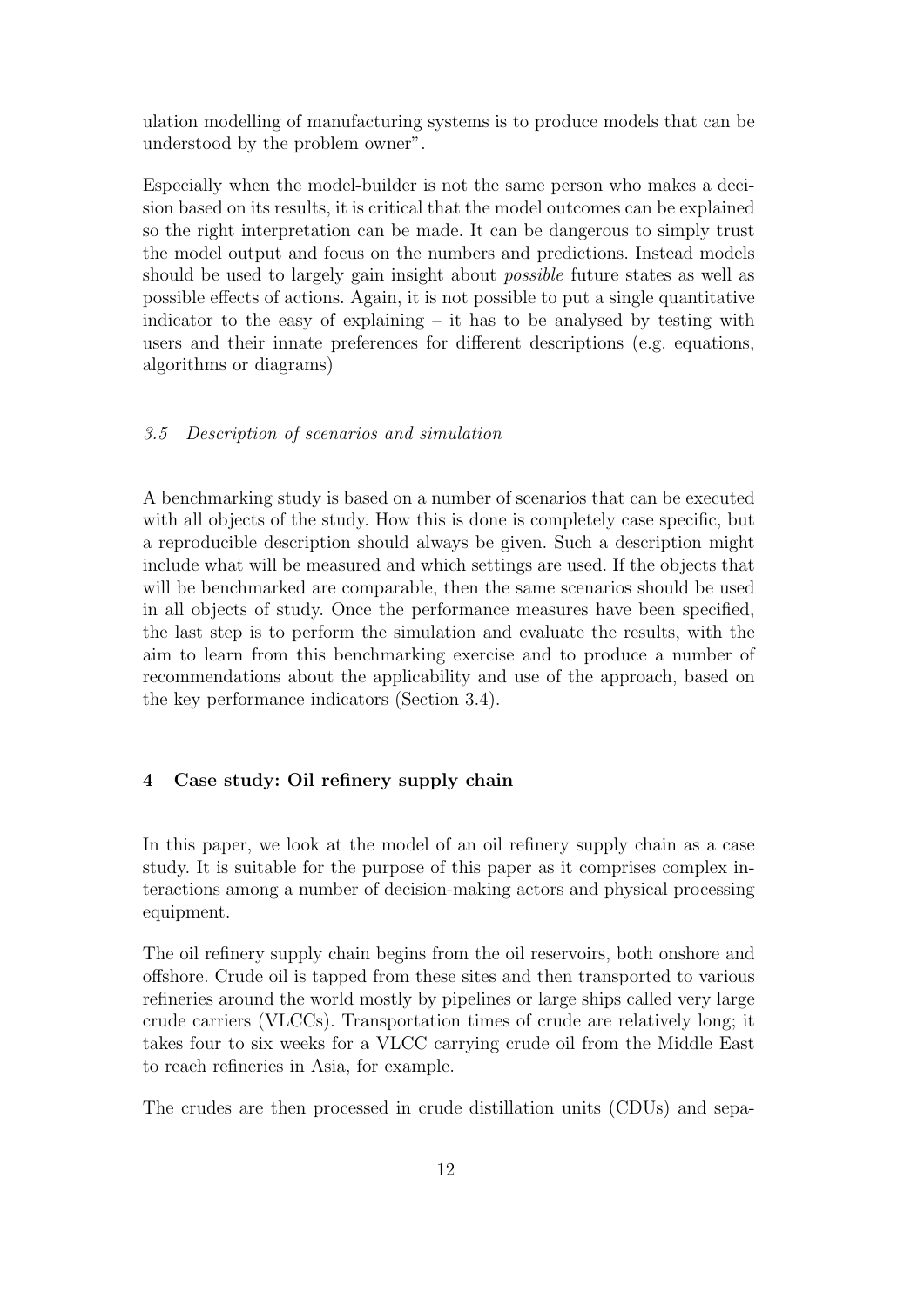

Fig. 2. Schematic of refinery supply chain (from [32])

rated into fractions based on their boiling points. These fractions are processed further in different downstream refining units such as reformer, cracker, and blending pool to get the various products. A single crude mix may yield numerous products and their variants through a suitable alteration of processing conditions. Hence, refineries must adapt their operations to the different crude batches to meet the required product specifications from their customers.

The refinery occupies a pivotal position in the supply chain with its functional departments initiating and controlling the interactions with the external entities, which are oil suppliers, 3rd party logistics (3PL) providers, shippers, jetty operators, and customers. The operation of the refinery supply chain requires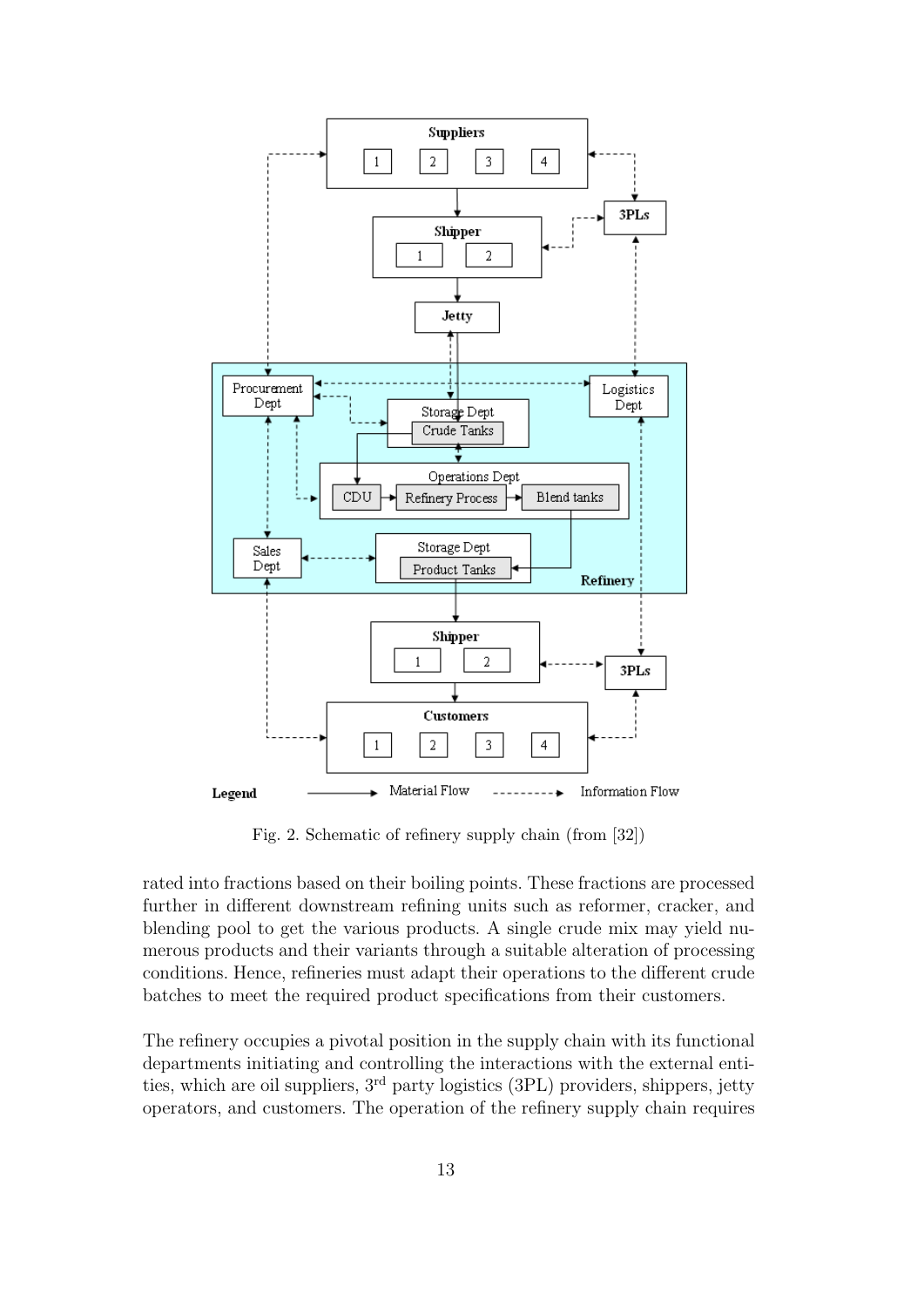various decisions in every cycle – what mix of products to make, which crudes to purchase and in what quantities, which mix to process and in which processing mode, etc. Different actors are responsible for the different decisions [14]. These actors and their interactions are shown in Figure 2. The entities (shown as blocks in Figure 2) communicate with each other through information flows (broken arrows) in order to control the material flows (solid arrows). The refinery physical units (shaded blocks) may be further sub-divided into storage units such as crude and product tanks and processing units such as CDU, reformer, cracker, and blend tanks. The functioning of these units and other supply chain activities are overseen by the functional departments.

Each entity acts based on its policies and the combined actions of the entities determine the overall performance and economics of the supply chain. For example, the procurement department decides the type and amount of crude to buy, the logistics department oversees transportation of the crude, and the storage department manages the crude unloading from the ship to the storage tanks. The combined actions from these three departments determine crude arrival at the refinery. The complex maze of flows among the entities results in complex dynamics, which could lead to unforeseen domino effects. Furthermore, the refinery has to contend with various uncertainties such as prices, supply availability, production yields, and demand variations.

Amidst these challenges, a hierarchy of decisions has to be made in managing the supply chain: strategic (e.g. capacity investments, adding units, upgrading technology, supply chain reconfiguration), tactical (e.g. production planning, policy evaluation, disruption management), and operational (e.g. procurement, storage, scheduling, throughput level). These motivate the development of simulation models of the supply chain, which could reflect the dynamic behaviour of the entities in the face of the various uncertainties. These models enable decision making for supply chain management by allowing the user to evaluate the impact of a particular decision on the supply chain performance, analyse different supply chain policies, and identify the consequences of a disruption, through simulation.

There are different options available when choosing an appropriate modelling paradigm for supply chains. A well informed decision has to be made so the best paradigm, given the desired use of the simulation model, can be applied. Traditionally, supply chains have been modelled with equation-based models [29] but more recently the agent-based paradigm has received much attention in this field [33].

We choose to study the crude stock levels as key performance indicator of the supply chain because they represent the cumulative-effect of the various entities and their decisions. If the inventory profile shows that the maximum crude capacity is reached, it means that too much crude is being purchased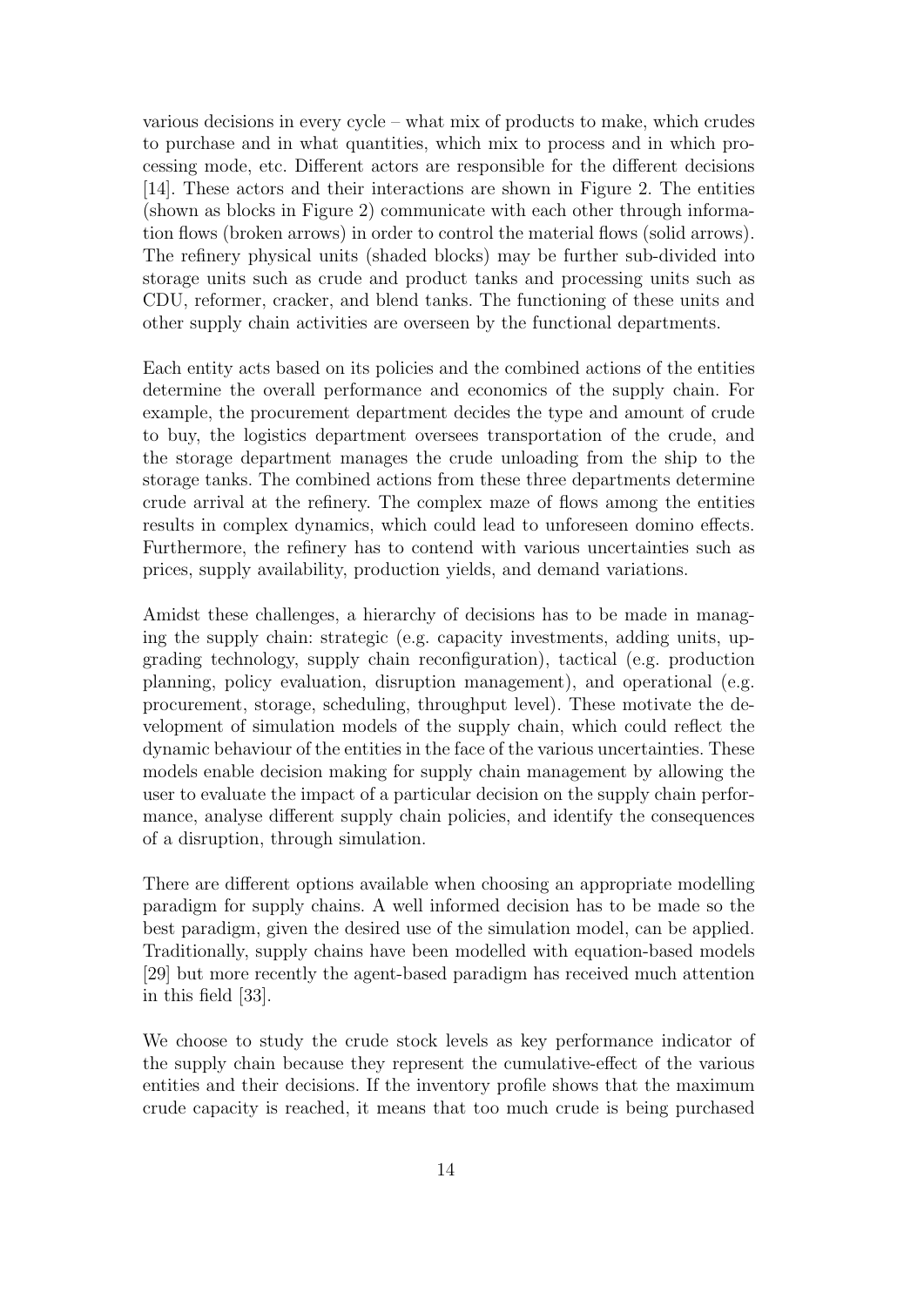ahead of production or that procurement takes place too early, while empty storage tanks indicate that the refinery is not able to run in the desired (i.e. planned) production mode and desired throughput. Additionally, the amount of crude in storage represents an important factor for the refinery economic performance. Other options for model outputs that can be used in the future are, for example, net profit of the refinery and customer satisfaction.

Next, in Section 5, three different models of this case study will be presented.

## 5 Models of the oil refinery supply chain

In this section three models of the supply chain from Section 4 are described, each occupying a different place in the modelling space shown in Figure 1.

The first model is a high-level low-resolution model that can deal with throughput related equations (Section 5.1). It describes mass flows and economics of the supply chain, but lacks the elements to describe the decision making involved in the supply chain operation, for example, crude procurement. To be able to add more detail to the model one needs to consider an "individual" level description. This is done in the second model (Section 5.2). This can be considered as moving left on the horizontal axis in Figure 1 from system observables to individuals. The decisions that have to be modelled then require the use of algorithms, for example for the selection of which crude to buy and at which production mode to operate the process. This consequentially means moving up along the vertical system description axis, from equation to algorithm. The logic involved in transferring crude between the VLCC and the storage tanks, through the jetty, can be best described through algorithms, concentrating on the actor that causes each transaction (Section 5.3). After the three models have been presented, the distances between the models can be visualised in the modelling space.

#### 5.1 Model E: An equation-based model in Excel

The first model considers only system observables and not individuals, using only equations. This set of equations can be implemented in a simple spreadsheet such as Microsoft Excel (hence Model E). This model is at the bottom right of the modelling spectrum, i.e. quadrant IV (See Figure 1). Modelling of decisions require algorithms, but algorithms are not used in this model. For example, "if-then" algorithm is employed in a reorder point procurement decision: if crude inventory is less than x, then order y amount of crude z. Decision making entities are thus not captured in this equations-only model.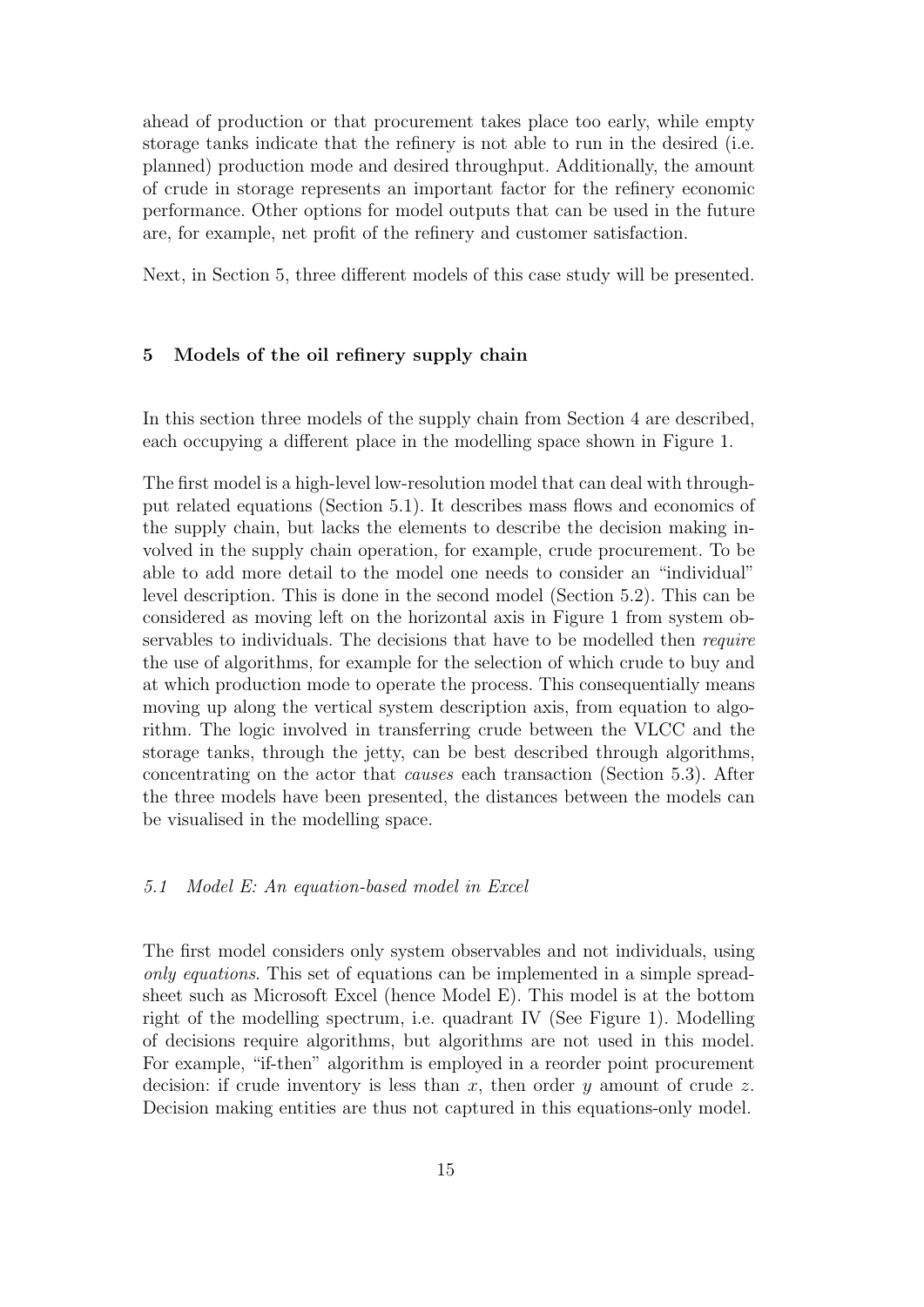

Fig. 3. Simplified schematic of refinery supply chain as used in Model E

Furthermore, as information flows mainly serve to control material flows in the form of decisions, they are not modelled. As a result, the refinery supply chain considered in this model has to be simplified, as shown in Figure 3 (c.f. Figure 2). The refinery receives crudes from the suppliers and stores them in the crude tanks. The crudes are processed in the processing units and converted to valuable products stored in the product tanks. Finally, the products are delivered to the customers.

In this model, the supply chain is modelled through equations involving system variables. Let  $IC_{lc}$  be the inventory of crude c at the beginning of cycle l,  $CA_{lc}$ the amount of crude  $c$  arriving at the refinery from the suppliers in cycle  $l$ , and  $TP_{lc}$  the amount of crude c processed in cycle l. Equation 1 describes the mass balance around the crude tanks:

$$
IC_{(l+1)c} = IC_{lc} + CA_{lc} - TP_{lc}
$$
\n(1)

As crude procurement, transportation, and unloading are not explicitly modelled, their effects are captured in the parameter  $CA_{lc}$ , which is an input to the model. Similarly, the decision on production throughput requires algorithms and is not modelled, thus  $TP_{lc}$  is another model input.

Conversion of crudes to products in the refinery units are modelled through simple yield calculation:

$$
R_{lp} = \sum_{c} Y_{cp} T P_{lc} \tag{2}
$$

where  $R_{lp}$  is the amount of product p produced in cycle l and  $Y_{cp}$  is the yield of product  $p$  from crude  $c$ . The processing units can be broken down further into the different units (CDU, reformer, cracker, blending) similar to [32] since they involve only equations and no algorithms. For simplicity, here they are lumped into an overall crude-to-product yield  $Y_{cp}$ .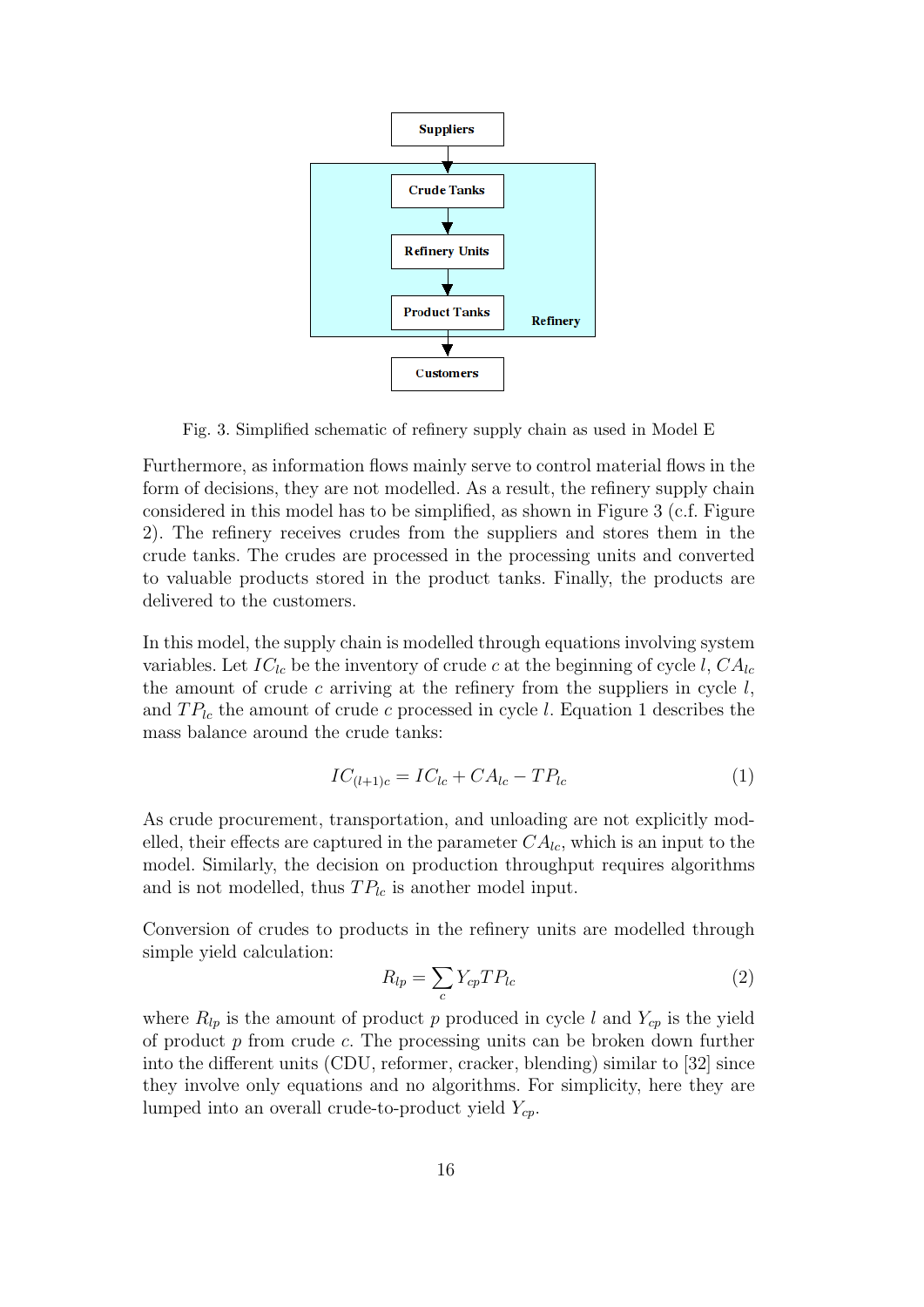The inventory of product p at the beginning of cycle l,  $IP_{lp}$  is obtained by mass balance:

$$
IP_{(l+1)p} = IP_{lp} + R_{lp} - D_{lp}
$$
\n(3)

where  $D_{lp}$  is the amount of product p delivered to customers in cycle l. This parameter  $D_{lp}$  is also an input to the model.

Besides the crude inventories, other model outputs are profit and customer satisfaction index. Profit is obtained by deducting crude procurement cost, crude inventory cost, operation cost, and product inventory cost from revenue:

$$
Profit = \sum_{l} (\sum_{p} P_{p} D_{lp} - \sum_{c} P_{c} C A_{lc} - \sum_{c} InvCost_{c} IC_{lc} - CostOp \sum_{c} TP_{lc} - \sum_{p} InvCost_{p} IP_{lp})
$$
\n
$$
(4)
$$

where  $P_p$  is the price of product p,  $P_c$  is the price of crude c,  $InvCost_c$  is the inventory cost of crude c,  $CostOp$  is the refinery operation cost, and  $InvCost_p$ is the inventory cost of product  $p$ .

Customer satisfaction for product  $p$  in cycle l is measured by the ratio of product delivered to customer demand:

$$
CustomerSatisfaction_{lp} = \frac{D_{lp}}{AD_{lp}}\tag{5}
$$

where  $AD_{lp}$  is the actual customer demand in cycle l for product p.

Since decision making is not modelled, Model E provides limited decision support capability. Its application is limited to estimating crude inventories, profit and customer satisfaction given a set of input parameters, including crude arriving  $CA_{lc}$ , crude processed  $TP_{lc}$  (throughput rate at which crude is sent to the CDU for processing), and product delivered  $D_{lp}$ . The next model, on the other hand, employs algorithms to explicitly capture decision making holistically within the supply chain model.

## 5.2 Model M: A numerical model in Matlab

The second model is a numerical model implemented in MATLAB/Simulink [34] (hence Model M). Moving left from Model E on the model element axis (Figure 1), this model has a focus on individuals – decision making entities and executing entities, which in turn necessitates the use of algorithms for describing behaviour. Four types of entities are incorporated in the model: external SC entities (e.g. suppliers), refinery functional departments (e.g. procurement), refinery units (e.g. crude distillation), and refinery economics. Some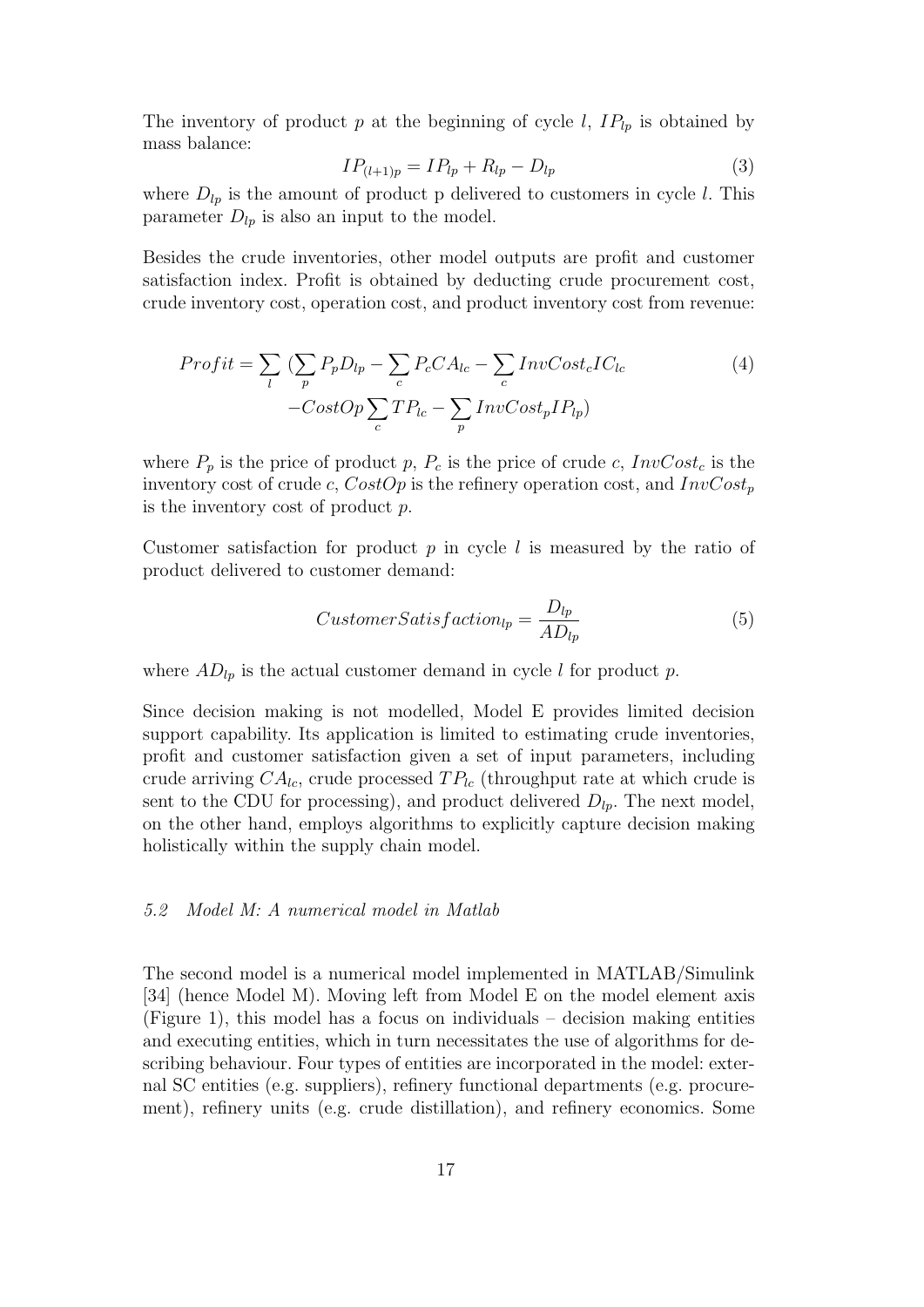of these entities, such as the refinery units, operate continuously while others embody discrete events, such as arrival of a VLCC. Both are considered using a unified discrete-time representation. As such it covers the full complexity of the supply chain as shown in Figure 2.

System variables – material, information, finance – are all modelled as flows interconnected by various (mathematical, logical, algorithmical) operation blocks. For better organisation and presentation, the flows and operation blocks related to a particular entity are grouped together under a masked block [35]. Hence, we have a "Supplier" masked block, a "Procurement" masked block, a "CDU" masked block, etc. In addition to these, decision making policies (procurement, unloading, production) are coded in MATLAB m-files [32]. Thus, Model M can be placed somewhere near the border between quadrant II and III (Figure 1).

Since Model M allows the modelling of crude procurement, transportation and unloading, the crude inventory balance equivalent to Equation 1 here is:

$$
IC_c(t+1) = IC_c(t) + PR_c(t) - TP_{lc}
$$
\n(6)

where  $PR_c(t)$  is the rate at which crude c is pumped into storage from the pipeline at time t.

Owing to the greater modelling detail, a finer simulation time step can be used: time  $t$  instead of cycle  $l$ . One time tick could be one-hundredth of a day while a cycle could have a duration of seven days. In contrast to one overall crude arrival term  $CA_{lc}$  in Equation 1, Model M has different variables for crude ordered, crude transported, and crude unloaded and pumped into storage tanks. These are not user input, but calculated by the model as an outcome of the various policies. In effect therefore, it is the policies that are input to the model.

Equation 6 is implemented under the "Crude Tank" masked block (See Figure 4). The main operation blocks used are an addition block (A in Figure 4), an integrator block (B), a product (i.e. multiplication) block (C), a switch block (D), and a lookup table block (E). The first three blocks embody equations. The addition block is adding the crude input flow  $PR<sub>c</sub>(t)$  and subtracting the crude output flow  $TP_{cl}$  to get the net crude movement. The integrator block calculates  $IC_c(t+1)$  from  $IC_c(t)$  and the net movement. The product block multiplies the crude ratio (based on the recipe) to the crude inventory to get the correct crude mix in the throughput to CDU.

The other two blocks represent algorithms. The switch block is used to enforce a logical constraint and set a particular crude's output to zero when its inventory reaches zero. The lookup table block is used to get the crude recipe for a production mode. Connection tags are used to convey the information of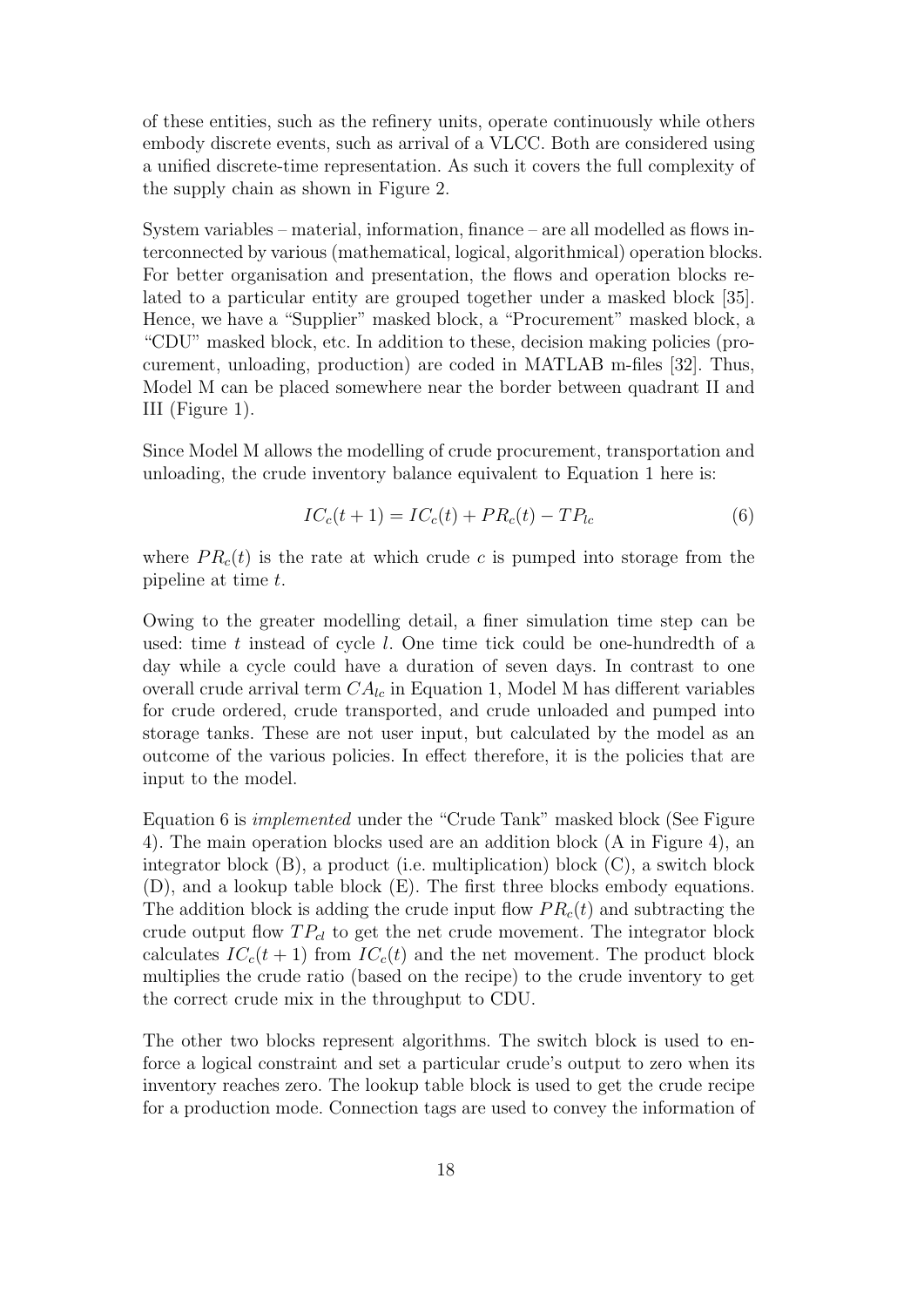

Fig. 4. "Crude tank" masked block in Model M

the flows to other masked blocks. The assigned production mode comes from the production policy. The crude input flow  $PR<sub>c</sub>(t)$  comes from the "Pipeline" masked block. The crude output flow  $TP_{lc}$  is sent to the "CDU" masked block.

Model M is more detailed than Model E and can provide more extensive decision support. It can be used to evaluate strategic, tactical, and operational decisions, analyse different policies, and study disruption management as demonstrated in [36].

#### 5.3 Model R: An agent-based model in Repast

A third model, using the agent-based paradigm, is created with the same level of detail as in Model M. This agent-based model is implemented in Java using the Repast agent simulation toolkit [37], hence the label Model R. The model is based on the system description from [32], using the same assumptions and with the same level of granularity. The model implementation uses a framework based on a generic ontology for socio-technical systems [38] and Java building blocks that have previously been used to model other infrastructure case studies, such as intermodal freight transport  $[39]$ ,  $CO<sub>2</sub>$  emission trading [40], and industrial clusters [41].

To construct Model R, first the agents in the system are identified: these are the actors in the supply chain, including the refinery departments (see Figure 2). Decision making rules of these actors are created, using the flows of information and data as listed above and as used in Model M. Following the ABM paradigm, the tasks are clearly distributed between the agents based on ownership. Some tasks therefore have to be split into several subtasks (requiring communication between the agents). Alongside this social layer,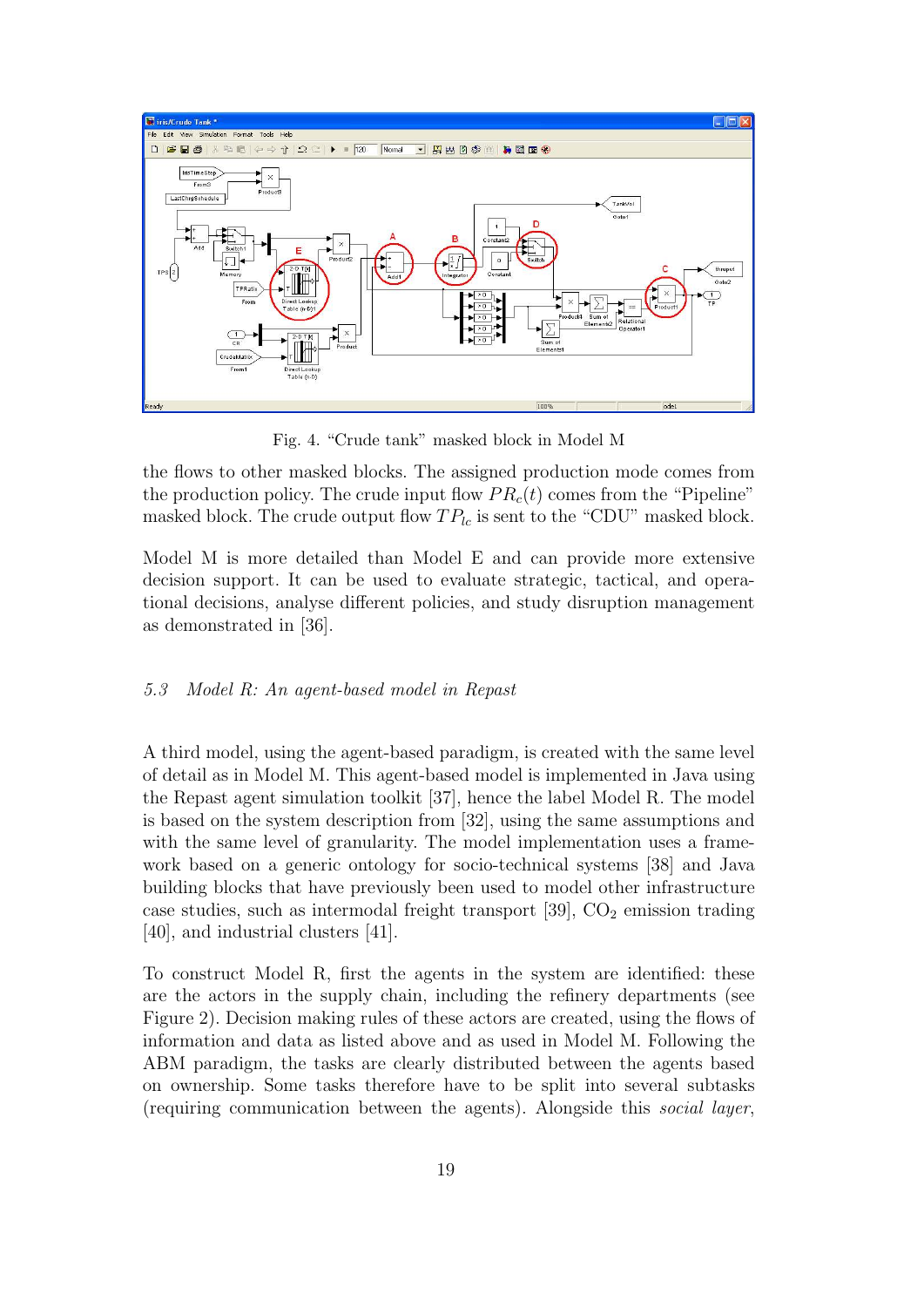the technical components (e.g. refinery units, jetty, etc) and their links (e.g. pipeline between the jetty and the crude storage tank) are identified. Agents then own and/or control these physical elements and make decisions about them.

All the instances of the model components, including the agents and all technical components have been stored in a knowledge base, which can be changed using a simple Graphical User Interface (GUI) provided by the Protégé tool [42] without having to adjust the model source code. The source code of the model works independently from parameters set in the knowledge base.

The ontology contains abstract descriptions of, among other things, the social and physical components, their links and properties as well as specific instances which refer to the real-life objects modelled here [38]. For physical components the possible in and out flows are defined, along with certain other properties such as maximum capacity. Furthermore, the ontology contains concepts such as 'transport contract' and 'physical flow' which are instantiated during the model run and used for the transfer of mass, information, and finance. All these elements are considered as objects in the Java implementation and the behaviour of agents is formalised using algorithms.

The agents in the model all act autonomously according to their own tasks. A schedule is made so that some processes (e.g. procurement) only occur at certain intervals while others (e.g. production) happen at each time step of the simulation. Events such as the arrival of a VLCC at the jetty are monitored each time step.

As an example, let us consider the agent-based implementation of Equation 6. In the agent-based model these calculations are done by storage department agent. The storage department can receive incoming crude (pumped from the jetty) and it can receive requests to release a certain amount of crude (from the operations department).

The storage department monitors the incoming flows at each time tick and sets the new level of the storage tank:

| <b>Algorithm 1</b> Monitoring inflow of crude (Storage Department)                            |
|-----------------------------------------------------------------------------------------------|
| Volume added Volume = $((Volume) storeInFlow.$<br>getPhysicalProperties().get(Volume.class)); |
| $currentVolume.setValue(currentVolume.getValue() +$<br>$addedVolume.getValue()$ ;             |

where 'addedVolume' is the amount added to a storage tank, 'storageInFlow' the flow of crude from the jetty to the storage tank and 'currentVolume' the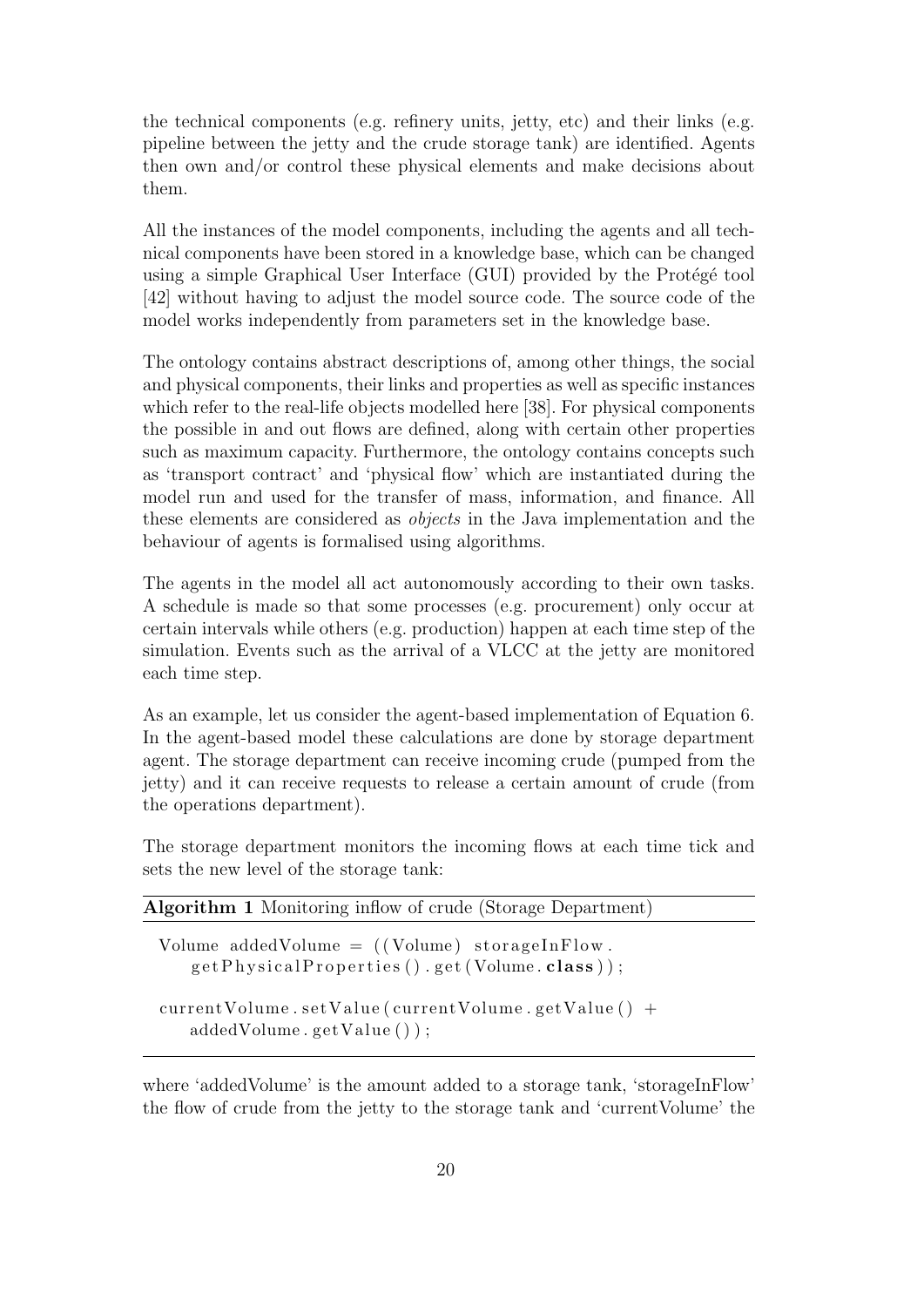current volume of crude in the tank. The first line reads the volume that is transferred into the storage and the second line sets the new value of the volume in the storage tank by adding the added amount to the current amount. It is important to note that the volume of the 'storageInFlow' is set by the jetty owner in another algorithm.

The operations department decides on the amount to be released based on the current production mode and current throughput of the refinery, again using an algorithm. When the amount is determined, the storage department is asked to release this from the storage tank. When the storage department receives a request to release a certain crude (from the operations department) it will first check if there is enough in stock and then create a flow to the CDU. The amount of crude in the storage tank is thus adjusted in the following way:

|  |  |  |  | <b>Algorithm 2</b> Release of crude (Storage Department) |  |
|--|--|--|--|----------------------------------------------------------|--|
|--|--|--|--|----------------------------------------------------------|--|

```
Volume substractedVolume = ((Volume) outFlow.
getPhysicalProperties() . get (Volume. class);
```

```
currentVolume.setValue (currentVolume.getValue() -substackedVolume.getValue();
```
where 'substractedVolume' is the volume of crude that will be released and 'outFlow' the flow from the storage tank to the CDU.

All other behaviours in the model are also split up in similar fashion between the different agents. Another example of this is the selection of the production mode by the operations department, which is based on the forecasts made by the sales department and the crudes selected by the procurement department. The behaviour of the system is distributed by the division of tasks and this is implemented in a distributed fashion too in Model R.

Since Model R has the same level of granularity as Model M, it can also be used to evaluate strategic, tactical, and operational decisions, analyse different policies, and study disruption management.

## 5.4 Mapping the models on the modelling space

Three different models of the same supply chain have been presented here. The first model, Model E, only uses equations and the second model, Model M, adds algorithms for the various decisions that have to be made and that cannot be captured by equations only. The third model, Model R, implements the same behaviour as Model M, but using a different paradigm in which equations are not explicit and in which decision algorithms as well as mass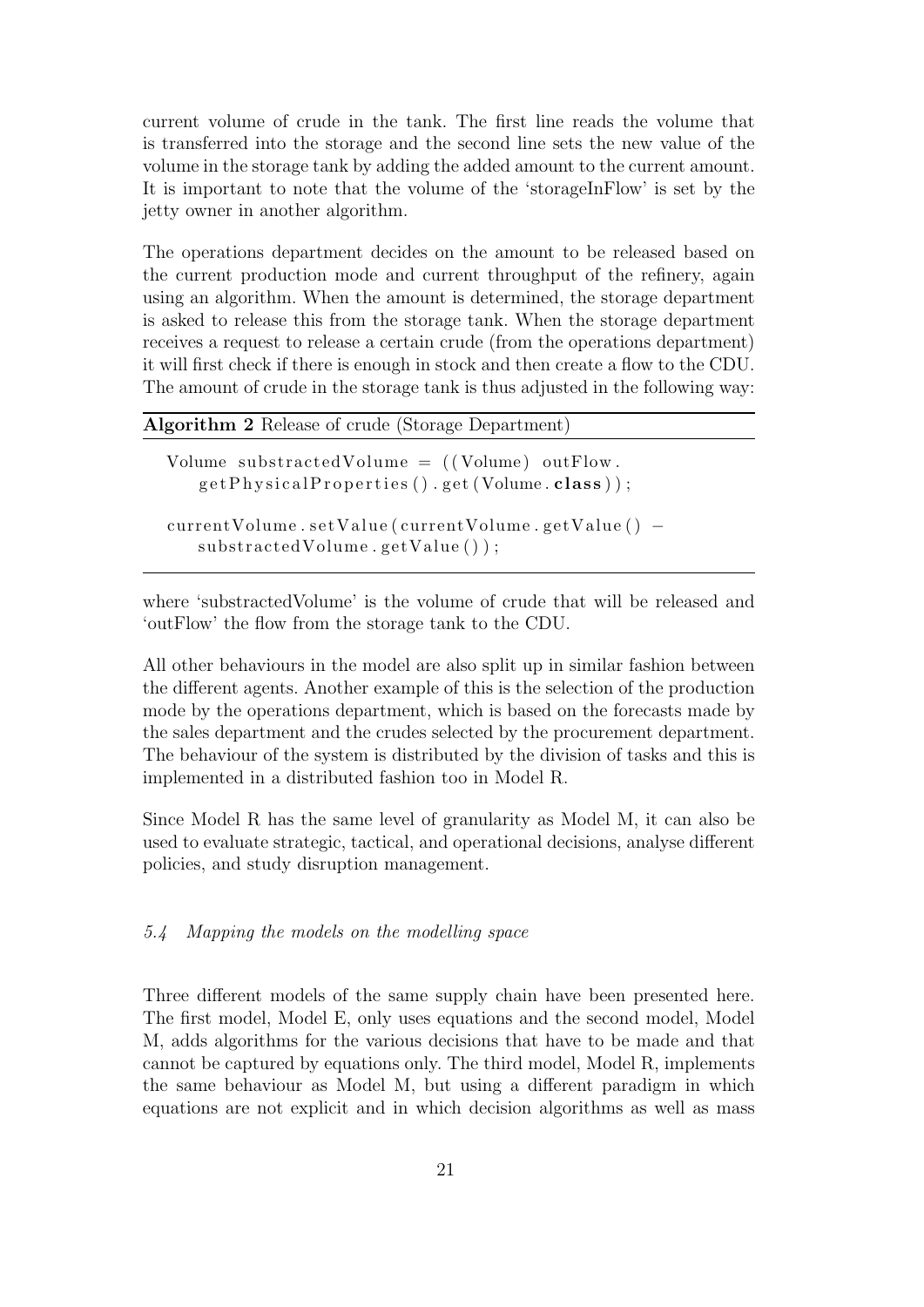

Fig. 5. The three models presented in this paper, plotted on the modelling space from Figure 1

balance equations are distributed among the actors.

While they all have different designs, there are also many similarities between the models (see Figure 5). Model E and Model M are both implemented in mathematical software tools and equations are the predominant system description elements. As such both could be labelled equation-based models. However, these two models are very different with respect to their model elements: Model E includes system observables only while Model M takes individuals as the constituents of the model. This brings Model M closer to Model R than to Model E. The fact that Model M and E share the same category of software tools can hide the differences between them, but Figure 5 reveals that they do not have much else in common.

Model E is included in this study to demonstrate that the same system can broadly be described using only equations, but that some of the behaviour cannot be captured without algorithms. Profit and customer satisfaction are output variables of the modelled actions of individuals in Models M and R these, while in Model E they are observed in the real system and have to be provided as input by the user. Because the scope of Model E is different, we focus only on models M and R in the benchmarking study. Still, it should be stressed that Model E is an important category to include here to illustrate a class of models that is often used when comparing equation-based and agentbased models and to highlight that conclusions drawn from such a comparison are not valid.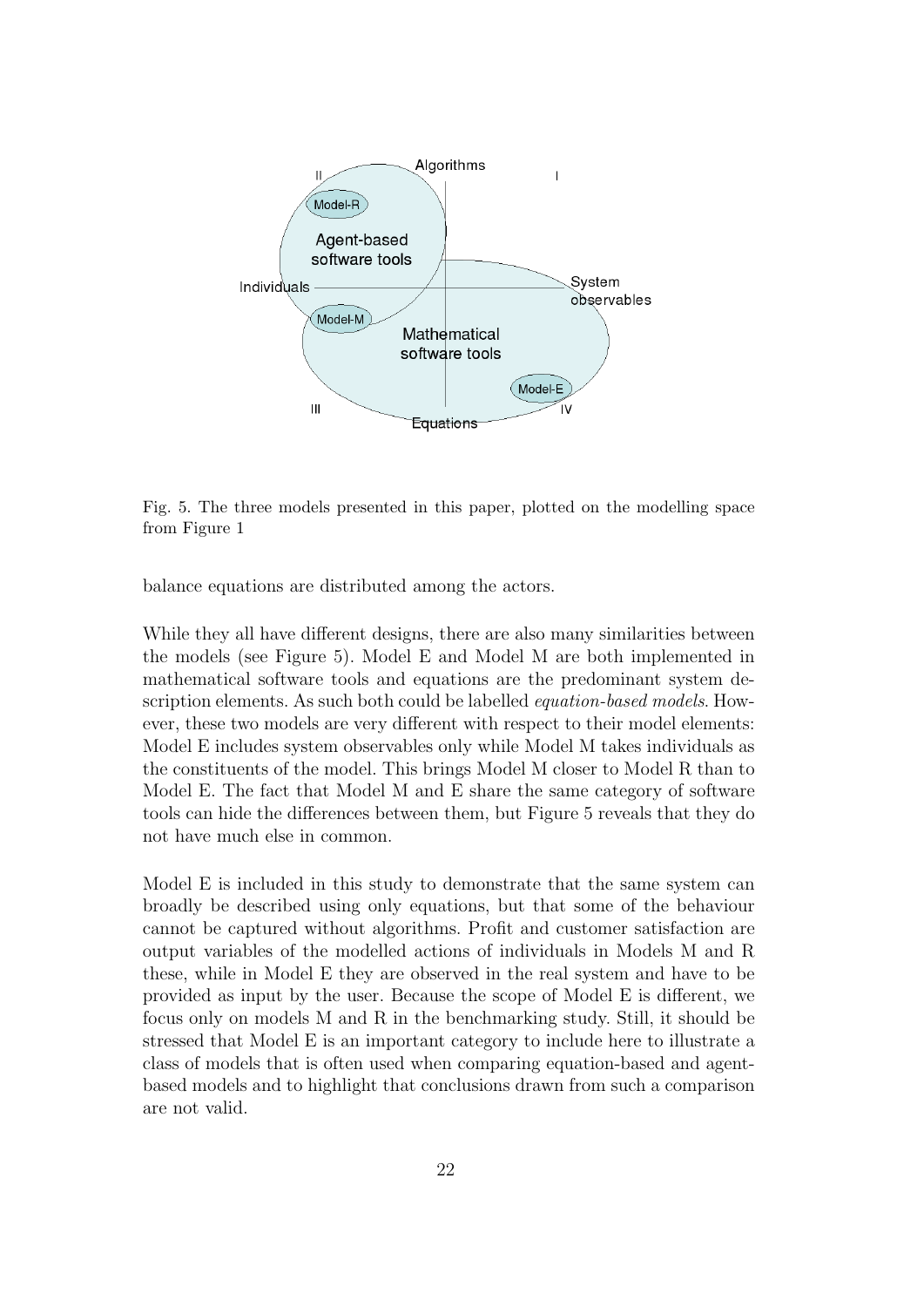## 6 Benchmarking case study: Oil refinery supply chain

Here we benchmark the two models of the oil refinery supply chain following the steps outlined in Section 3.

## 6.1 Definition of the objectives for the study

The objective is discovering the added value of different modelling paradigms (not models) for supply chain management.

# 6.2 Identification of what is to be benchmarked

The objects of the study are two modelling paradigms that produced two different models of an oil refinery supply chain, presented in Section 5: Model M (Section 5.2) and Model R (Section 5.3). As discussed in Section 5.4, they differ along different axis. Model E (Section 5.1) is not included in this benchmarking study because conclusions drawn from it would not be fair in comparison with the other two models given the differences in the granularity.

#### 6.3 Evaluation if objects of study are comparable

As said in Section 3.3, there are three different levels at which it can be demonstrated that the objects of study are comparable. The following sections address the model verification, result validation and policy recommendations.

### 6.3.1 Model verification

Both models are computational models and – even though the behaviour is formulated with different system description elements – the actual calculations are exactly the same. As an example of this let us look at the calculations for the amount of crude in stock at a given moment in time as formulated by Equation 6. In Model M this is implemented using masked blocks, and in Model R these calculations are done by storage department agent using addition functions in Java (Algorithms 1 and 2) of which the value is determined by algorithms in other agents. The same comparison can be made for other equations, and each time the same calculations are made but the formalisation of the calculation is done differently.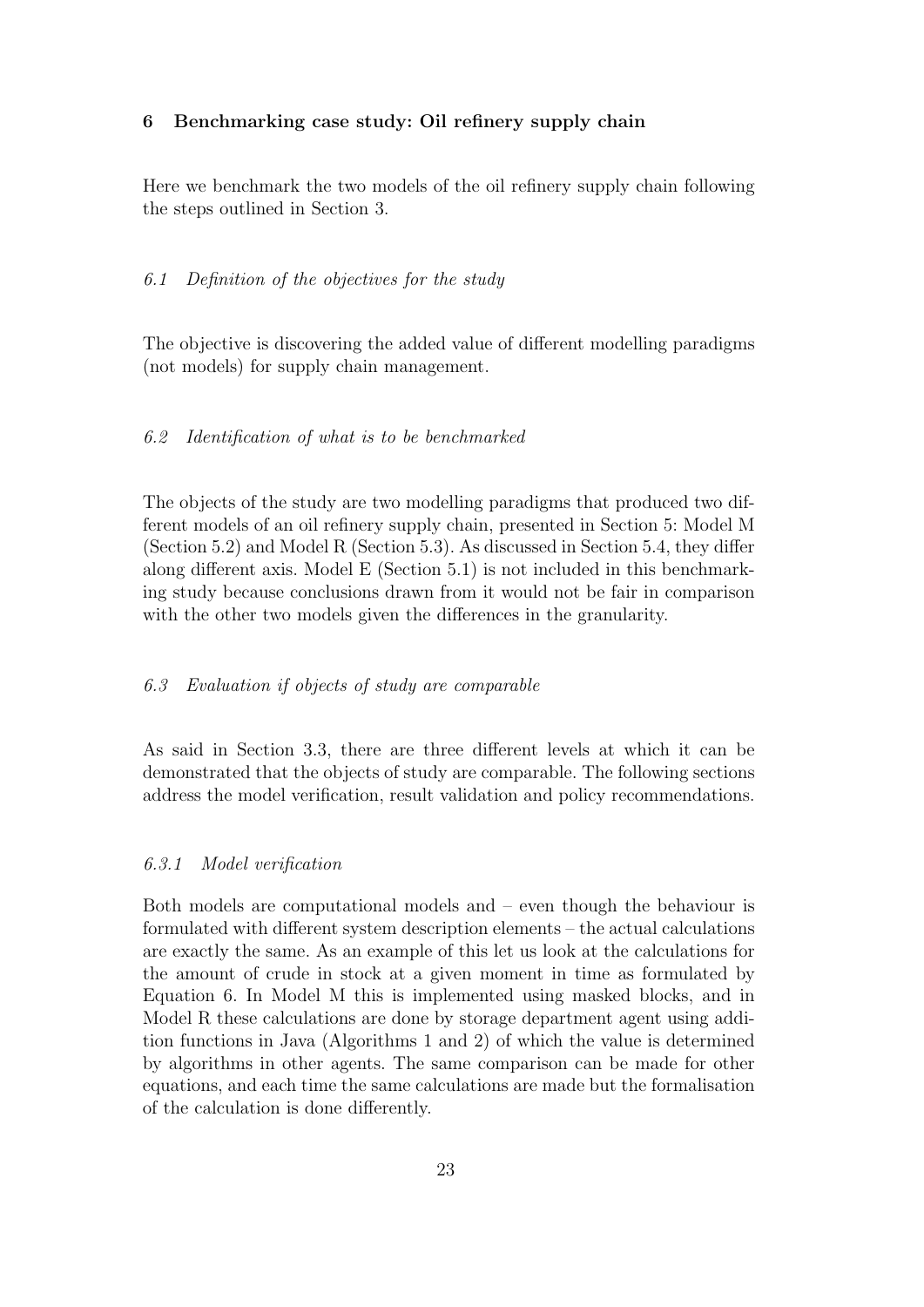

(b) Model R

Fig. 6. Results from Case 1: no stochastics. Time (in simulation ticks) is on the horizontal axis and the inventory level (in kbbl) is on the vertical axis.

There are no numerical-method-dependent errors to be be expected: In Matlab the equations are solved in a numerical way with matrix multiplications, which should always produce the same results as multiplications in the Repast model. Any differences in the numerical results should therefore be explained by inaccuracies in the model definition (perhaps enforced by a natural way of working in a certain paradigm).

## 6.3.2 Result validation

Because calculations are the same, the outcomes should be the same as well when the same input is used (this is addressed in the next step). Random numbers, however, can prevent the outcomes from being exactly the same. Stochastics are used for transport delay, demand, forecast error, etc. To prevent stochastics from influencing the outcomes, all variances can be set to 0. In this section, the following three cases are tested to evaluate result validation:

- (1) No stochastics, but fixed demands for each time step.
- (2) No stochastics as above, but halfway during the simulation the mean demands are doubled to test extreme values.
- (3) With stochastics for demand and forecast error.

For each of these three cases, the crude inventory profiles produced by both models are compared. When the two models indeed produce the same results for the base case, we can continue with more experiments.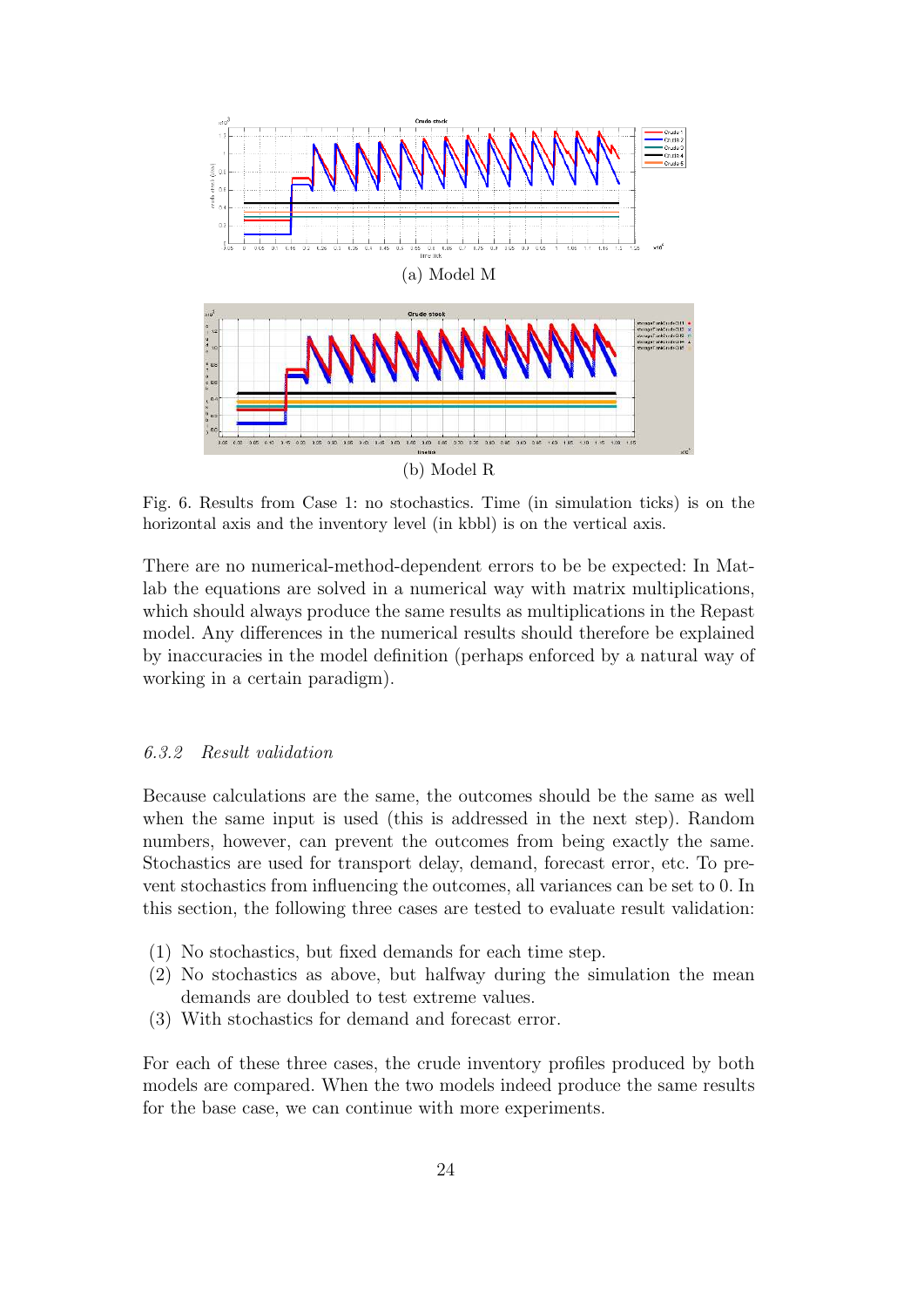

(b) Model R

Fig. 7. Results from Case 2: no stochastics with a step in demand. Time (in simulation ticks) is on the horizontal axis and the inventory level (in kbbl) is on the vertical axis.

Figure 6 shows the results of the first experiment, without any stochastics. With demand variance set to 0, during each demand cycle the same order is placed by the consumer. This requires the same crudes to be procured and the operations department plans the same production mode and throughput. Both plots show the same behaviour and the same sawtooth profiles. Even detailed dynamics are the same. For instance on day 103, the crude parcel cannot be unloaded because of lack of ullage. Furthermore, towards the end of the simulation it can be seen in both cases that there is excess crude. This is caused by a cumulative error resulting from the way the jetty behaviour is implemented in both models: the jetty has a fixed pumping rate and the smallest time unit is one tick which causes a  $+1\%$  difference between the amount procured and the amount transferred to storage in each cycle (see [32] for more details). Both models show the same behaviour where pumping is paused until enough space in the crude tank becomes available. When comparing the numerical output of the stock levels at the end of the 120 days, both models produce the same number. In this scenario the models can be considered comparable.

Next, in the second experiment, a step in the demand is introduced halfway during the simulation: the mean demand for all products is doubled. As could already be observed in the previous experiment, the crude stock levels are near the maximum capacity of the storage tanks, so further increasing the demand means testing extreme values for the simulation. Experimenting with such extreme values can be helpful to elucidate specific behaviour.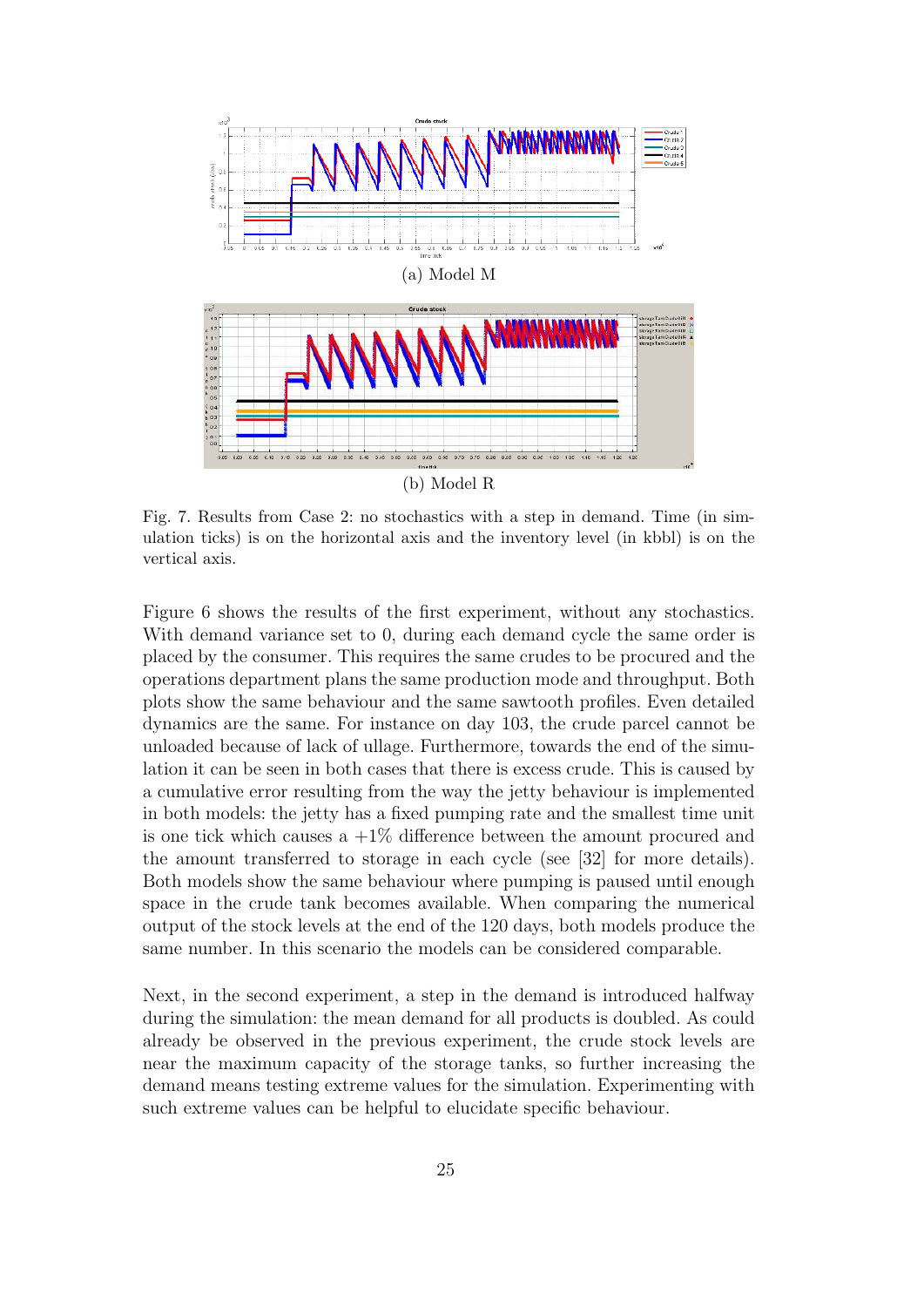The results of this experiment are shown in Figure 7. The same sawtooth patterns can be observed during the start of the simulation, being exactly the same as in the previous experiment. In the second part, with extreme values, the behaviour of the models when dealing with under-capacity can be seen. Again, both models behave the same way: The two crudes are pumped alternately which creates a sawtooth pattern without any "flat" periods. The moment at which the increased demand becomes actual the effects of a higher throughput are visible. When looking at the graphs in closer detail, one can see that the crude stocks show a slightly steeper decline on day 83. This again confirms that the model results can be validated against each other.

However, in this experiment small differences can be observed around day 118, so we have to conclude that the model behaviour is not exactly the same. Looking into the model definition again, a minor misalignment in the implementation of the jetty behaviour can be seen with regards to the arrival of a new ship while the previous VLCC has not been fully unloaded. This study therefore also helps the internal verification of the model by checking if the model is doing precisely what the modeller set out to build or that some (unknown) elements of the platform play a role, for example.

Finally, a new experiment is done in which demand variance is set to 25% and the forecast error to 5%. This means that during each demand cycle, different amounts of the products are ordered and that the refinery will run in various modes of operation, requiring different crudes as input for the recipe selected. Also, the amount forecasted by the sales department (and used by the procurement department to determine the amount and which crudes to buy) can differ from the actual demands, possibly causing an imbalance between the crude bought and crude used. This scenario is more realistic, because fluctuations in demand and errors in forecasting demand are part of every supply chain. A demand variance of 25% is not a realistic value though as it is higher than one would see in practice, but has been used here for modelling purposes and to amplify the effect, allowing the system to be tested in the extremes.

Figure 8 shows the results of this third experiment. At first glance, the results from the two models appear to be broadly comparable; similar saw tooth patterns can be observed between arrival of crudes when pumping happens at high speed, and the much slower release of the crudes into the distillation unit. Also the output graphs seem to fall within the same boundaries and in both cases none of the crude tanks falls empty during the simulation period. However, the random numbers drawn in the two models are different, hence a more precise match cannot be expected since different crudes are selected and different amounts are bought, resulting from differend demands and forecasts of demands.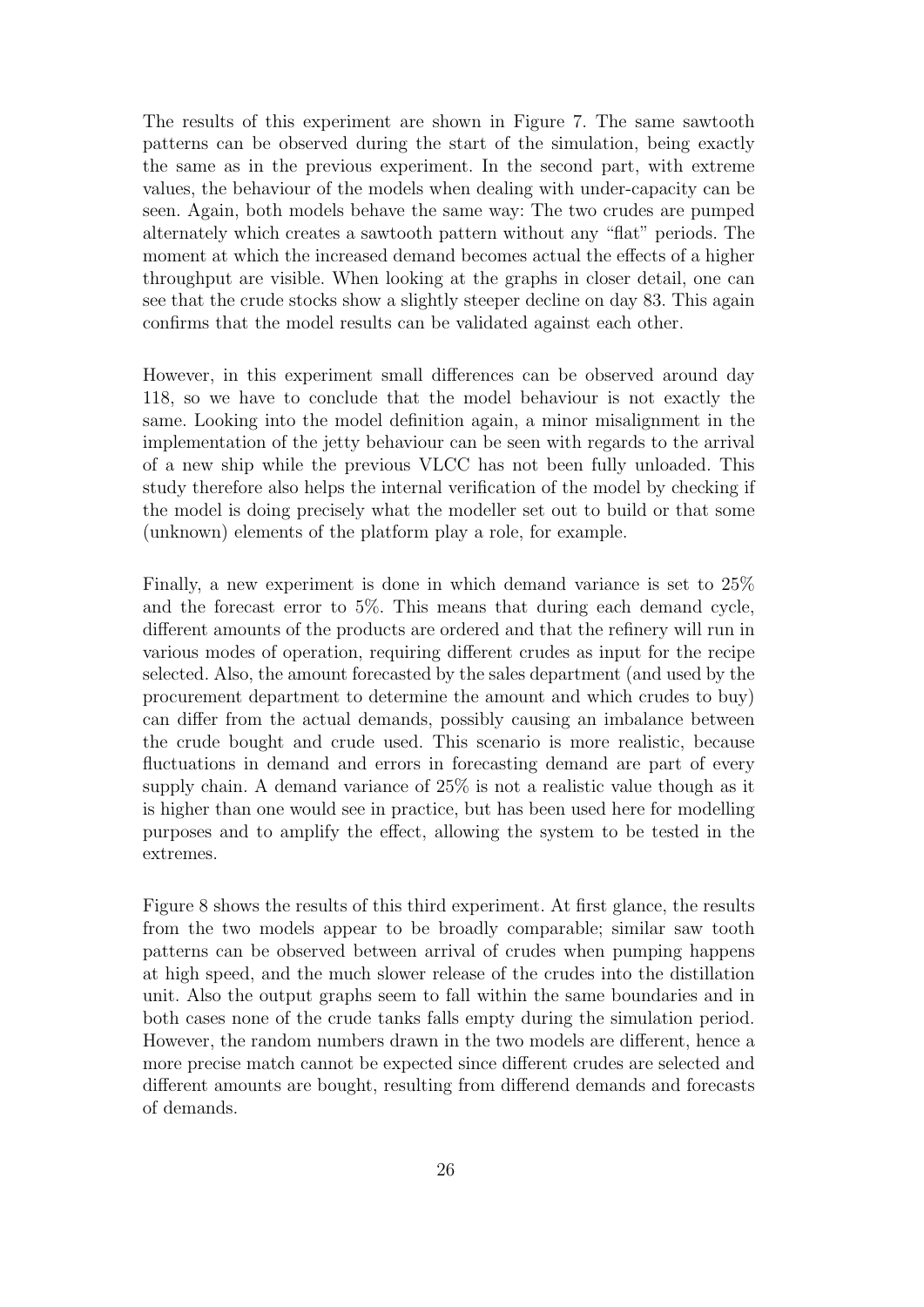

Fig. 8. Results from Case 3: with stochastics. Time (in simulation ticks) is on the horizontal axis and the inventory level (in kbbl) is on the vertical axis.

## 6.3.3 Decision recommendations

Even though after introducing stochastics into the simulation the numerical results are not the same anymore, we can use these models and these settings to find out if the two models give the same recommendation when used for decision support.

The model output from both models (Section 6.3.2) show that the procurement policy is quite successful in that, under normal conditions without disturbances in delivery and production, crude never runs out (See experiment 3). However, the maximum capacity of the tank is reached a number of times, possibly resulting in increased demurrage costs and adding to higher storage costs. From both models we can conclude that a more *efficient* procurement policy could be found in which the volume bought is reduced and the average stock levels are lower, while still ensuring adequate crude is in stock for production.

A new procurement policy has been created in which the current stock levels are taken into account. In the standard procurement policy (described as Procurement Policy 1 in [32]), the decision of how much crude to buy is solely based on the amount that is needed to meet the forecasted demand. However, if any excess crude is still left in the storage tank after production (for example because the forecast by the sales department overestimated the actual demand), then this crude is not taken into account. The new procurement policy (referred as Procurement Policy 2 in [32]) looks at the current stock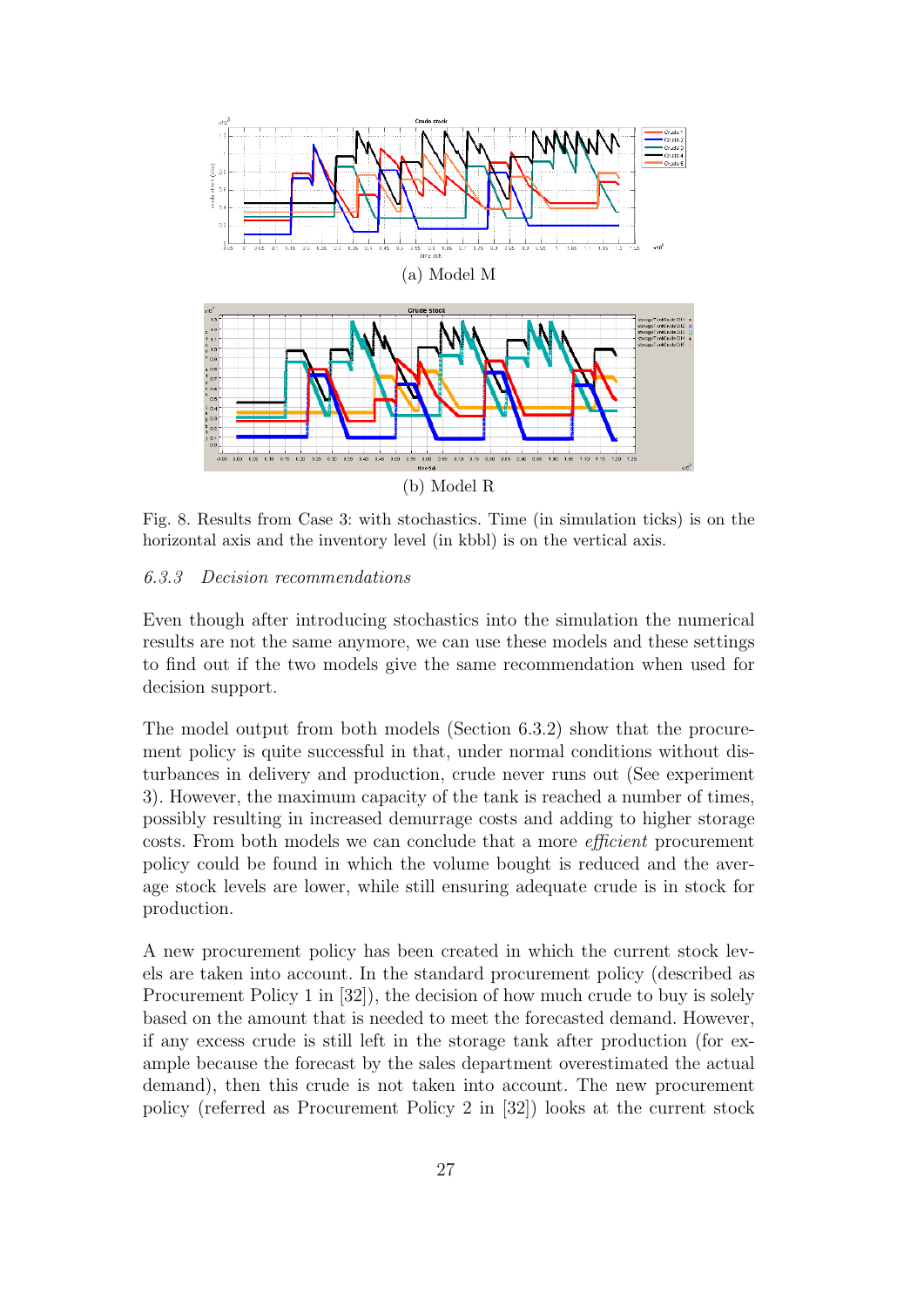levels in the tanks and possibly lowers the amount ordered from the supplier.

This policy has been implemented for both models. Even though, with full stochastics, the two models do not provide the exact same output, both models do recommend to use the new procurement policy, namely that the new procurement policy offers a reduction in the storage costs of raw materials. The two models each show that the average crude stocks are lower and yet the refinery never runs out of raw materials.

While the predicted impact on the profit of the refinery is not the same, both models do show that using this policy the profit of the company increases. This means that both models, when used as decision support too, give the same recommendation for this scenario. That makes the models comparable.

In conclusion, despite the fact that the numerical results are not the same when stochastics have been introduced, it is evident that the models are similar enough to continue the benchmarking of the modelling paradigms and to learn generalisable lessons.

## 6.4 Determination and specification of performance measures

The four performance measures described in Section 3.4 are used here:

- (1) Ease of expressing the problem
- (2) Ease of extending the models
- (3) Ease of re-use
- (4) Ease of explaining

In Section 6.6, the conclusions of the benchmarking study for each of these performance measures is given.

#### 6.5 Description of scenarios and simulation

Performance is evaluated on a set of scenarios (well-structured experiments) that can be simulated to further compare the two models. The base case used above considers the operation of the integrated refinery supply chain over a period of 120 days. The following scenarios can be thought of as expansions to the base case:

- (1) New procurement policy (as already executed in section 6.3.3)
- (2) New production scheduling policy
- (3) Utilisation of crude storage tanks under unexpected conditions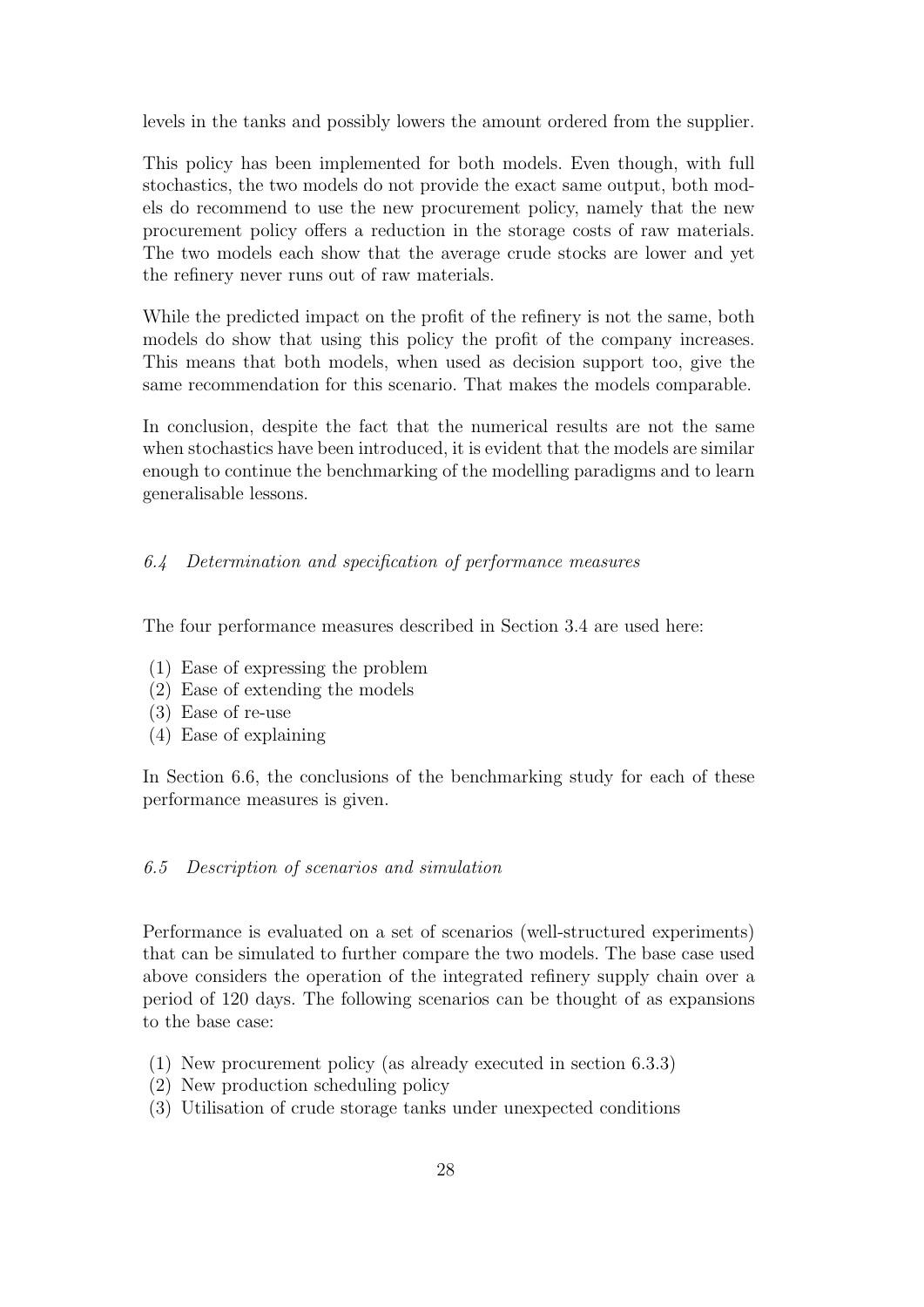- (4) Extra capacity CDU to deal with predicted growth in demand
- (5) Disruption in ship arrival and emergency procurement
- (6) Coping with unexpected orders

The specification of the data and parameters for each of these scenarios is reported in [32]. These six scenarios are illustrative for the value of supply chain models in decision support. The first scenario was used in Section 6.3.3 to find a more efficient policy for procurement of crudes, contributing to savings in demurage and storage costs.

In the second scenario the decision support tool is used to try a new production scheduling policy. In the base case production throughput is based on the product with the highest crude demand, making sure that enough of this product is produced. However, this automatically means that for all other products there is an overproduction. A new production planning policy takes the amount of products already in storage into account.

Next, in the third scenario, unexpected maintenance is needed for one of the crude storage tanks, which reduces the storage capacity. This could possibly result in higher demurage costs because there will be less space for one of the crudes. New experiments can be done in which a crude storage tank of a crude that is not used as much is converted from one type to another, so that the economically most viable crude mix can still be bought.

The fourth scenario tests the impact of a predicted growth in demand on the supply chain. To be able to better cope with this, the value of investing in extra CDU capacity is calculated so that a well-informed investment decision can be made.

The fifth scenario deals with the disruption in the arrival of a VLCC. This can have severe impact on the planned production and the delivery of end product to the consumer. An emergency procurement strategy is implemented that, in case the ship does not arrive in time, can order additional crude with a short lead time if this crude is not available in the safety stock. Experiments can demonstrate the contribution of this new policy to refinery profits.

Finally, in the sixth scenario, an unexpectedly large order by the consumer is placed (e.g. following rejection of a batch from another refinery). This is a disruption for the refinery because the product demand will be very different from the predicted amounts that the procurement and operations planning were based on. The emergency procurement strategy from the fifth scenario can be tested again in this situation to see if the refinery can cope with the high demand in the short term.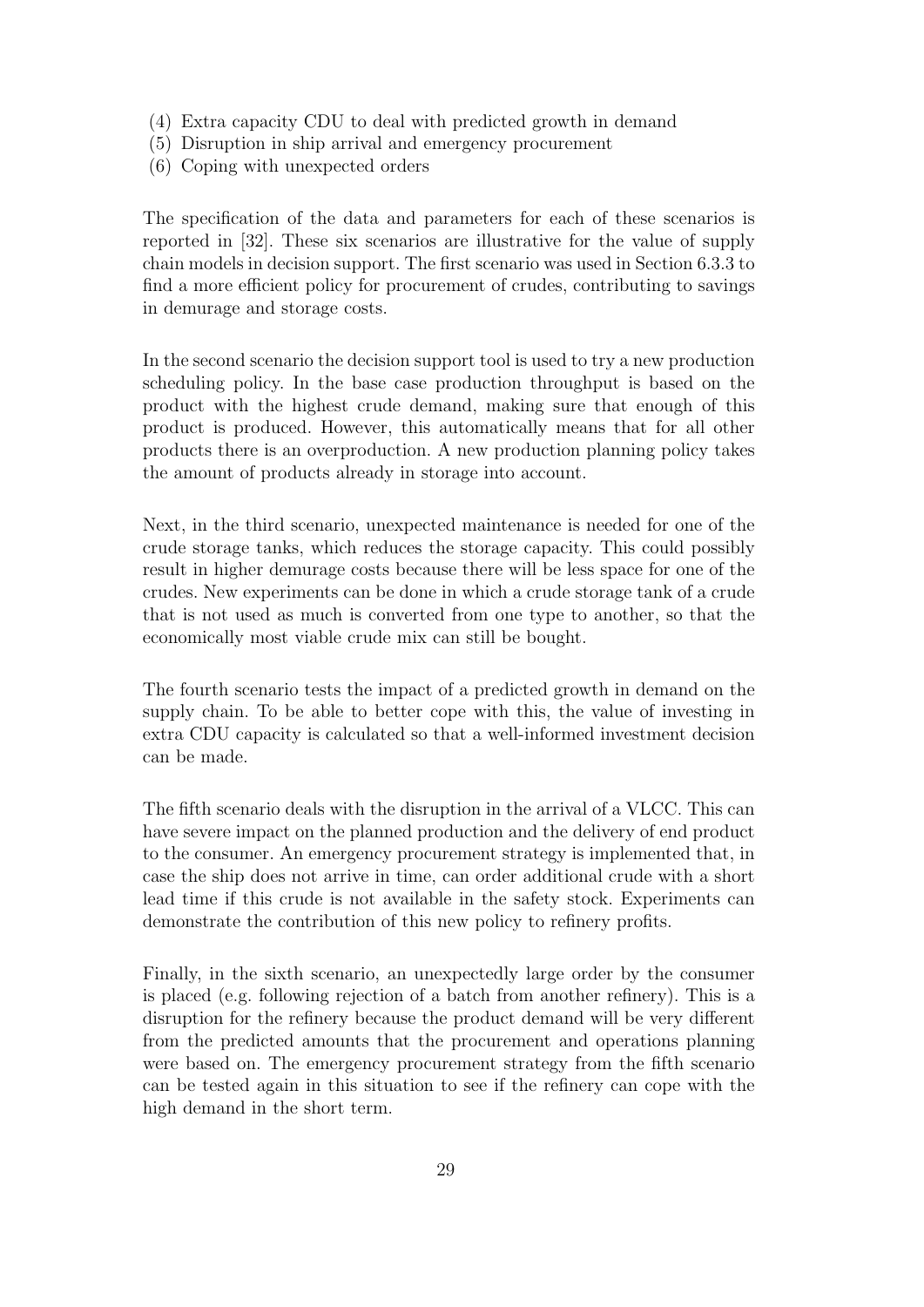#### 6.6 Benchmarking conclusions

Our results from the benchmarking study are reported next and insights in the relative advantages of the two paradigms are presented. Here the four performance indicators from Section 3.4 are revisited.

## 6.6.1 Ease of expressing the problem

Any supply chain contains two distinct types of elements:

- Production processes with complex physical and chemical phenomena (technological system)
- Decision making or business processes involving inter-entity coordination and collaboration (social system)

The behaviour of the former is best described through equations and the latter through an algorithm. The equation-based model caters well to technological aspects. The agent-based model has lesser expressive breadth for these, but offers instead a rich vocabulary for describing business processes behaviour. For example, including hold-ups of crudes in the pipes and the calculation of how much crude is transferred by the jetty were easily addressed in Model M model but were more complicated in Model R. On the other hand, the role of the 3PL and the negotiations between various shippers are easily represented in the agent-based model whereas this provides a significant challenge in Model M. Both models can, however, fully express the same problem.

## 6.6.2 Ease of extending the models

The ease of extending the model is closely linked with the ease of expressing the problem. In general, parts of the model that are easily expressed in one model, are easier to change or extend too. However, this is not always the case because it depends on how it was implemented. In Model M it was relatively easy to implement the behaviour of the jetty (e.g. determining the amount pumped into storage each tick) but changing it from a fixed pumping rate to a variable pumping rate is more difficult because it requires changes to the structure of the model.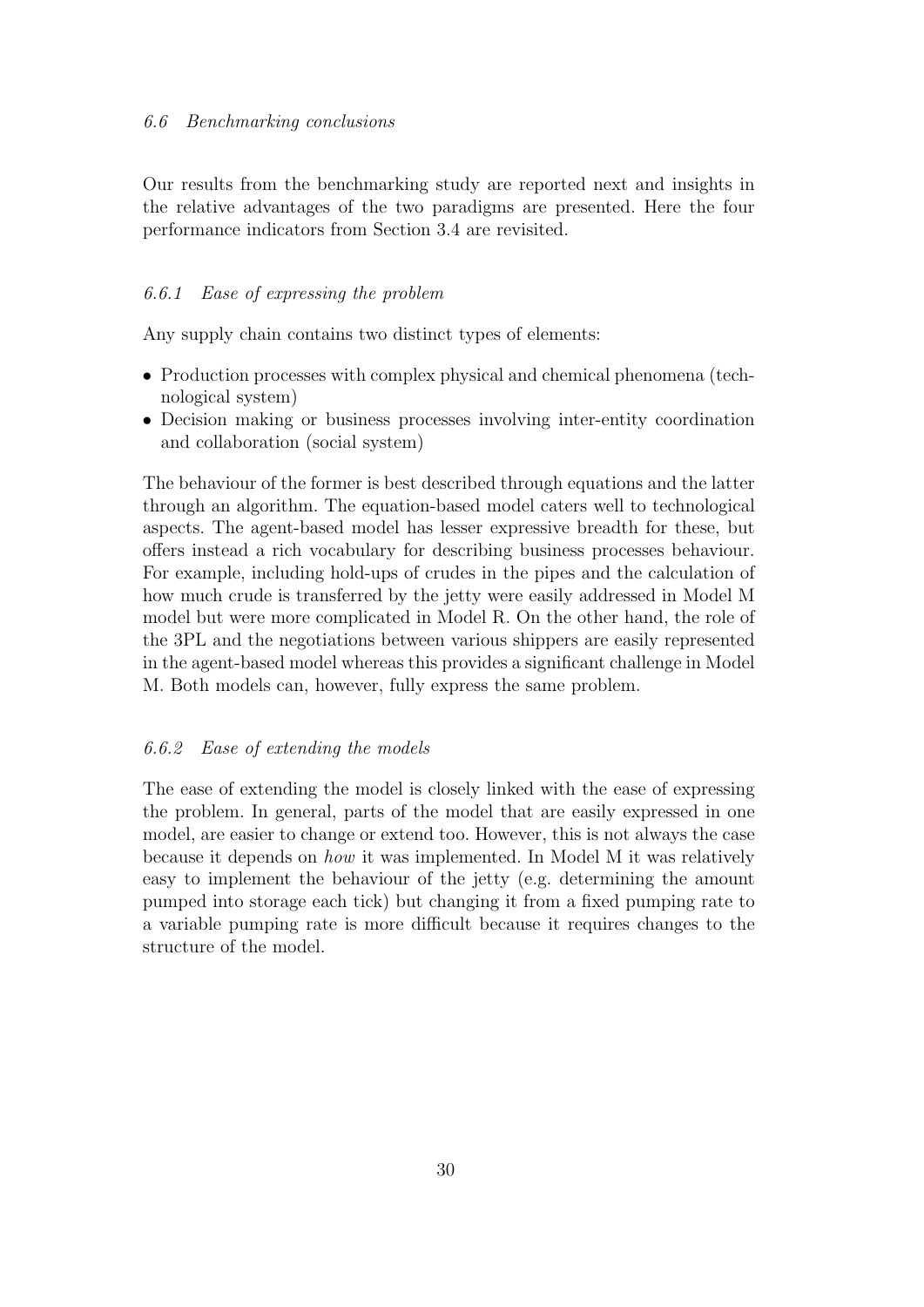| Scenario       | <b>Changes for Model M</b>                                                                                                                                                                                                                                                                                                                        | Changes for Model R                                                                                                                                                                                                                               |  |
|----------------|---------------------------------------------------------------------------------------------------------------------------------------------------------------------------------------------------------------------------------------------------------------------------------------------------------------------------------------------------|---------------------------------------------------------------------------------------------------------------------------------------------------------------------------------------------------------------------------------------------------|--|
| 1              | • Modify m-file of procurement<br>policy: equation to calculate<br>excess crude and equation to<br>calculate amount of crude re-<br>quired considering excess crude<br>and safety stock<br>$\bullet$ Connect<br>additional<br>input<br>(crude<br>inventory)<br>required<br>to the "procurement_policy"<br>function block under "Control<br>Panel" | • New algorithm to determine<br>amount of crude needed for<br>current cycle and compare that<br>with current inventory<br>• Add extra term to set of rules<br>where amount of crude to be<br>bought is decided                                    |  |
| $\overline{2}$ | • Modify m-file of scheduling<br>policy: equation to calculate<br>amount of requisite demand<br>considering product inventory<br>and safety stock<br>additional<br>$\bullet$ Connect<br>input<br>(product)<br>inventory) required<br>"scheduling_policy"<br>the<br>to<br>function block under "Control<br>Panel"                                  | • New algorithm to calculate the<br>amount of excess products us-<br>ing a safety stock<br>$\bullet$ The procurement<br>algorithm<br>should be modified to subtract<br>this amount from the forecast<br>demands before deciding on<br>procurement |  |
| $\sqrt{3}$     | ity limit" for the two storage<br>tanks in the "Control Panel"<br>dialog box                                                                                                                                                                                                                                                                      | Change "Crude storage capac- • The capacity of two storage<br>tanks has to be adjusted in the<br>knowledge base<br>• No changes to any algorithms<br>(or any source code) is required                                                             |  |

Table 2: Steps required for extension of models for the scenarios described in Section 6.5.

Table continued on next page. . .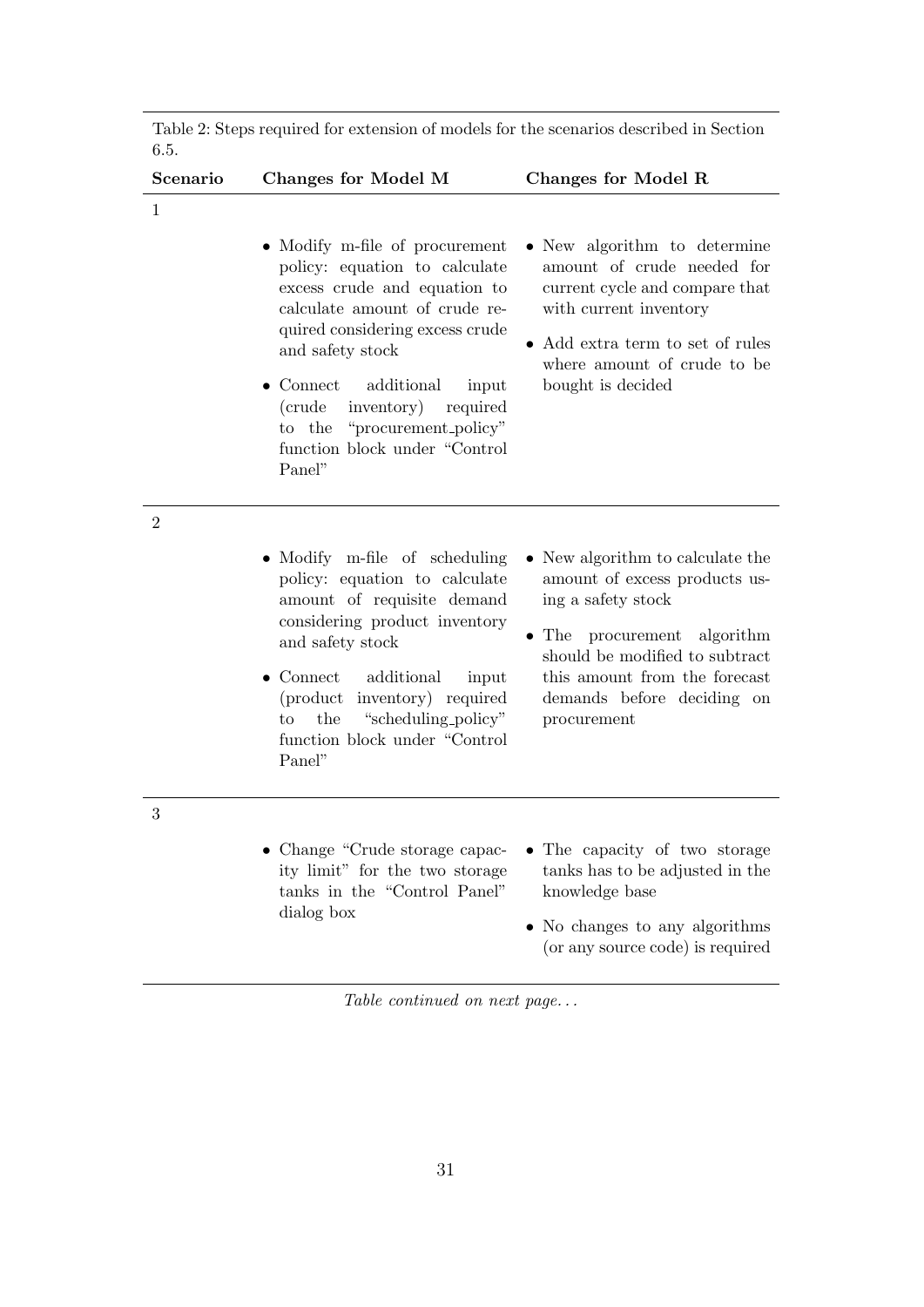| Scenario | Changes for Model M                                                                                                                                                                                                                                                                                                                                                                                      | Changes for Model R                                                                                                                                                                                                                                                                                                        |
|----------|----------------------------------------------------------------------------------------------------------------------------------------------------------------------------------------------------------------------------------------------------------------------------------------------------------------------------------------------------------------------------------------------------------|----------------------------------------------------------------------------------------------------------------------------------------------------------------------------------------------------------------------------------------------------------------------------------------------------------------------------|
| 4        | • Add "demand_switch"<br>$con-$<br>stant block, "mean_demand"<br>constant block, step block, and<br>switch block under "Sales"<br>• Connect the step increase and<br>the random number generator<br>for the forecast demand to a<br>multiplication (product) block<br>under "Sales".<br>• Change "Maximum through-<br>put" and "Crude storage ca-<br>pacity limit" in the "Control"<br>Panel" dialog box | • Modify algorithm of sales de-<br>partment to add step up in de-<br>mand<br>• A new calculation (Spread-<br>sheet) has to be made to de-<br>termine the yields of the whole<br>refinery given the extra CDU<br>capacity<br>• These new values have to be<br>entered in the instance defini-<br>tion in the knowledge base |
|          | Table continued on next page                                                                                                                                                                                                                                                                                                                                                                             |                                                                                                                                                                                                                                                                                                                            |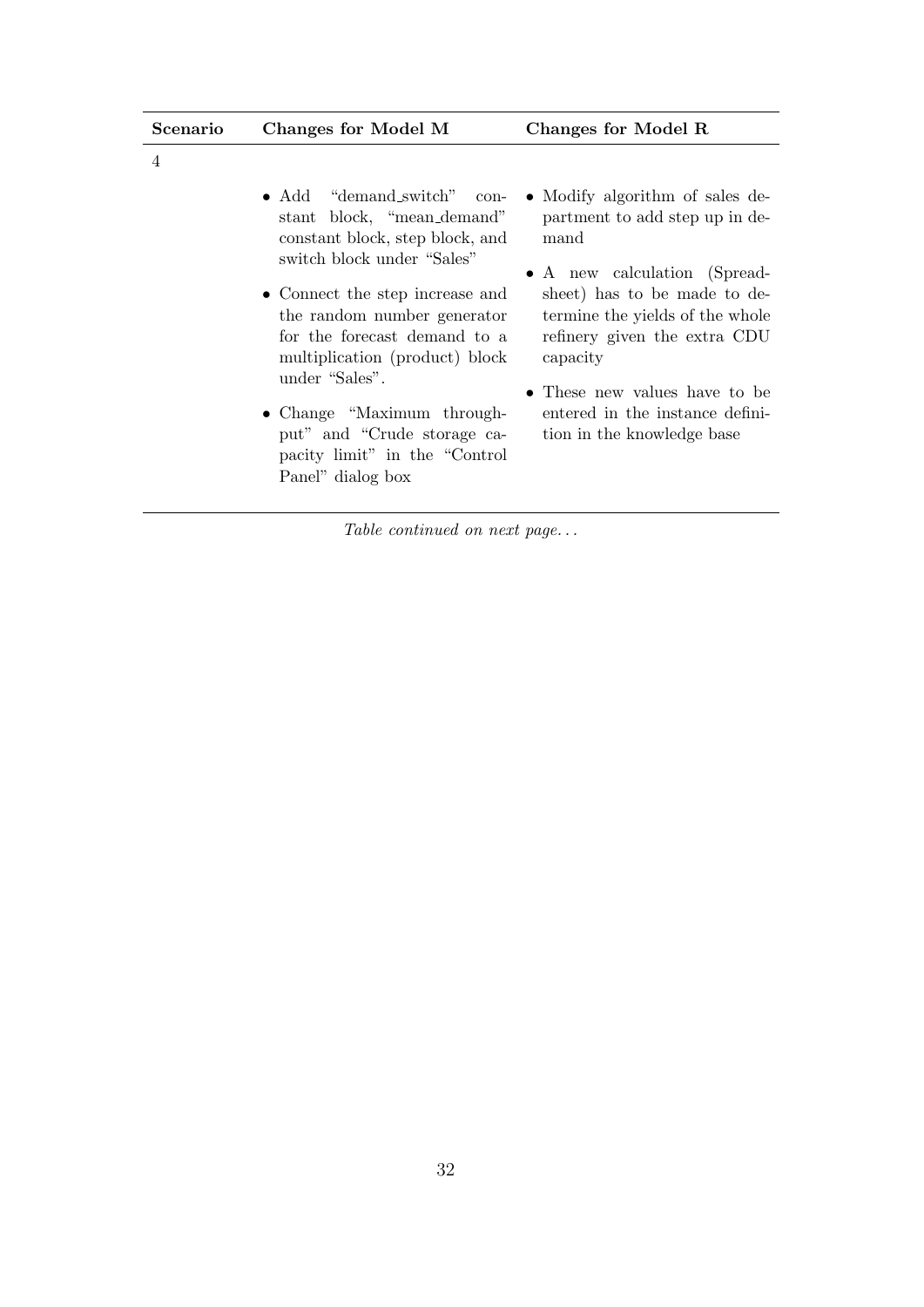| Scenario                     | <b>Changes for Model M</b>                                                                                                                                                                                                                                                                                                                                                                                                         | <b>Changes for Model R</b>                                                                                                                                                                                                                                                                                                          |  |
|------------------------------|------------------------------------------------------------------------------------------------------------------------------------------------------------------------------------------------------------------------------------------------------------------------------------------------------------------------------------------------------------------------------------------------------------------------------------|-------------------------------------------------------------------------------------------------------------------------------------------------------------------------------------------------------------------------------------------------------------------------------------------------------------------------------------|--|
| $\overline{5}$               | Add a combination of blocks to<br>add to the transportation time<br>simulated by the variable in-<br>teger delay block under "Sup-<br>pliers", to simulate the supply<br>disruption<br>• Add supply disruption parame-<br>ters for user input in the "Sup-                                                                                                                                                                         | An extra supplier needs to be<br>created in the knowledge base,<br>can use same source code as<br>other suppliers<br>• The shipper agent routine that<br>checks when a ship has arrived<br>needs extra delay factor                                                                                                                 |  |
|                              | pliers" dialog box<br>• Write a new m-file for supply<br>disruption emergency procure-<br>ment policy<br>the<br>Connect<br>required<br>in-<br>puts to the created "emer-<br>gency_procurement_policy"<br>function block under "Control<br>Panel"<br>• Add the output from the func-<br>tion block to the order quantity<br>under "Procurement"<br>• Add emergency supplier and its<br>lead time in the "Suppliers" di-<br>alog box | Shipper agent needs update of<br>expected travel times for the<br>new supplier<br>Shipper agent needs to inform<br>refinery about the delay to trig-<br>ger emergency procurement al-<br>gorithm<br>New algorithm to determine<br>the<br>amount<br>of<br>emergency<br>crude; Set of suppliers re-<br>stricted to emergency supplier |  |
| Table continued on next page |                                                                                                                                                                                                                                                                                                                                                                                                                                    |                                                                                                                                                                                                                                                                                                                                     |  |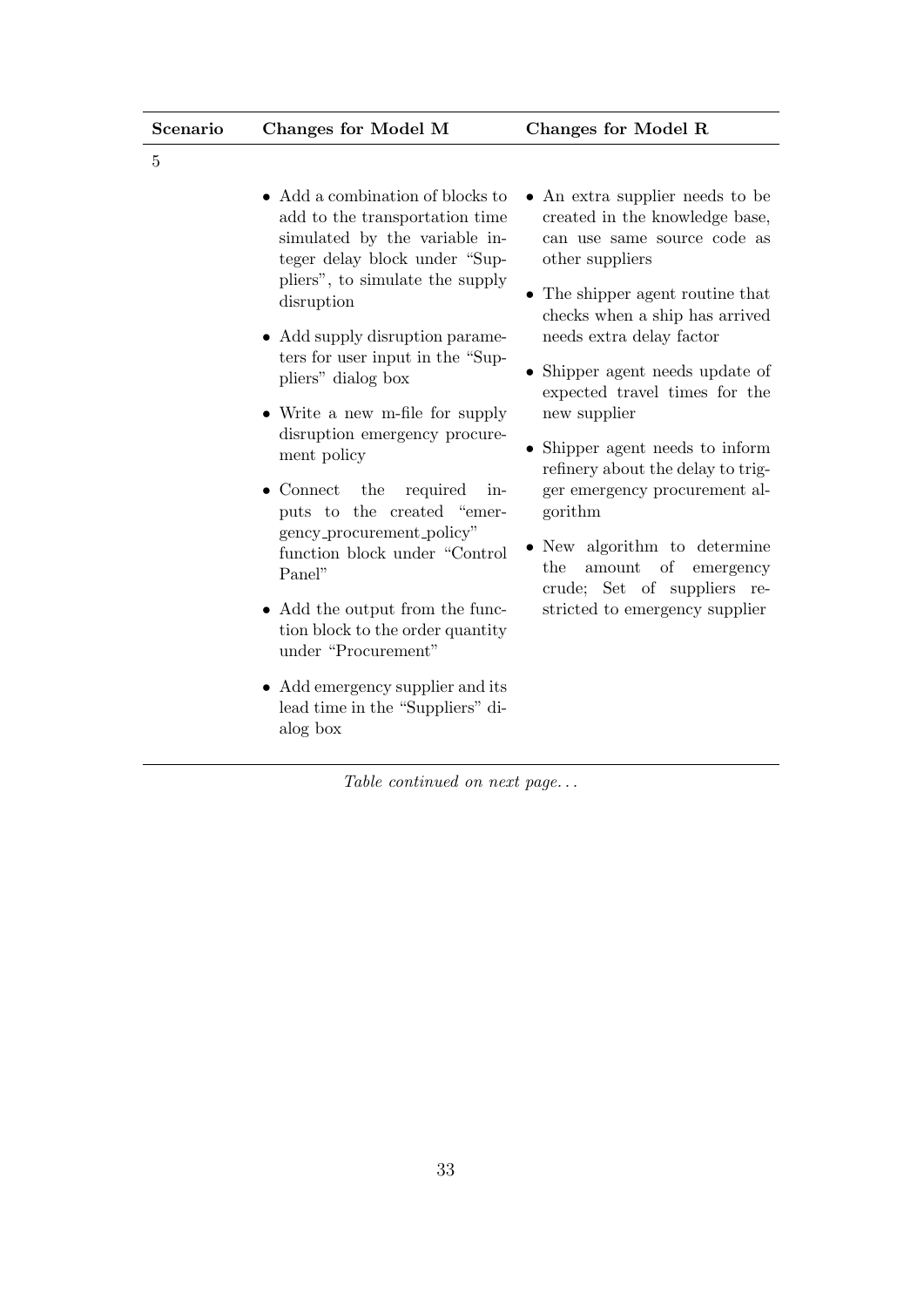| Scenario | <b>Changes for Model M</b>                                                                                                                                                                                                                                                                                                                                                           | <b>Changes for Model R</b>                                                                                                                                                                                                                                                                |
|----------|--------------------------------------------------------------------------------------------------------------------------------------------------------------------------------------------------------------------------------------------------------------------------------------------------------------------------------------------------------------------------------------|-------------------------------------------------------------------------------------------------------------------------------------------------------------------------------------------------------------------------------------------------------------------------------------------|
| 6        | • Add a combination of blocks<br>for customer rejection to sub-<br>tract from actual delivery and<br>send low quality products back<br>to crude tank under "Cus-<br>$\mbox{tomer}$<br>Add a combination of blocks<br>to process low quality prod-<br>ucts into on-spec product un-<br>der "CDU"<br>• Add on-spec product to prod-<br>uct tank balance under "Prod-<br>uct Inventory" | • Include rejection of delivered<br>product in customer agent at<br>given time<br>• Update algorithm to determine<br>actual demand (Sales depart-<br>ment) to add product that was<br>rejected<br>• Add call to emergency procure-<br>ment (See Case 5) when a large<br>order is rejected |
|          | • Add quality disruption param-<br>eters for user input in the "Cus-<br>tomer" dialog box<br>• Write a new m-file for quality                                                                                                                                                                                                                                                        |                                                                                                                                                                                                                                                                                           |
|          | disruption emergency procure-<br>ment policy                                                                                                                                                                                                                                                                                                                                         |                                                                                                                                                                                                                                                                                           |
|          | $\bullet$ Connect<br>the<br>required<br>in-<br>puts to the created "emer-<br>gency_procurement_policy_2"<br>function block under "Control<br>Panel"                                                                                                                                                                                                                                  |                                                                                                                                                                                                                                                                                           |
|          | • Add the output from the func-<br>tion block to the order quantity<br>under "Procurement"                                                                                                                                                                                                                                                                                           |                                                                                                                                                                                                                                                                                           |
|          | • Add emergency supplier and its<br>lead time in the "Suppliers" di-<br>alog box                                                                                                                                                                                                                                                                                                     |                                                                                                                                                                                                                                                                                           |
|          |                                                                                                                                                                                                                                                                                                                                                                                      |                                                                                                                                                                                                                                                                                           |

For each of the six scenarios from Section 6.5, Table 2 lists what changes are needed to be able to perform the experiment in Model M and what would have to be done in model R to do this, too. These changes are specific for Model M and Model R in that the steps are based on the implementation in Matlab/Simulink and Repast with the framework for socio-technical systems. Table 3 gives an estimate of the efforts (measured in time of one experienced

 $\frac{1}{2}$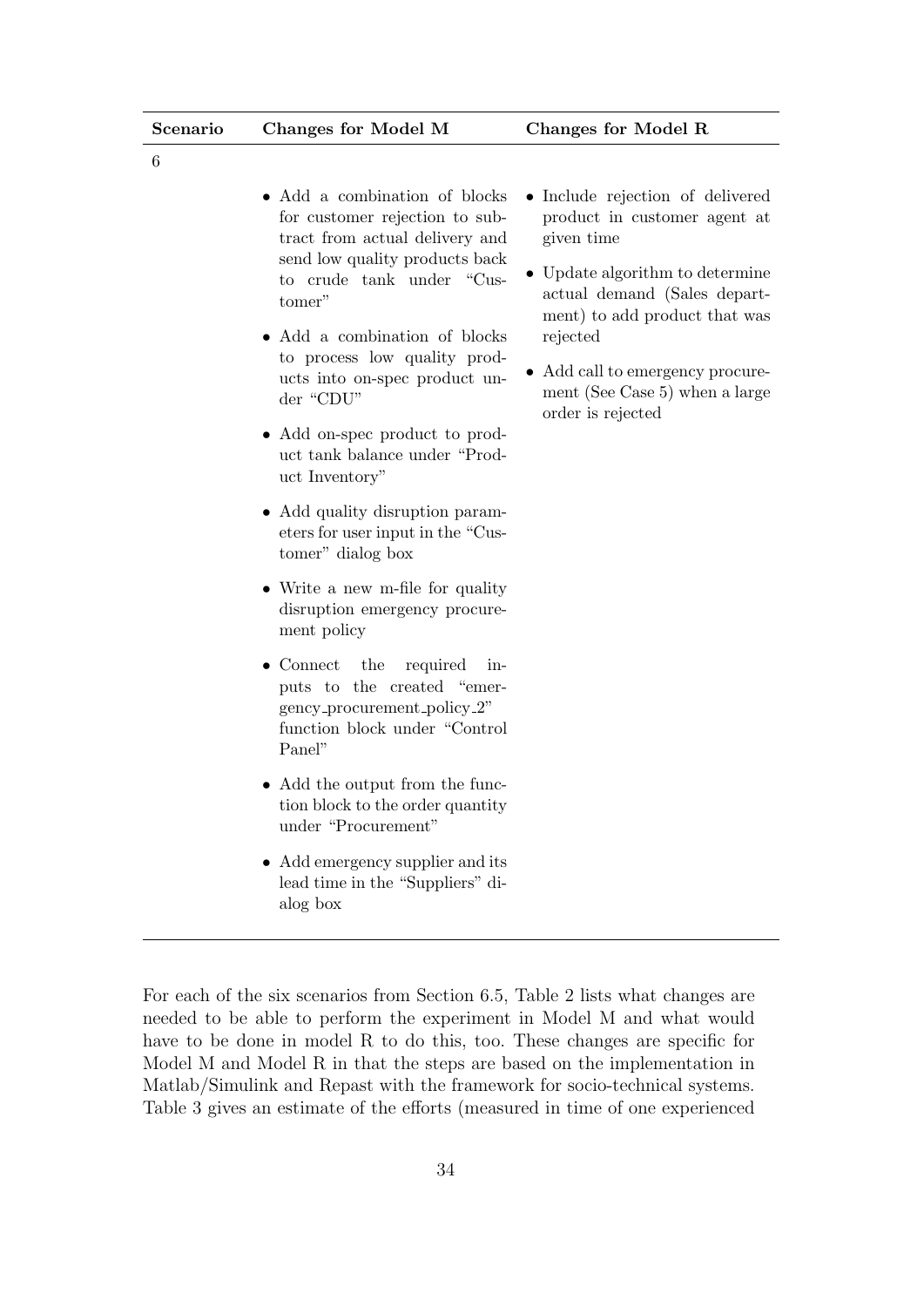Table 3

| <b>Scenario</b> | Model M                                                           | Model R                                                           |
|-----------------|-------------------------------------------------------------------|-------------------------------------------------------------------|
|                 | $<$ 4 hours                                                       | $<$ 4 hours                                                       |
| $\overline{2}$  | $<$ 4 hours                                                       | $<$ 4 hours                                                       |
| 3               | $<$ 1 hour                                                        | $<$ 1 hour                                                        |
| $\overline{4}$  | demand switch: $<$ 1 hours<br>change throughput $<$ 1 hours       | demand switch: $<$ 1 hours<br>change throughput $<$ 4 hours       |
| 5               | supply disruption: $< 8$ hours<br>emergency procurement: $< 4 h$  | supply disruption: $<$ 1 hours<br>emergency procurement: $< 4 h$  |
| 6               | customer rejection: $< 8$ hours<br>emergency procurement: $< 4 h$ | customer rejection: $< 8$ hours<br>emergency procurement: $< 4 h$ |

Estimated efforts to implement the six scenarios (See Table 2) in Model M and Model R

modeller) required to implement the changes from Table 2 in both Model M and Model R (while taking care that the experience in number of years of both modellers is comparable).

When looking at the estimated effort required to make these changes in either Model M or Model R we can conclude that most of these changes are easier in Model M or at least not more difficult. However, these cases were chosen with Model M in mind [32] and they do not change the structure of the model significantly. Changing a quantity is easy, but changing the representation is much more difficult.

A clear example of a difference in effort can be found in Scenario 4, where it is much more work to implement a change in the CDU capacity in Model R than it is in Model M. Equations offer an easier representation of the refinery process itself. Even though the process is modelled in both paradigms, it is easier to do this in Model M. On the other hand, for Scenario 5 it requires more effort to implement a disruption of VLCC arrival in Model M, something that is easy to do in Model R. The shipping agent already has an algorithm that checks when a ship is due to arrive as this is formalised in transport contracts so it takes little effort to make a ship arrive later than agreed upon (and, likewise, requires little effort to include penalties for late delivery, should this be required).

Model R, being a bottom-up agent-based model, has a flexible structure. The connections between the constituents (actors) is not hard-coded, unlike in Model M, hence new connections between agents can be created on the fly. One could say that more information is available in this model, because exchange or interaction between agents can be easily defined. The physical elements of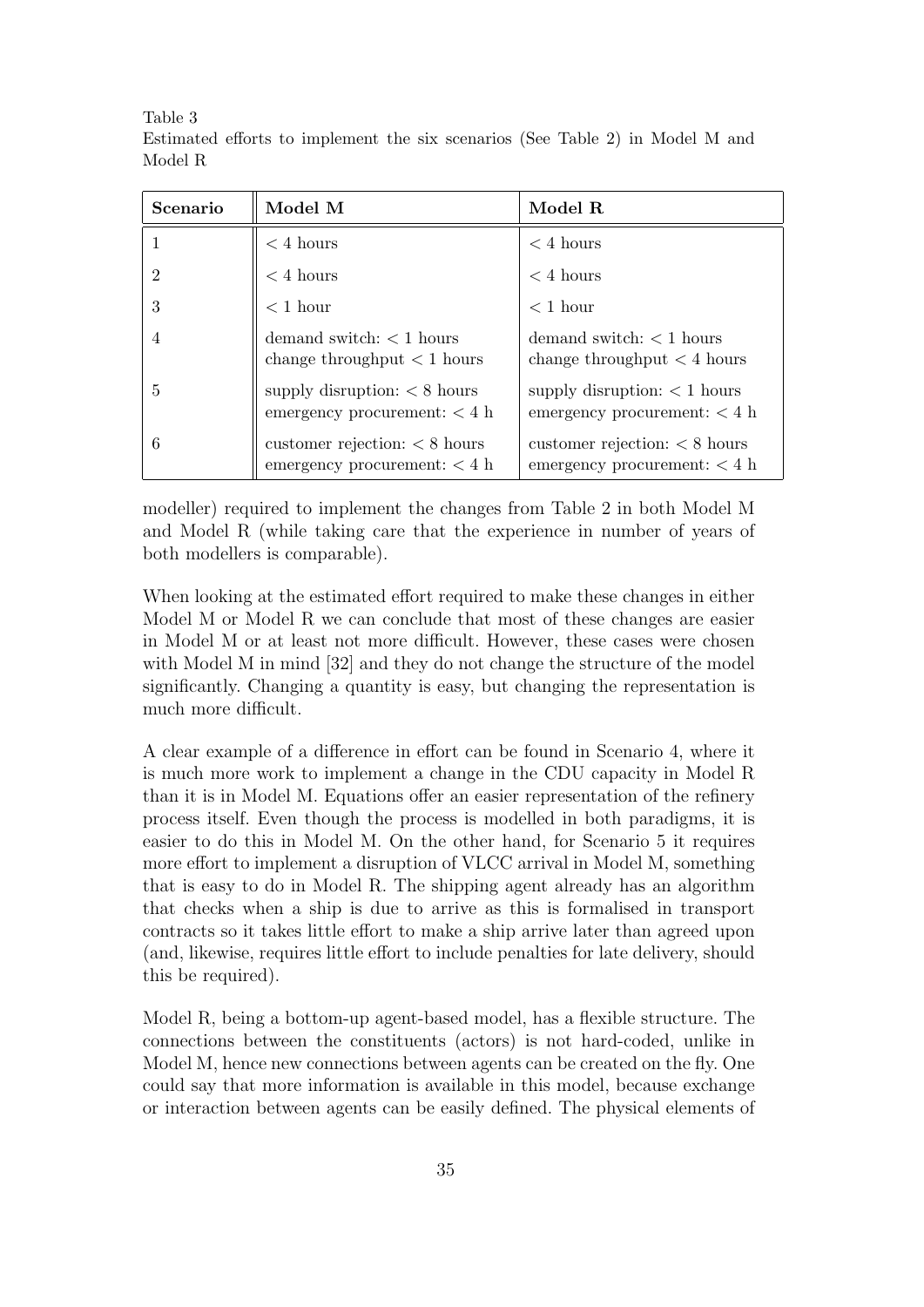the refinery such as the CDU operation, however, are modelled explicitly in Model M and not in Model R. In summary, the two models used different representation mechanisms and if something is only indirectly captured in the model, it requires more effort to be changed.

## 6.6.3 Ease of re-use

The agent-based paradigm provides a hierarchical framework to describe the model constituents. In the framework used for Model R, a key part of the model – the ontology – was derived from earlier modelling efforts in other domains. The generic ontology makes re-use easier and also allows connections to other models, for example one of an industrial cluster incorporating other chemical industries where other agents could become consumers of the refinery. The numerical model does not *enforce* any such structure, hence reusability is in general difficult, especially between different modellers. Still, both models presented here have been used to support the development of new models in a similar, but still different, domain.

Two models of a lube additive supply chain have been created: one in Matlab/Simulink and one in Java/Repast. The main differences with the oil refinery supply chain presented in this paper are that there are multiple sites with a central sales department which assigns orders to the sites and that the process is order-based and not continuous. Furthermore, this supply chain deals with speciality products so no product inventory is kept. In the development of the Matlab model of the lube additive supply chain [43] many of the thoughts that have gone into building Model M have been re-used, but none of the actual equations or blocks have been directly transferred. The second model of this same lube additive supply chain, built in Repast [44], is more closely based on Model R. Not only does it re-use the conceptualisation, but it also shares the same ontology and through this it was possible to directly re-use source code for some of the algorithms (e.g. for procurement and the shipping agent) while adding specific scheduling algorithms that are unique to this case study.

Re-use of models has two main advantages: it saves time in the development of a new model and it helps in verification and validation of models. The first advantage is obtained when re-using the thoughts and conceptualisation and when re-using the actual source of the model. Less efforts are then required to build a new model. The second advantage is only valid when the source code is re-used: when directly using parts from a validated model (e.g. the behaviour of the shipping agent) it increases the confidence that this aspect is valid in the new model too.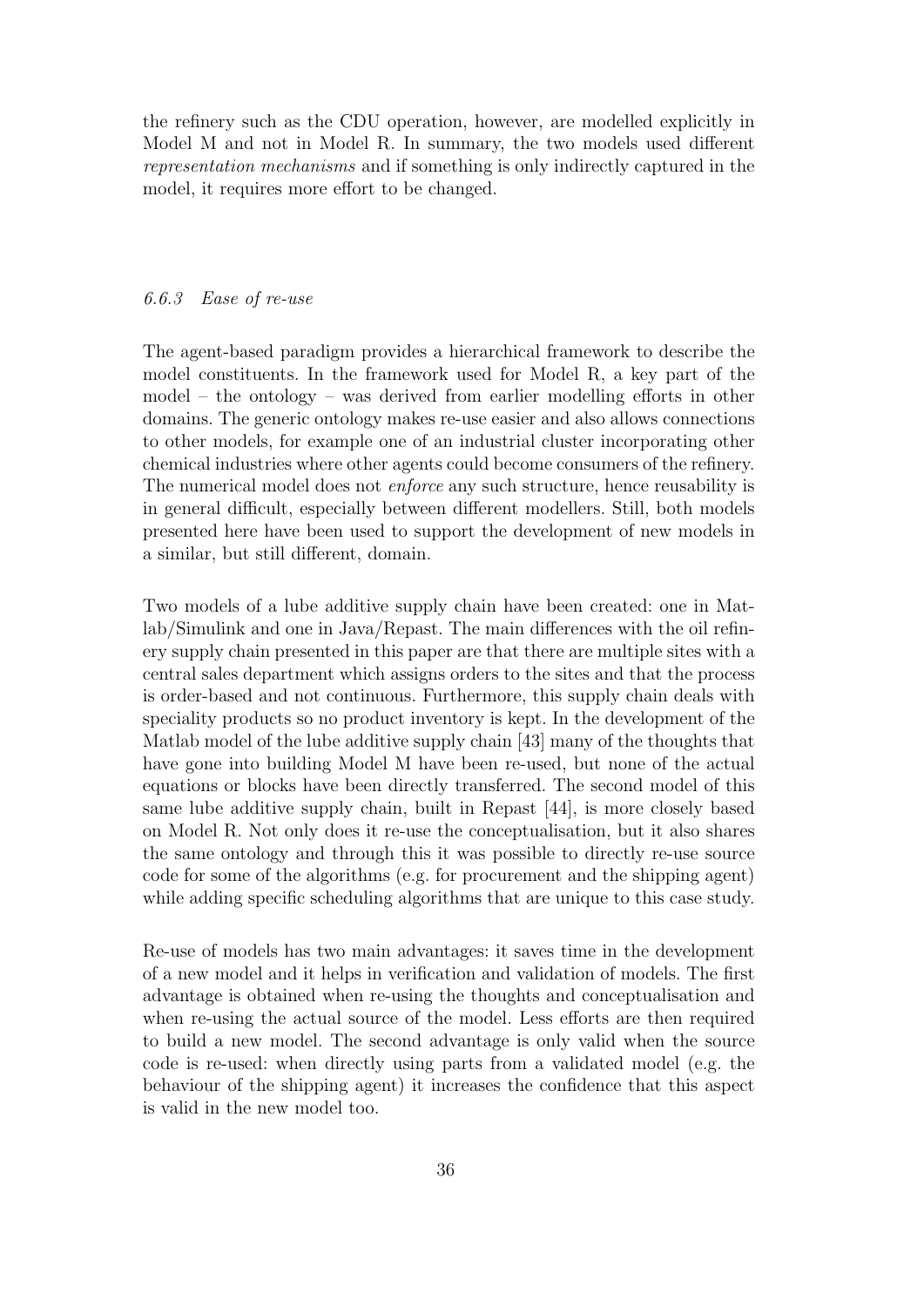## 6.6.4 Ease of explaining

Model M and model R can both give the same recommendations (See Section 6.3.3), but explaining how the model came to this conclusion is important too. In general one could say that equations are generally best understood by people with a background in mathematics or traditional (process systems) modelling. The agent paradigm provides a more "natural" representation that could appeal to decision makers without a mathematical modelling background. That this natural representation is only possible with agent-based modells is, as we have demonstrated above, a misconception but will still be prevalent to many. Still, the explicit hierarchical structure in an agent-based model enables a natural representation for behaviours, both in terms of organisation and visualisation; this is harder with a set of equations.

The mass balance of Equation 6 could be used to explain how both Model M and model R work. Neither of the two models explicitly includes this equation, but both indirectly make this calculation. Furthermore, since Model M has a focus on individuals as model elements, the agent paradigm can also be used to explain the interactions and relationships between the actors, even if the model has not been implemented in an agent-based toolkit.

Models M and R are therefore similar in terms of ease of explaining, but Model R still has an edge for natural representation of the decision making processes and interactions between the entities in the supply chain while Model M has an edge for explaining the technical process.

## 7 Summary

In this paper we have demonstrated that different modelling paradigms and tools can be used to successfully create a model an oil refinery supply chain. In order to come with fair conclusions based on the comparison between them, it is important to stress that in the space of models, equations and agents are concepts of a different order. The former refers to the system description elements in the model while the latter emphasises the model elements. Thus conceptually, the "equation-based" and "agent-based" paradigms are not mutually exclusive. They are merely labels that are often convenient, but sometimes distracting. The modelling space presented in Section 2 can be used to visualise to what extent models are similar and how they are different. The three models presented in Section 5 all have different characteristics so that they are displayed in a different quadrant of the modelling space in Figure 5.

Two of these models, one created using Matlab/Simulink and one using the Repast agent platform and a framework for socio-technical systems, have been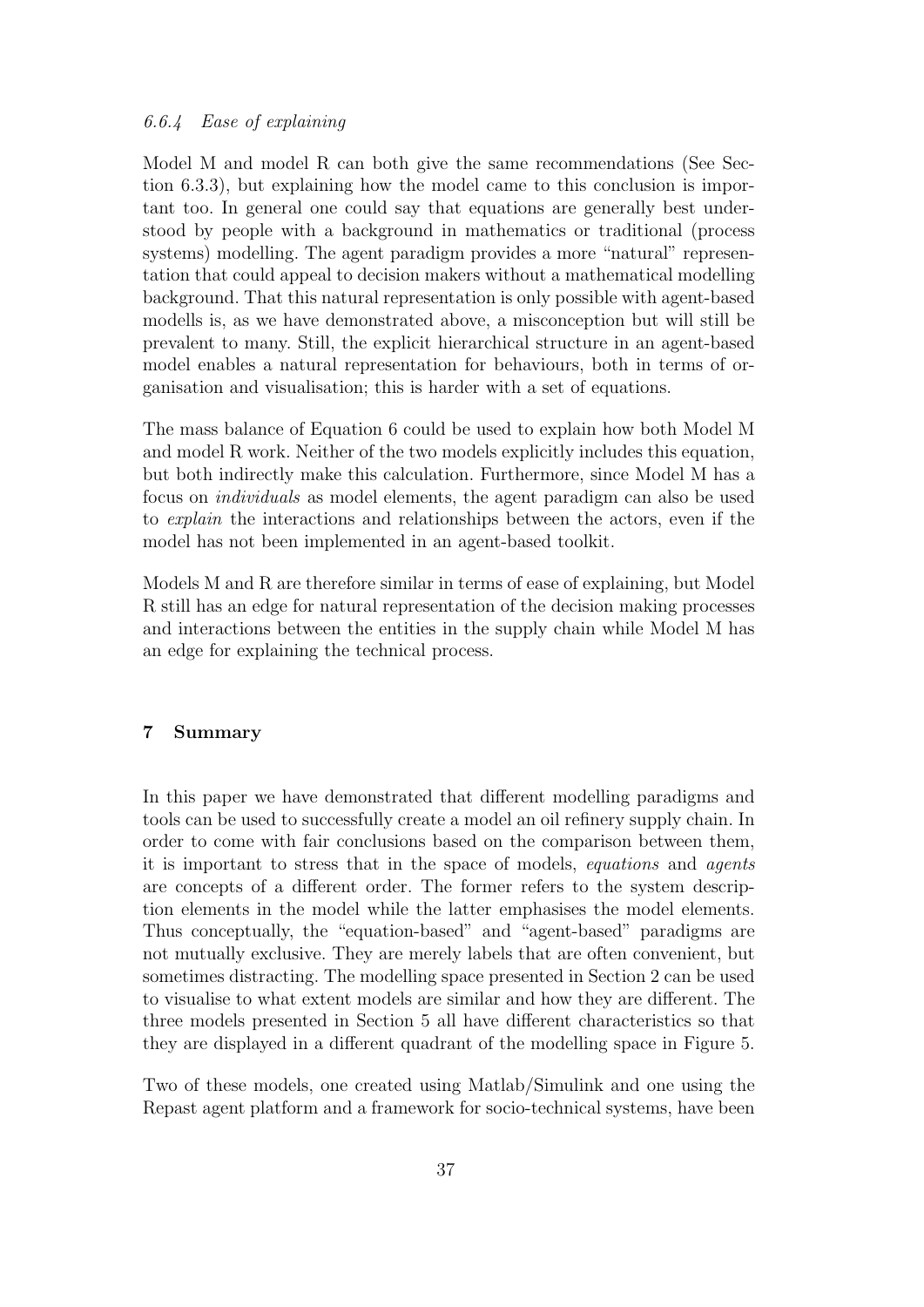used in a benchmarking study, following the general benchmarking steps from Section 3. By performing detailed experiments with the two models, it is demonstrated that the models are equivalent when compared using model definition, numerical results and recommended decisions. However, the modelling process itself is different for the two cases and results in different model structures and different representation mechanisms.

By analysing the efforts required to expand the models, allowing new scenarios to be tested, we identified the strengths of the two paradigms in the context of supply chain modelling. Production processes and the technological aspects are well catered by equations, while the decision making aspects can only be captured in algorithms. The complete system can, however, fully be expressed in both modelling paradigms. When it comes to extending or adjusting the models, we can say that if something is only indirectly captured in the model, it requires more effort to be changed. The physical elements of the refinery such as the CDU operation are modelled explicitly in Model M and not in Model R. On the other hand, Model R explicitly has a flexible structure, allowing new agents and connections between agents to be added in extensions to the model. In general, the efforts required to make changes in the model for a number of scenarios, ranging from operational to tactical and strategic levels, are similar.

Two models of a lube additive supply chain have been created, building upon the two models used in the benchmarking study. Many of the thoughts that have gone into building Model M have been re-used, but none of the actual equations or blocks have been directly transferred. For the agent-based model not only the conceptualisation could be re-used, but the models also shares the same ontology and through this it was possible to directly re-use source code for some of the algorithms. Finally, when it comes to explaining the model and the model results, Model R offers a natural representation of the decision making processes and interactions between the entities in the supply chain while Model M has an edge for explaining the technical process.

# Acknowledgement

The authors would like to express their gratitude to the following people for contributing to the survey on the definition of agent based models: Bart de Schutter, Bri-Mathias Hodge, Catherine Chiong Meza, Chris Davis, Geert Deconinck, Igor Nikolic, Jos Vrancken, Leonid Sheremetov, Mario Verdicchio, Michiel Houwing, Paul Hines, Rudy Negenborn, Rui Duan and Weiming Shen.

This work was made possible by the Next Generation Infrastructure Foundation (http://www.nginfra.nl/)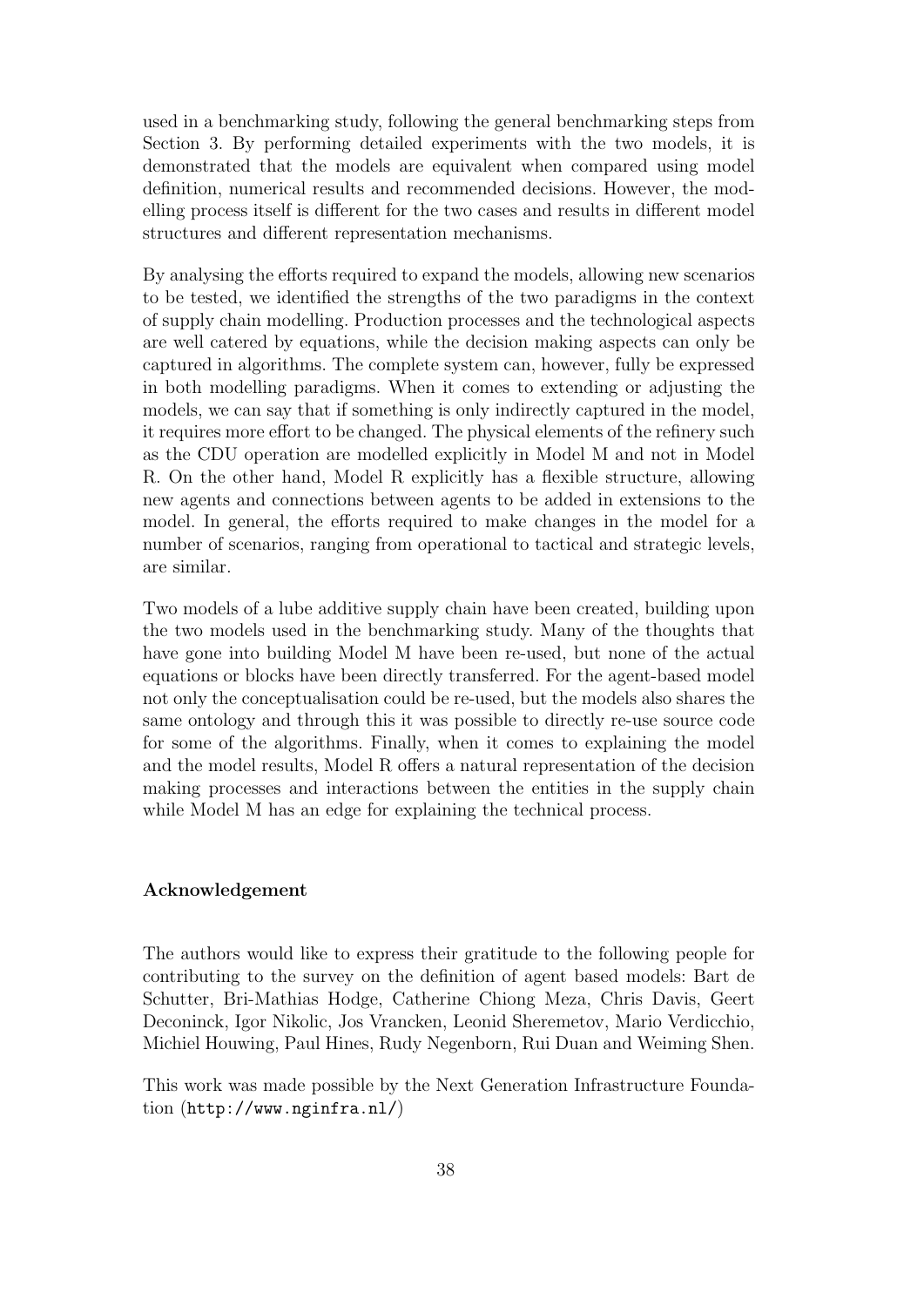#### References

- [1] Ian T. Cameron and G.D. Ingram. A survey of industrial process modelling across the product and process lifecycle. Computers and Chemical Engineering, 32(3):420–438, 24 March 2008.
- [2] E.L. Cussler and G.D. Moggridge. Chemical Product Design. Cambridge University Press, 2001.
- [3] K.M. Hangos and Ian T. Cameron. Process modelling and model analysis. Academic Press, London, 2001. ISBN 0-12-156931-4.
- [4] Ian T. Cameron, Eric S. Fraga, and I.D.L. Bogle. Process modelling goals: concepts, structure and development. In Luis Puigjaner and Antonio Espuna, editors, European Symposium on Computer-Aided Process Engineering-15, 38th European Symposium of the Working Party on Computer Aided Process Engineering, volume 20 of Computer Aided Chemical Engineering, pages 265– 270. Elsevier, 2005.
- [5] Nilay Shah. Process industry supply chains: Advances and challenges. Computers and Chemical Engineering, 29(6):1225–1236, 15 May 2005.
- [6] Carlos A. Mendez, Jaime Cerda, Ignacio E. Grossmann, Iiro Harjunkoski, and Marco Fahl. State-of-the-art review of optimization methods for short-term scheduling of batch processes. Computers and Chemical Engineering, 30(6- 7):913–946, 15 May 2006.
- [7] J. Forrester. Industrial dynamics: A major breakthrough for decision makers. Harvard Business Review, 36(4):37–66, July-August 1958.
- [8] S. Bose and J.F. Pekny. A model predictive framework for planning and scheduling problems, a case study of consumer goods supply chain. Computers and Chemical Engineering, 24:329–335, 2000.
- [9] E. Perea-Lopez, B.E. Ydstie, and I.E. Grossmann. Dynamic modelling and decentralised control of supply chains. Industrial and Engineering Chemistry Research, 40:3369–3383, 2001.
- [10] B.E. Ydstie E. Perea-Lopez and I.E. Grossmann. A model predictive control strategy for supply chain optimisation. Computers and Chemical Engineering, 27:1201–1218, 2003.
- [11] C. C. Pantelides. Speedup–recent advances in process simulation. Computers and Chemical Engineering, 12(7):745–755, 1988.
- [12] J. Gjerdrum, N. Shah, and L.G. Papageorgiou. A combined optimisation and agent-based approach for supply chain modelling and performance assessment. Production Planning and Control, 12:81–88, 2000.
- [13] N. Julka, R. Srinivasan, and I. Karimi. Agent-based supply chain management 1: Framework. Computers and Chemical Engineering, 26(12):1755–1769, 2002.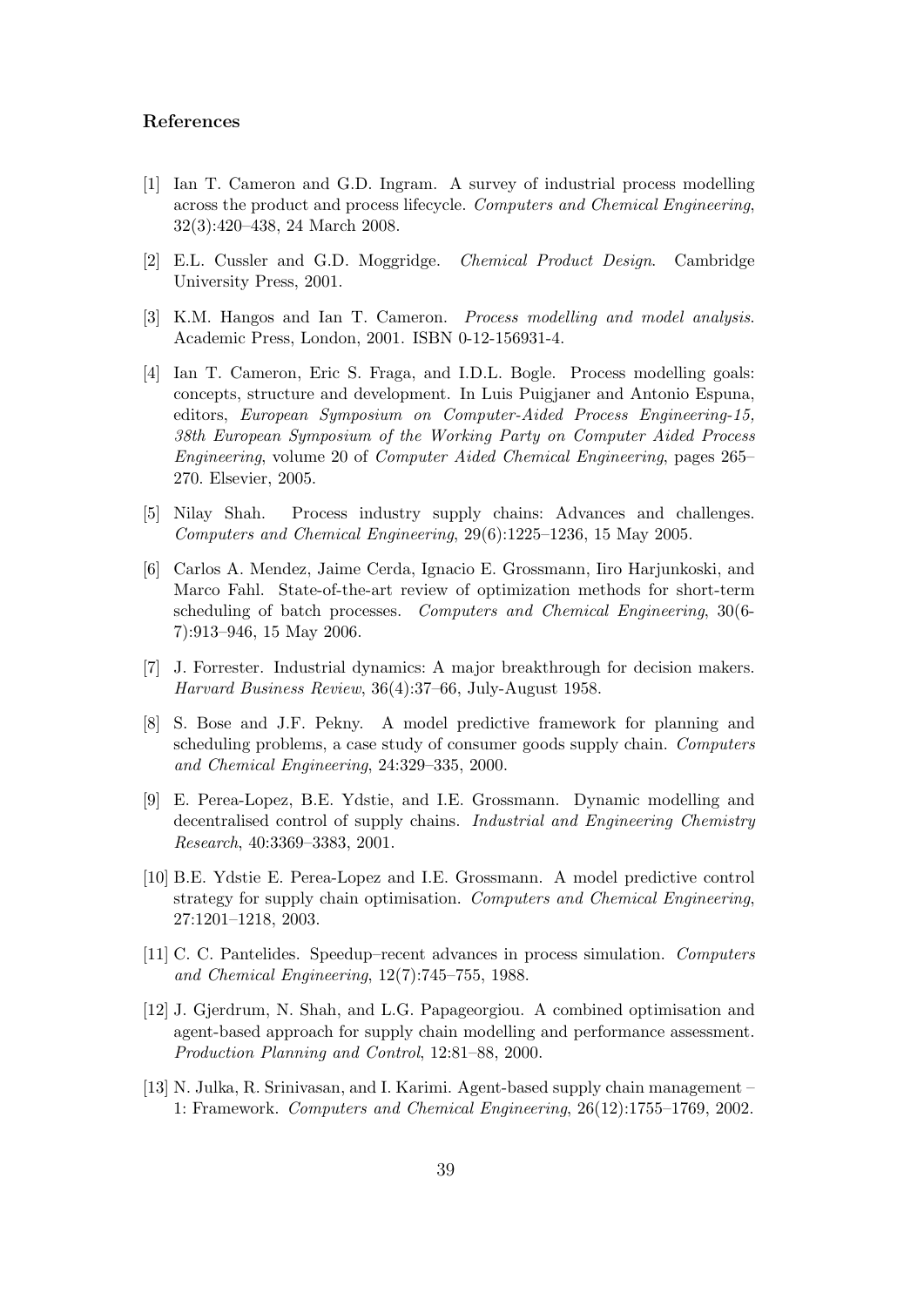- [14] N. Julka, I. Karimi, and R. Srinivasan. Agent-based supply chain management  $-2$ : a refinery application. Computers and Chemical Engineering, 26(12):1771– 1781, 2002.
- [15] John D. Siirola, Steinar Hauan, and Arthur W. Westerberg. Toward agent-based process systems engineering: proposed framework and application to non-convex optimization. Computers and Chemical Engineering, 27(12):1801–1811, 2003.
- [16] B. Erik Ydstie. Distributed decision making in complex organizations: the adaptive enterprise. Computers and Chemical Engineering, 29(1):11–27, 2004.
- [17] Fernando D. Mele, Gonzalo Guillen, Antonio Espuna, and Luis Puigjaner. An agent-based approach for supply chain retrofitting under uncertainty. Computers and Chemical Engineering, 31(5–6):722–735, 2005.
- [18] H. Van Dyke Parunak, Robert Savit, and Rick L. Riolo. Agent-based modeling vs. equation-based modeling: A case study and users' guide. In Proceedings of the Workshop on Modelling Agent Based Systems MABS98, Paris, France, 1998.
- [19] Andrei Borshchev and Alexei Filippov. From system dynamics and discrete event to practical agent based modeling: Reasons, techniques,tools. In Proceedings of the 22nd International Conference of the System Dynamics Society, Oxford, England, 25-29 July 2004.
- [20] Yuqing Tang, Simon Parsons, and Elizabeth Sklar. Modeling human education data: From equation-based modeling to agent-based modeling. In L. Antunes and K. Takadama, editors, MABS 2006, LNAI 4442, pages 41–56. Springer-Verlag Berlin Heidelberg, 2006.
- [21] Dean C. Chatfield, Jack C. Hayya, and Terry P. Harrison. A multi-formalism architecture for agent-based, order-centric supply chain simulation. Simulation Modelling Practice and Theory, 15:153–174, 2007.
- [22] Charles M. Macal and Michael J. North. Tutorial on agent-based modelling and simulation. In Proceedings of the 2005 Winter Simulation Conference, 2005.
- [23] Charles M. Macal and Michael J. North. Beer, bullwhips, and agents, October 15-16 2002. The Supply Chain Simulation Workgroup – Santa Fe Institute Business Network.
- [24] John Sterman. Testing behavioral simulation models by direct experiment. Management Science, 33(12):1572–1592, 1989.
- [25] M. J. Wooldridge and N. R. Jennings. Intelligent agents: Theory and practice. Knowledge Engineering Review, 10(2), 1995.
- [26] L. Monch. Simulation-based benchmarking of production control schemes for complex manufacturing systems. Control Engineering Practice, 17:1381–1393, 2007.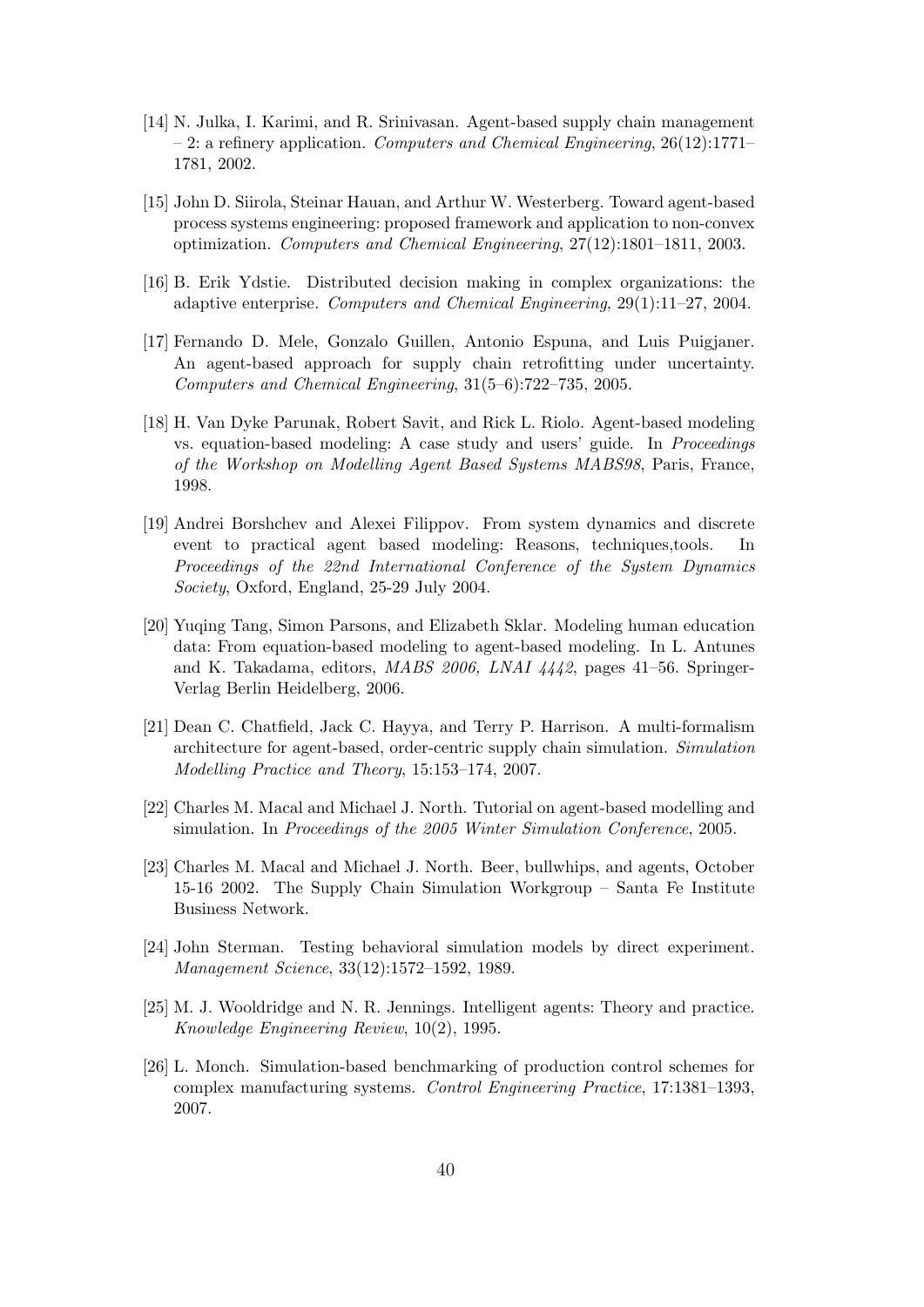- [27] Koen Haziël van Dam, Arief Adhitya, Rajagopalan Srinivasan, and Zofia Lukszo. Benchmarking numerical and agent-based models of an oil refinery supply chain. In proceedings of the European Symposium on Computer Aided Process Engineering ESCAPE 18, Lyon, France, 1–4 June 2008.
- [28] Koen Haziël van Dam, Arief Adhitya, Rajagopalan Srinivasan, and Zofia Lukszo. Nuances of benchmarking agent-based and equation-based models of an oil refinery supply chain. In Proceedings of the First International Conference on Infrastructure Systems: Building Networks for a Brighter Future, Rotterdam, The Netherlands, 10–12 November 2008.
- [29] J.D. Sterman. Business Dynamics. Systems Thinking and Modeling for a Complex World. Irwin McGraw-Hill, Boston, 2000.
- [30] S. Cavalieri and M. Macchi andb P.Valckenaers. Benchmarking the performance of manufacturing control systems: design principles for a web-based simulated testbed. Journal of Intelligent Manufacturing, 14(1):43–58, 2003.
- [31] D.J. van der Zee. Modeling decision making and control in manufacturing simulation. International Journal of Production Economics, 100(1):155–167, 2006.
- [32] Suresh S. Pitty, Wenkai Li, Arief Adhitya, Rajagopalan Srinivasan, and I.A. Karimi. Decision support for integrated refinery supply chains. 1. dynamic simulation. Computers and Chemical Engineering, 32(11):2767–2786, 2008.
- [33] Brahim Chaib-draa and Jörg Müller, editors. *Multiagent based Supply Chain* Management, volume 28 of Studies in Computational Intelligence. Springer, 2006.
- [34] MathWorks. Matlab, using simulink version 2, 1996.
- [35] MathWorks. Matlab 7 programming fundamentals, 2008.
- [36] Lee Ying Koo, Arief Adhitya, Rajagopalan Srinivasan, and I.A. Karimi. Decision support for integrated refinery supply chains. 2. design and operation. Computers and Chemical Engineering, 32(11):2787–2800, 2008.
- [37] M.J. North, N.T. Collier, and J.R. Vos. Experiences creating three implementations of the repast agent modeling toolkit. ACM Transactions on Modeling and Computer Simulation, 16(1):1–25, 2006. ACM, New York, USA.
- [38] Koen Haziël van Dam and Zofia Lukszo. Modelling energy and transport infrastructures as a multi-agent system using a generic ontology. In Proceedings of the 2006 IEEE International Conference on Systems, Man, and Cybernetics (SMC), The Grand Hotel, Taipei, Taiwan, 8–11 October 2006.
- [39] Ackchai Sirikijpanichkul, Koen Haziël van Dam, Luis Ferreira, and Zofia Lukszo. Optimizing the location of intermodal freight hubs: An overview of the agent based modelling approach. J Transpn Sys Eng & IT, 7(4):71-81, 2007.